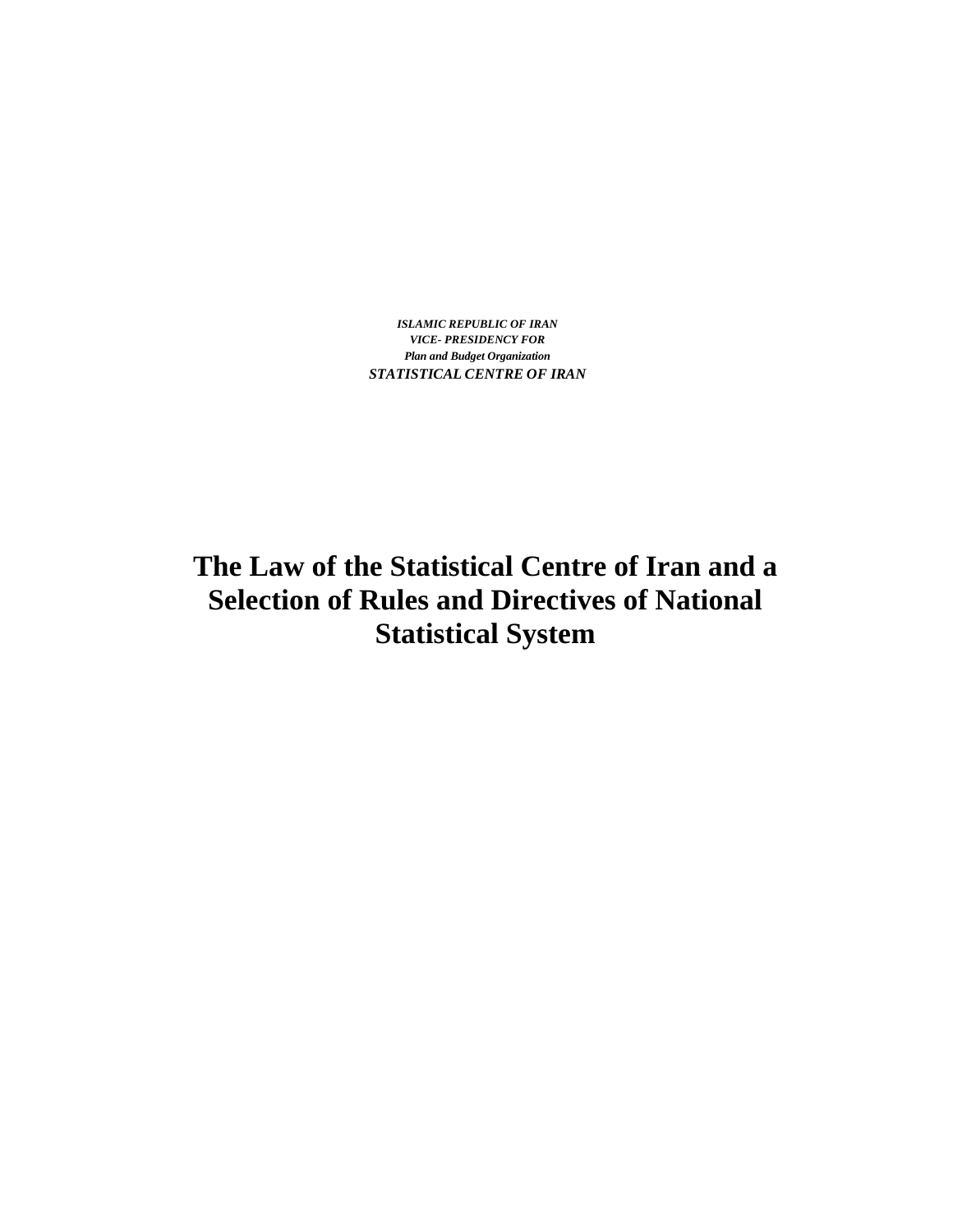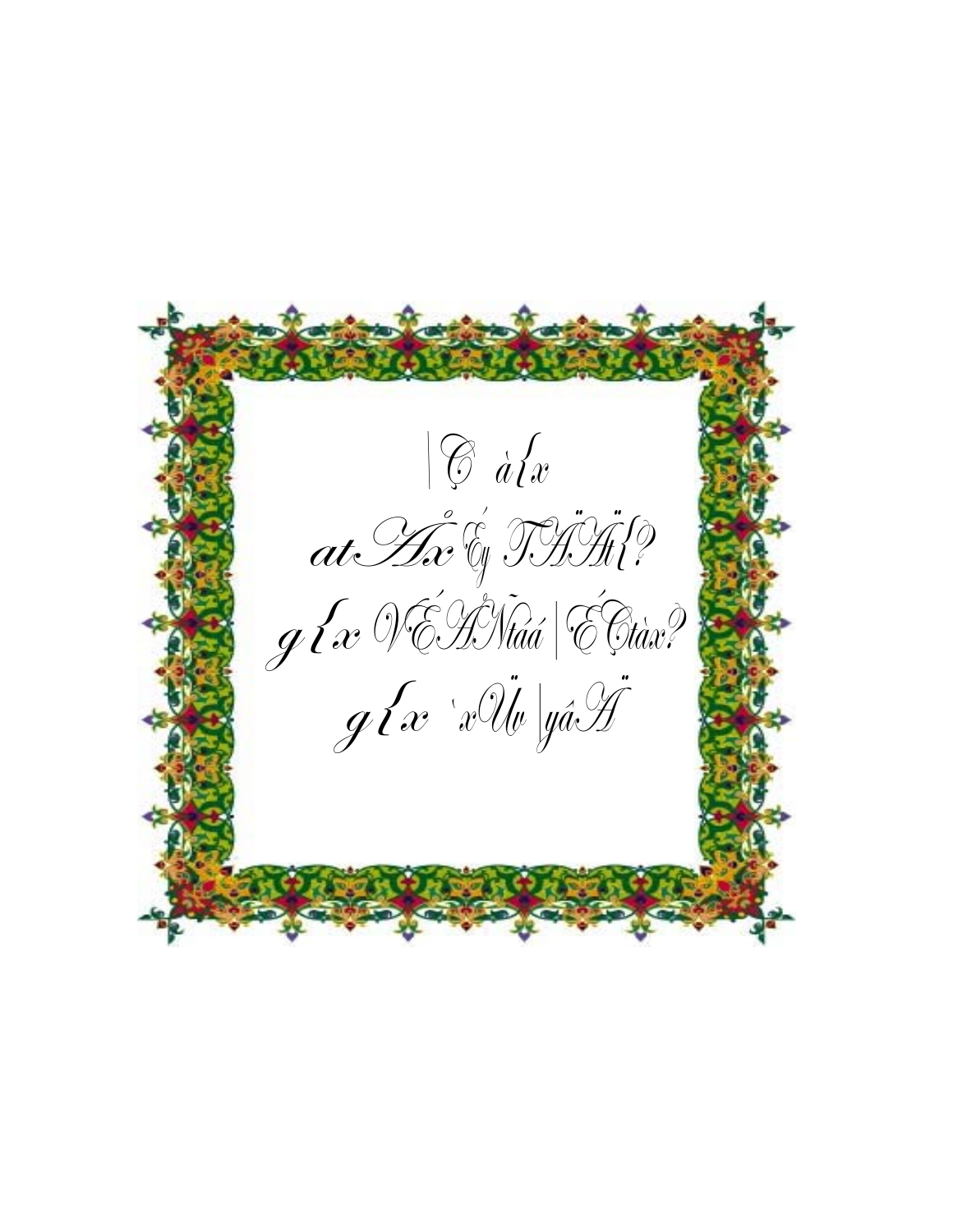# Contents

| $\mathbf{m}$ |                               |
|--------------|-------------------------------|
| T TITE       | $\mathbf{a} \cdot \mathbf{a}$ |
|              |                               |

| Executive Regulations of the High Council of Statistics' 12   |
|---------------------------------------------------------------|
| Terms of reference of the Council's Expert Commission 19      |
| Terms of reference of the Council's secretariat 20            |
| Regulations on the cooperation between public departments and |
|                                                               |
| Regulations for supervision on development and conduction of  |
|                                                               |
| The statute of the Statistical Research and Training Centre   |
|                                                               |
| The National Statistical System Approved on 12/3/2001         |
| and announced on 26/10/2002 by the High Council of            |
|                                                               |
| Regulations for holding meetings by the Sectoral Statistics   |
| Committees and their duties Approved by the High              |
|                                                               |
|                                                               |
|                                                               |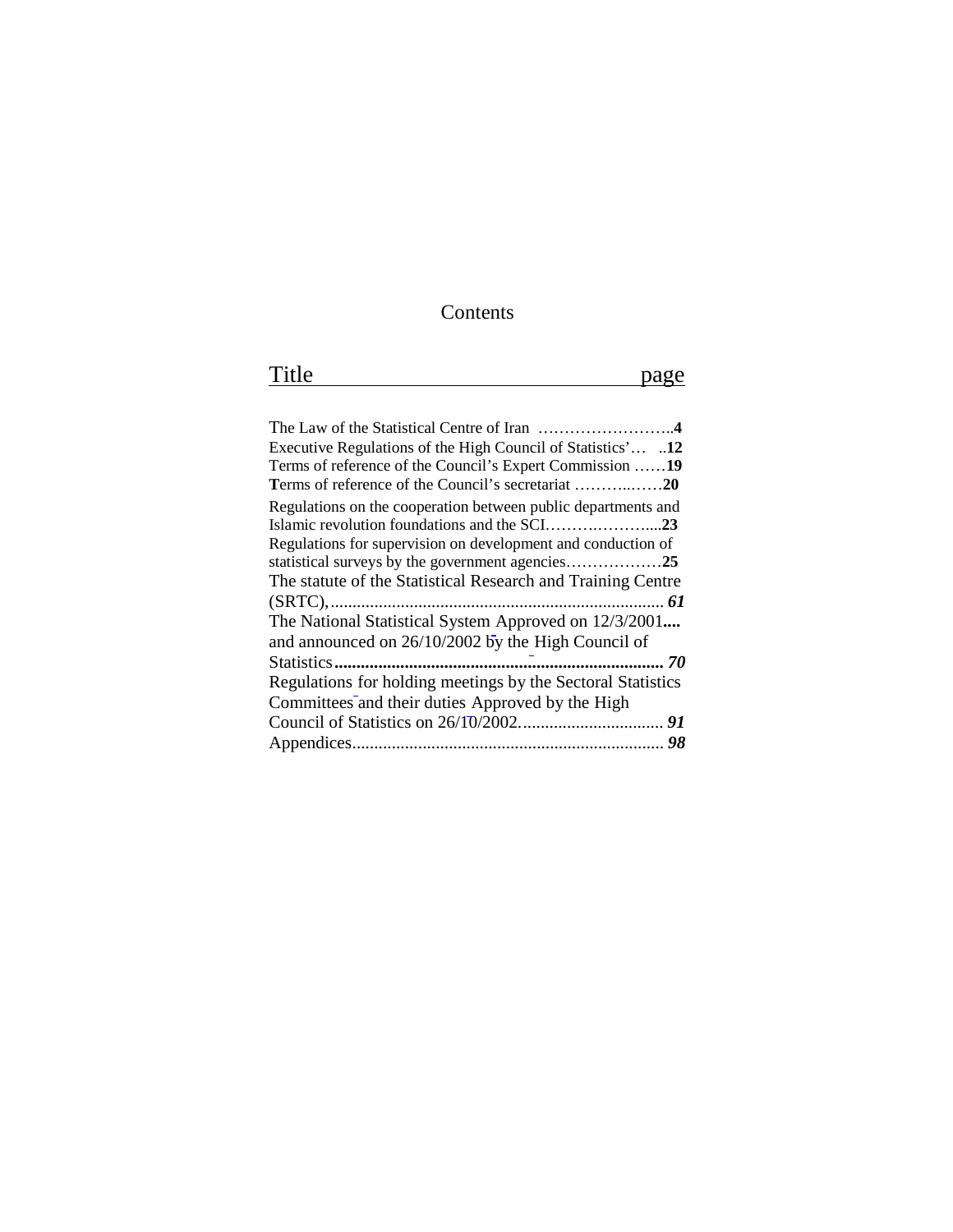# *The Law of the Statistical Centre of Iran*

#### **A. Generalities**

#### **Article 1. Definitions**

**Census:** A census is a statistical survey which covers all individuals/units of the population under study. Some common subjects of census-taking are economic and social activities, population, housing, agriculture, manufacturing, construction and trade. When a census is nationwide it is classified as a general census.

**Sample survey:** A sample survey is a survey during which data on a sample of the individuals/units of the population under study are collected based on scientific statistical methods. The results of a sample survey should be generalizable.

**Current survey:** A current survey is a survey which draws on documents, reports and forms reflecting ongoing activities of the ministries and government/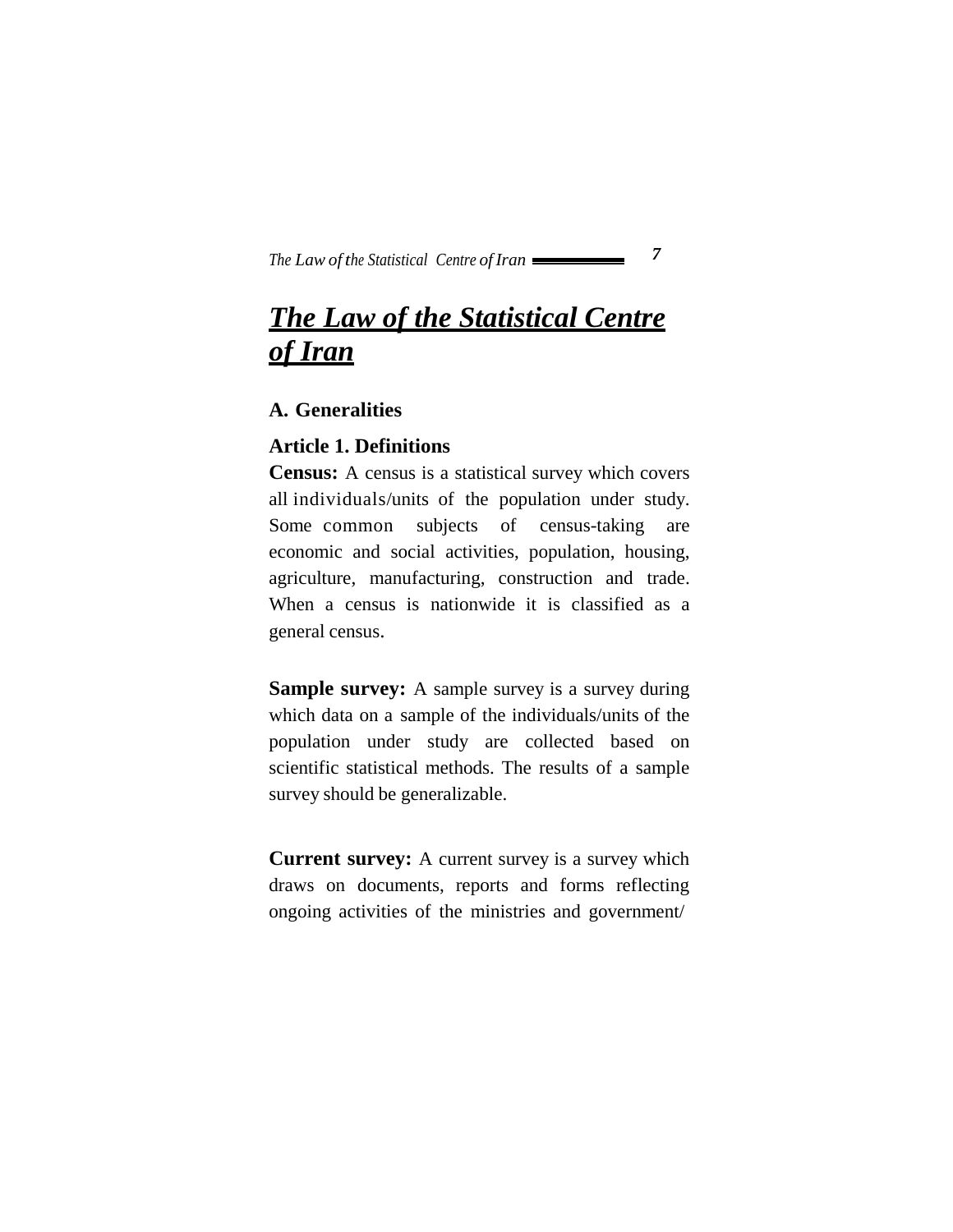government-affiliated departments and companies.

**National accounts:** National accounts refer to the statistical reflection of all economic activities of the nation during a certain period.

**Price index:** A price index is a quantity which demonstrates the changes in average price of goods and services during a certain period.

**Statistical frame:** A statistical frame is a list of general characteristics of the individuals/units of the population under study, particularly used in sample surveys.

**Statistical services:** Statistical services refer to all or a part of services provided for preparation and implementation of statistical surveys as well as data processing and dissemination.

**Article 2.** Statistical Centre of Iran, hereafter called the SCI, is affiliated to the Plan and Budget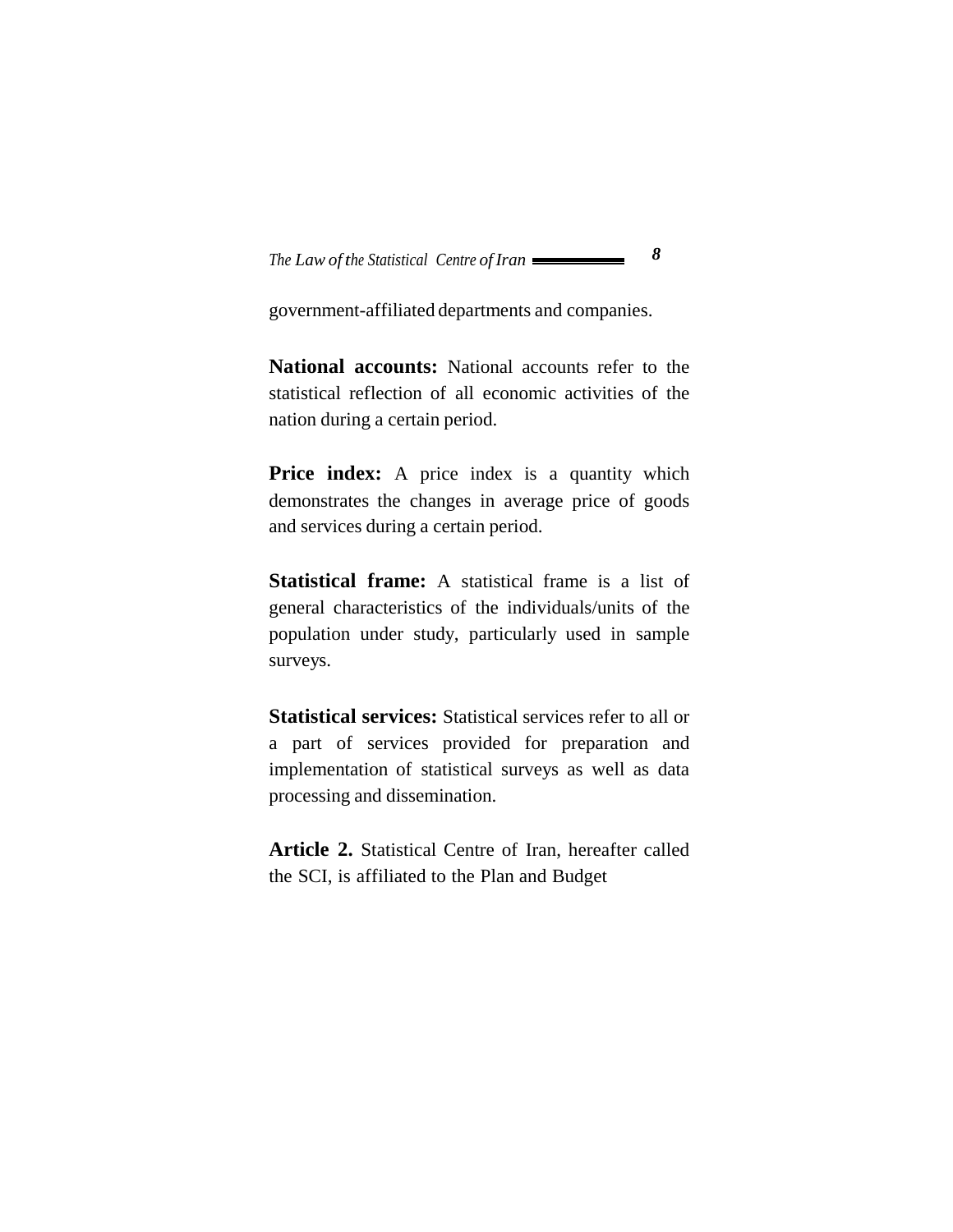Organization, hereafter called the PBO, and is headed by a Deputy Head of the PBO.

#### **B. The SCI's duties and responsibilities**

**Article 3.** The SCI is responsible for:

- Taking general censuses and sample surveys on social and economic issues,
- Providing required statistics to meet data needed for planning and development programs,
- Developing and maintenance of statistical frames,
- Processing, analysis and dissemination of survey results,
- Providing national accounts and price indices,
- Providing statistical concepts, definitions, standards and classifications,
- Collecting data needed for public and private sectors,
- Compilation and dissemination of the national statistical yearbook,
- Aggregation of statistical documents and information,
- Providing technical assistants to statistical units located in the ministries and government/government-affiliated departments and companies as well as institutions in private sector,
- Providing statistical services to public and private sectors against charging them with the costs.

**Note**. The incomes from statistics services are considered incomes of the SCI which are saved in a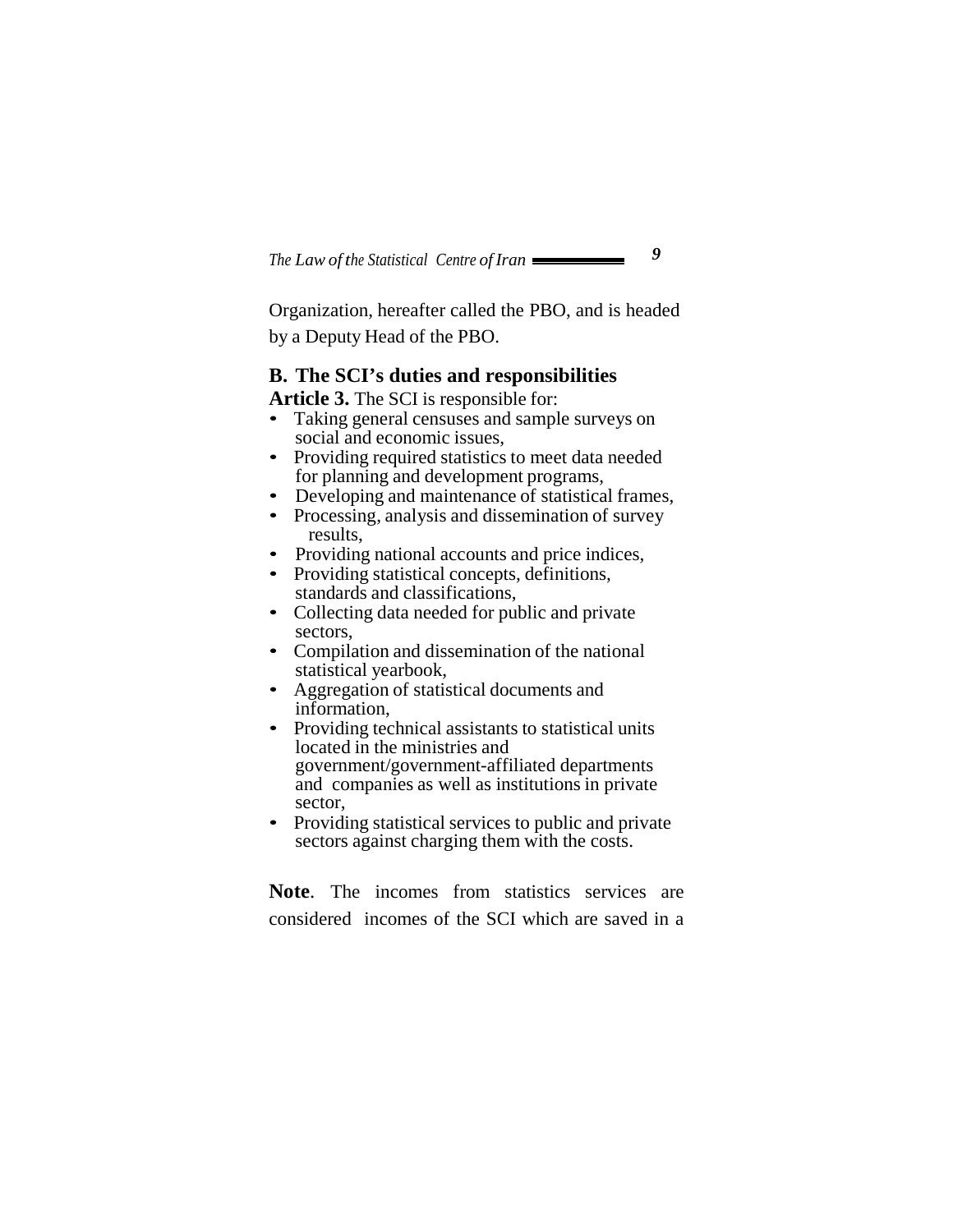certain account in the treasury and spent in accordance with the budget plan approved by the PBO's head.

**Article4**. General censuses are launched following the government's decree and conducted as decided by the Council of Ministers.

The national census of population has to be taken every 10 years. The first population census after the ratification of the present law will be in 1355 (A.D. 1976).

**Article5**. All ministries and government/ government-affiliated departments and companies will provide the SCI with workforce, vehicles, telecommunication instruments and other instruments required for census taking for a certain period of time and as the Council of Ministers prescribes.

**Article 6**. In the census events in which the SCI enjoys cooperation of working and/or retired government employees, the SCI is entitled to pay them a census bonus, in addition to their regular payment. The amount of bonus is suggested by the MPO(PBO)'s head which should obtain the approval of the Council of Ministers.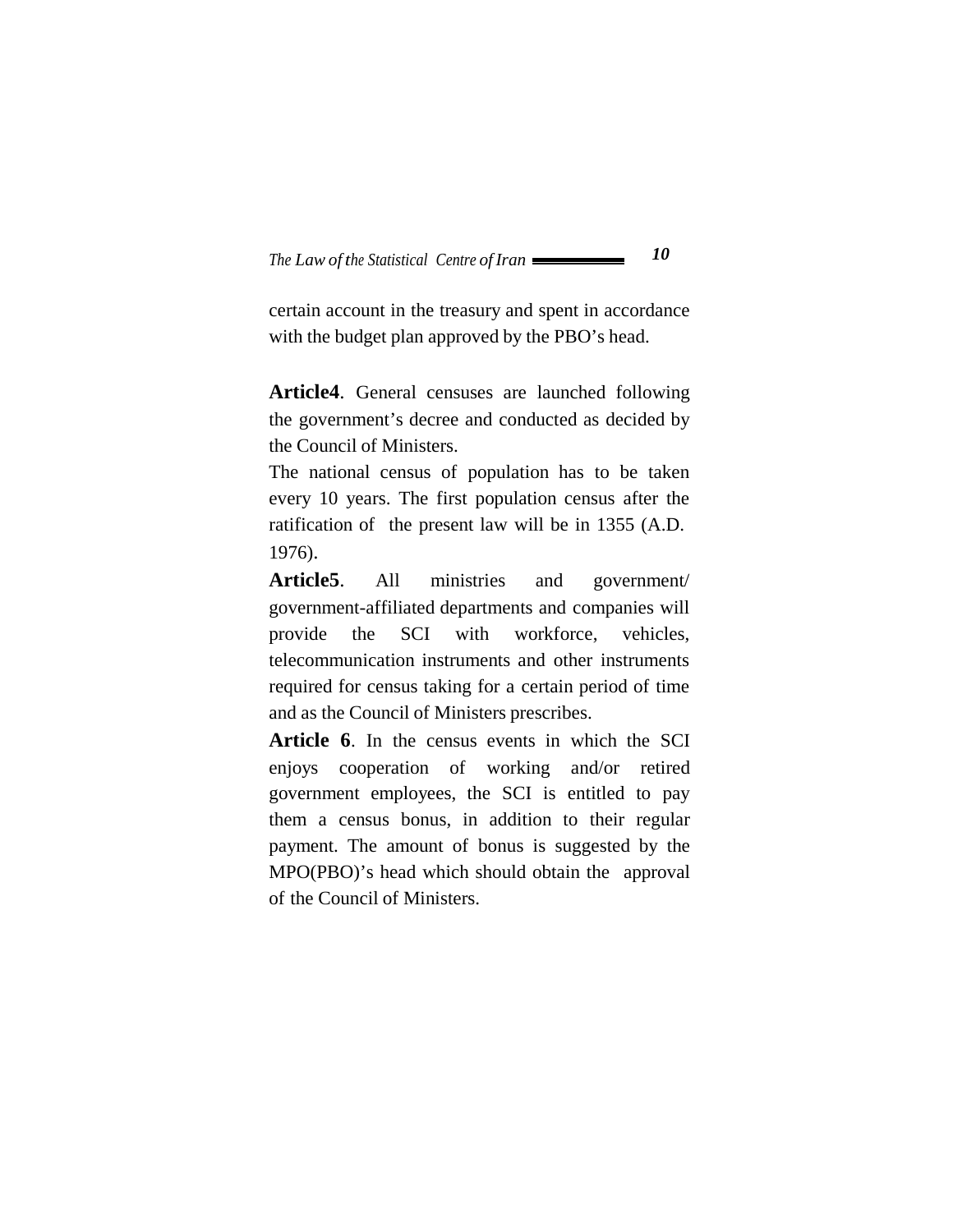**Article 7.** All Iranians inside the country or abroad are bound to respond correctly to the questions of every survey conducted by the SCI. The data collected from individuals/institutions during surveys are considered confidential and may only be used for production of general statistical information.

It is absolutely forbidden to use, demand or refer to data collected from individuals/institutions before judicial, administrative or tax authorities.

**Article8.** All ministers and government/ government-affiliated departments and companies are bound to base the surveys they conduct on concepts, definitions, standards, methods and classifications prepared by the SCI.

**Article 9.** All ministers and government/governmentaffiliated departments and companies are bound to provide the SCI with required statistical data by implementation of current surveys.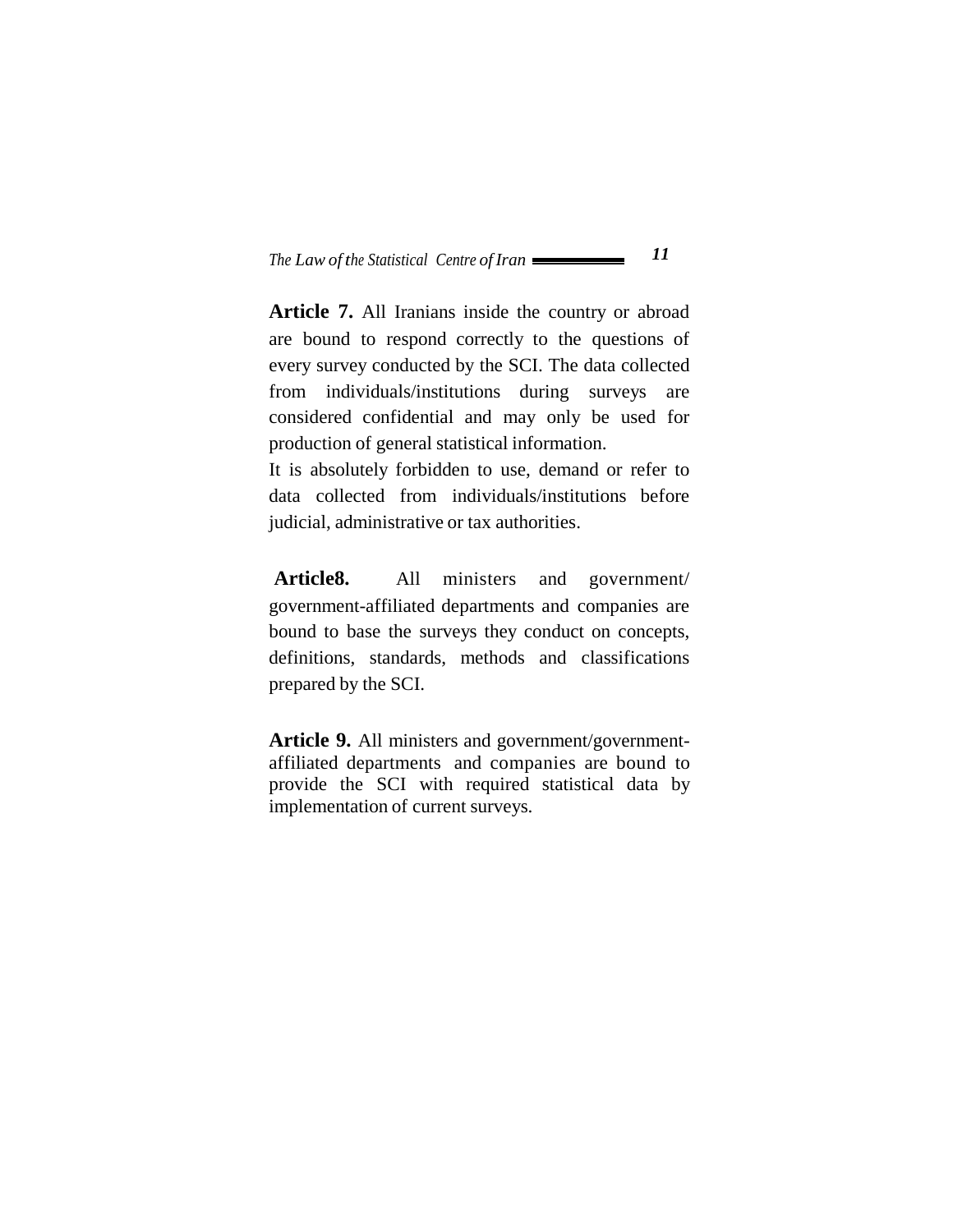# **C. The High Council of Statistics and its duties and responsibilities**

**Article 10.** The High Council of Statistics, hereafter called the Council, is headed by the head of the MPO( PBO) and its members are:

Deputies of the following ministries introduced by the concerned ministers:

- Ministry of Economic and Financial Affairs,
- Ministry of Interior,
- Ministry of Agriculture and Natural Resources,
- Ministry of Cooperatives and Villages Affairs,
- Ministry of Labor and Social Affairs,
- Ministry of Industries and Mines,
- Ministry of Commerce,
- Ministry of Health, Treatment and Medical Education, and,
- Deputy Governor, Central Bank of Iran,
- Deputy Secretary-General, Administrative and Recruitment Affairs Organization,
- Head, Statistical Centre of Iran.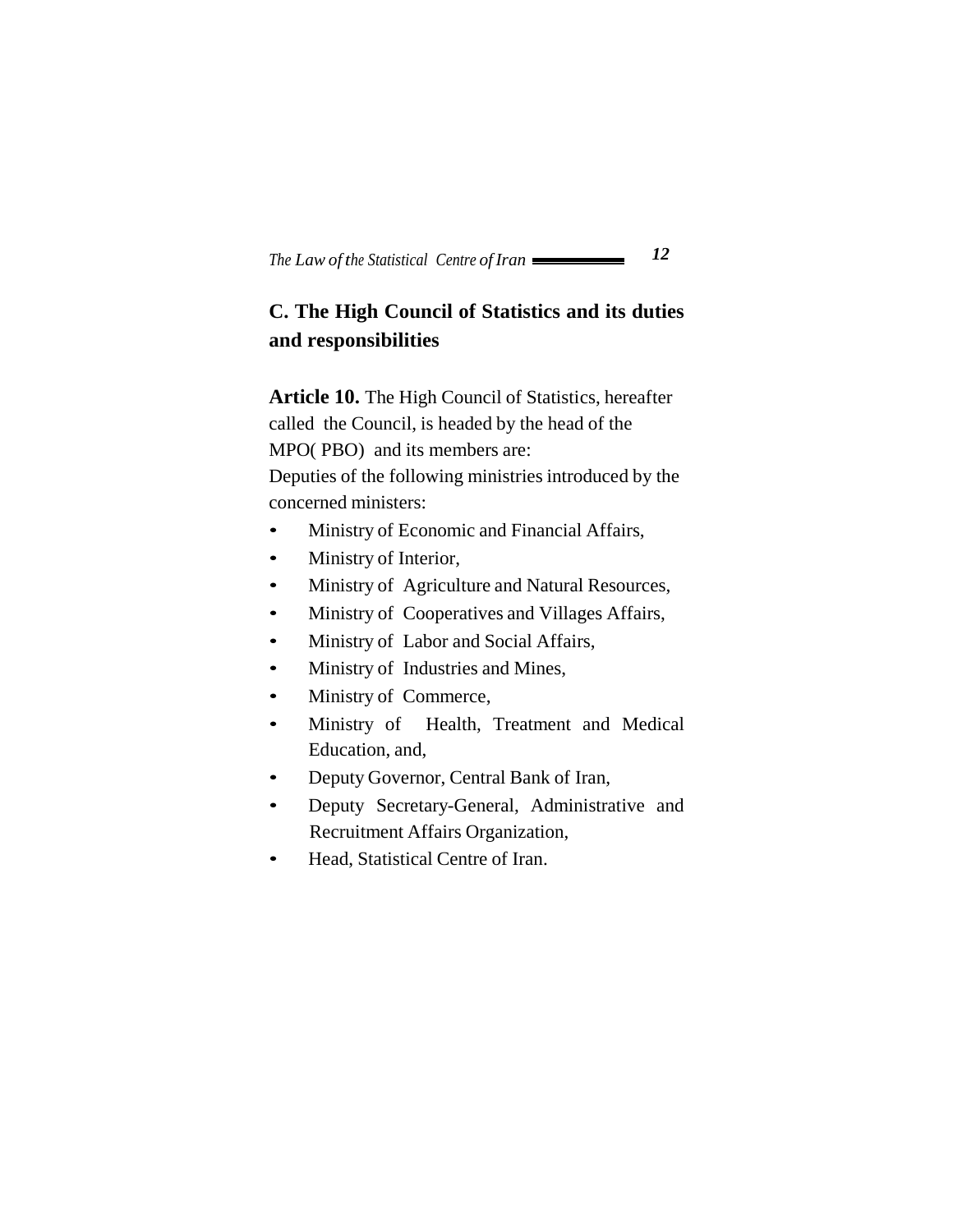### **Article 11. Terms of reference of the Council**

- Developing macro statistical policies and assigning the statistical activities to the related organizations,
- Deciding on statistical priorities,
- Developing comprehensive policies on coordination between ministries and public institutions in making use of computers,
- Making comments on the process of procuring credit for conduction of the ministries' and public companies' statistical surveys and activities which are financed from national development credits,
- Making comments on statistical statutes and bills prepared,
- Making decisions about problems facing government agencies on implementation of statistical surveys.

**Article 12.** The Council will hold sessions at least every 3 months and may have extra sessions. The least number of members for holding sessions is 8 and the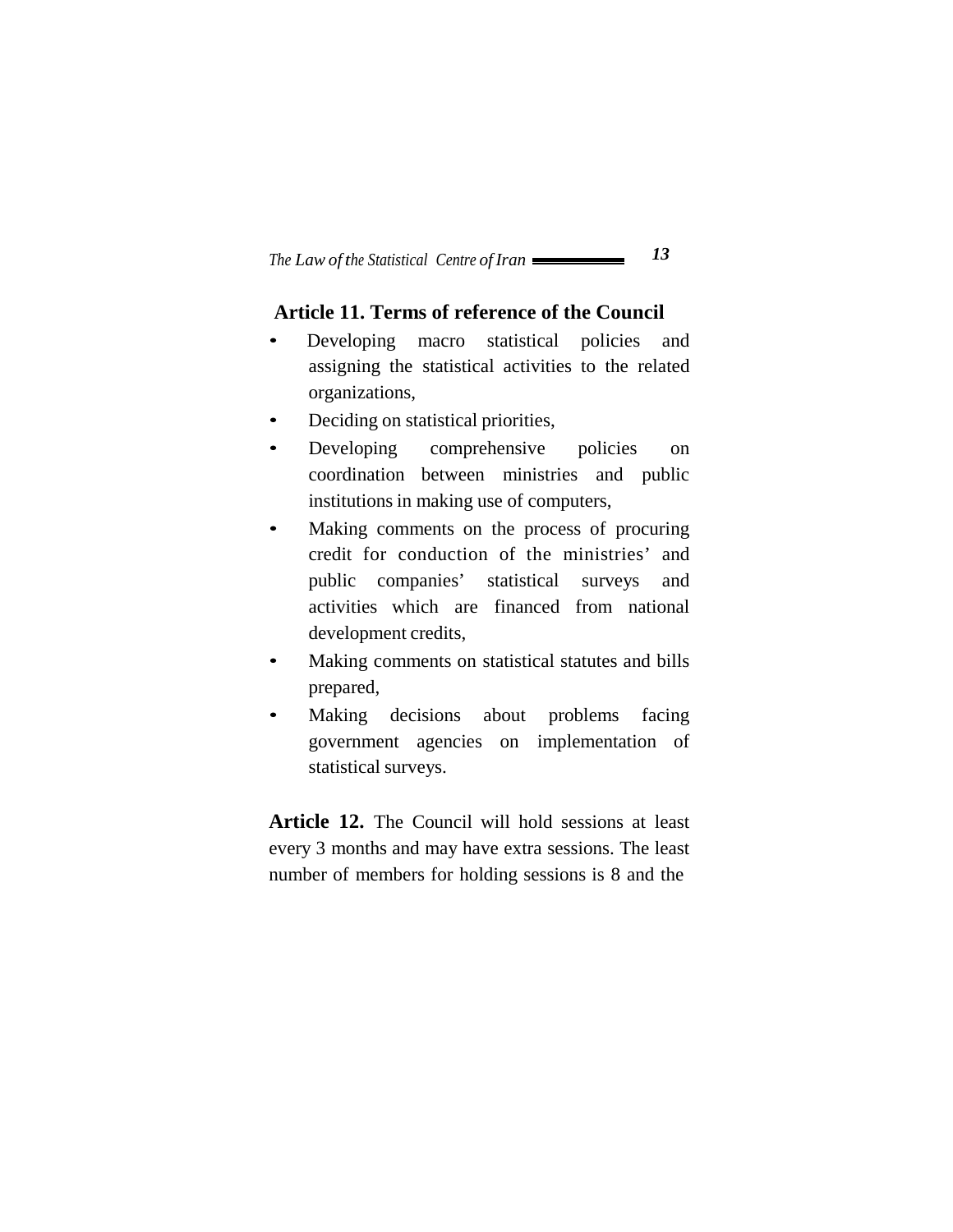Council's decisions are approved when 7 members concur.

**Article13.** The MPO's responsibility for coordination of information affairs is shifted to the Council.

**Article 14.** Observance of the Council's approvals, which are based on the terms of reference cleared here, are mandatory for all ministries and government departments.

**Article 15.** The executive regulations and terms of reference of the Council's secretariat are prepared by the MPO (PBO) and approved by the Council.

**Article 16.** The SCI's Establishment Law, passed in 1965, and the parts of other laws and regulations which are in conflict with the present law are hereafter null and void.

The above law including 16 articles and 1 note was approved by the Senate on 24/12/1974 and by the National Consultative Assembly on 30/1/1975.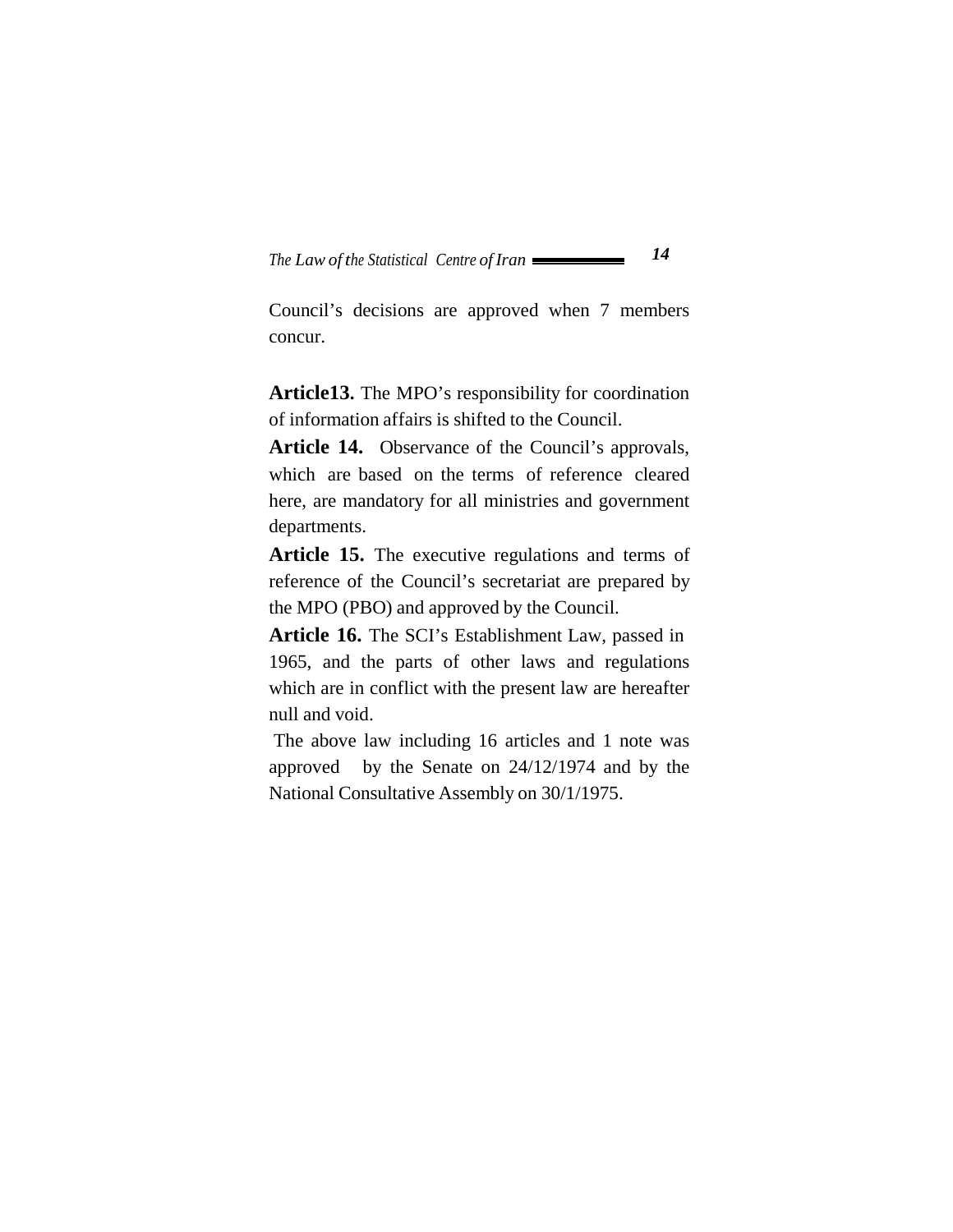### *Executive Regulations of the High Council of Statistics' Secretariat*

According to the Law of the Statistical Centre of Iran, article 15, and the national statistical system, the Council's executive regulations are as follows:

**Article 1.** The secretariat of the Council acts under the SCI, and the head of the SCI, an MPO( PBO)'s deputy head, is considered the secretary of the Council. **Article 2.** The venue of the Council's sessions is in the MPO( PBO) premises unless the Council's chairman considers another place.

**Article 3.** The Council's members are preferably selected from among organizations' deputies for planning or deputies with similar duties (eg, chairman of the national statistics committee) by the ministers or the highest officials in the organizations. They are then introduced to the Council's secretariat.

The members of the Council are as follows:

1. Deputy President and head of the MPO (PBO) (Council's chairman)

2. Head of the Statistical Centre of Iran (Council's secretary)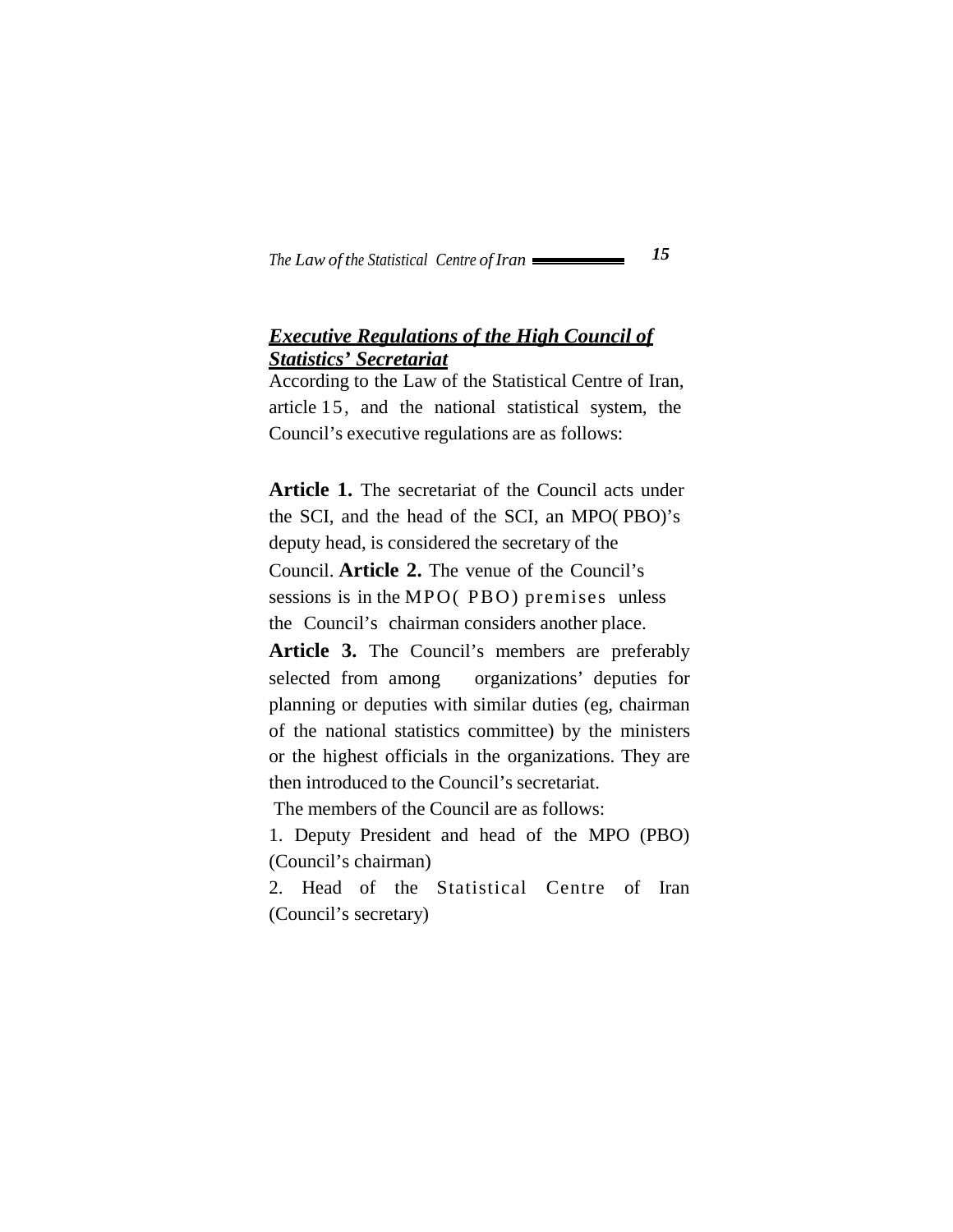3. Deputy for economic affairs and coordination of plan and budget

4. Deputy for economic affairs, Central Bank of Iran and deputy ministers of the following ministries:

5. Ministry of Health, Treatment and Medical Education

- 6. Ministry of Economic and Financial Affairs
- 7. Ministry of Jihad-e- Agriculture
- 8. Ministry of Labor and Social Affaires
- 9. Ministry of Industries and Mines
- 10. Ministry of Commerce
- 11. Ministry of Interior
- 12. Ministry of Cooperatives.

**Note 1.** The members of the Council have to attend the Council's sessions personally. The Council's secretary is bound to report to the chairman and the concerned minister if a member does not attend two successive or three nonsuccessive sessions .If there is a plausible excuse for inattendance of a member they could be substituted by another deputy from the same department.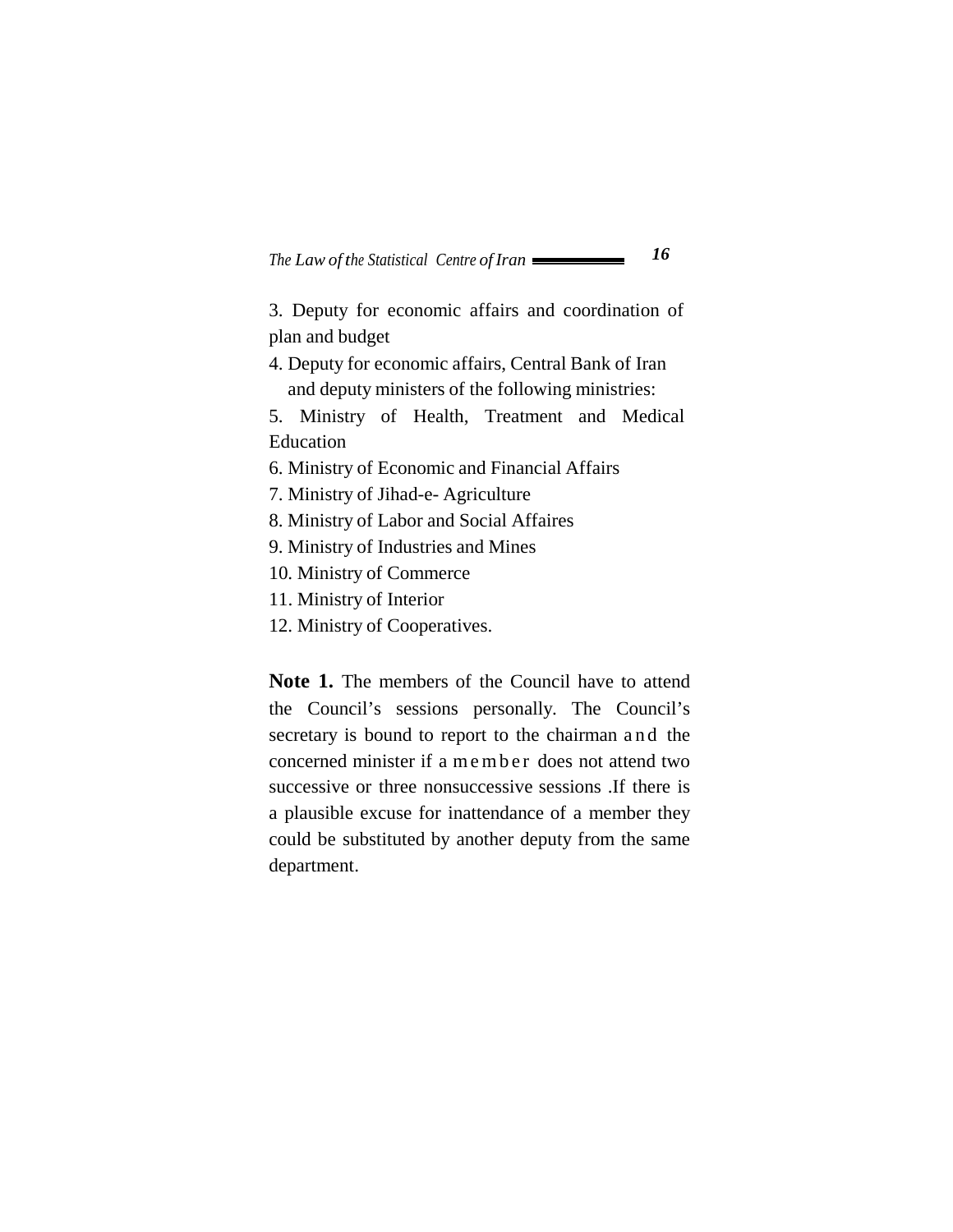**Note 2**. The chairman and all members of the Council are entitled to benefit from the assistance of an expert of statistics as consultant in the sessions of the Council without voting right.

**Article 4.** Time, venue and agenda for regular sessions of the Council will be declared by the secretariat in a written form to the members of the Council at least 10 days before the due time. As for the extraordinary sessions, the members will be notified in writing on time, venue and agenda at the least 5 days before by the secretariat. Also, the secretariat is responsible for distribution of the sessions' documents.

**Article 5.** The budget of the Council's secretariat is predicted and included in the SCI's annual budget appropriate to its activities and responsibilities.

Article 6. To review the plans and programs of statistical activities from an expert point of view, the "Expert Commission" - the expert and consultative arm of the Council which hereafter is called "the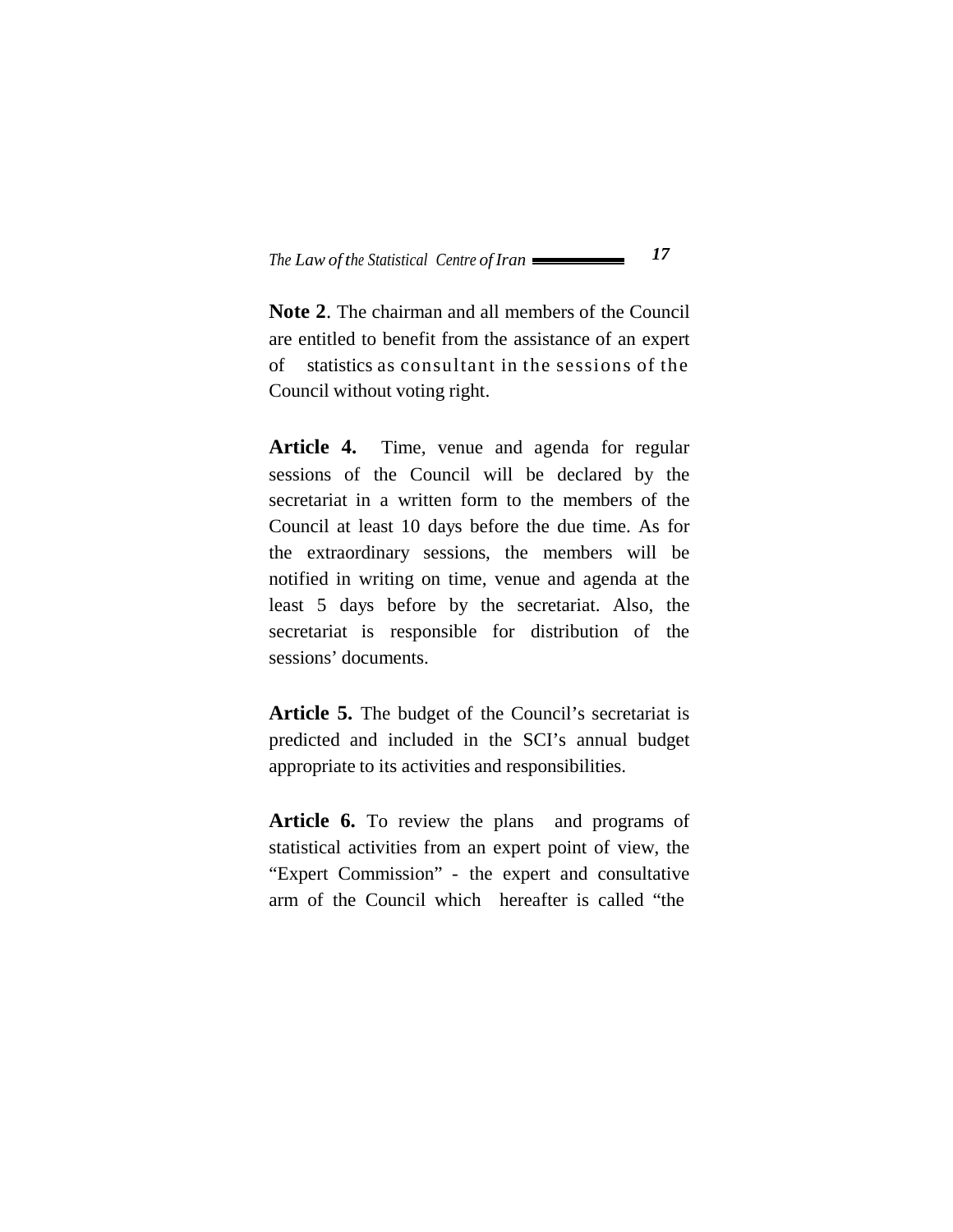Commission" - meets by request of the Council or a sectoral statistics committee. The commission is chaired by a deputy head of the SCI who is selected by the head of the SCI and secretary of the Council.

**Article 7.** The secretariat of the Council is in charge of the Commission and the venue of the Commission's meetings is the SCI premises unless the Council's secretariat changes the place.

**Article 8.** The permanent members of the Commission are selected from among the Director Generals for statistics and information or similar officials in the ministries or departments which are members of the Council and introduced by the representatives of the Council members.

**The permanent members of the Commission are as follows:**

1. A deputy head from the SCI selected by the

Council's secretariat (Commission's chairman)

2. Director-General, Office of Supervision and Secretariat of the SCI's High Council of statistics (Commission's secretary)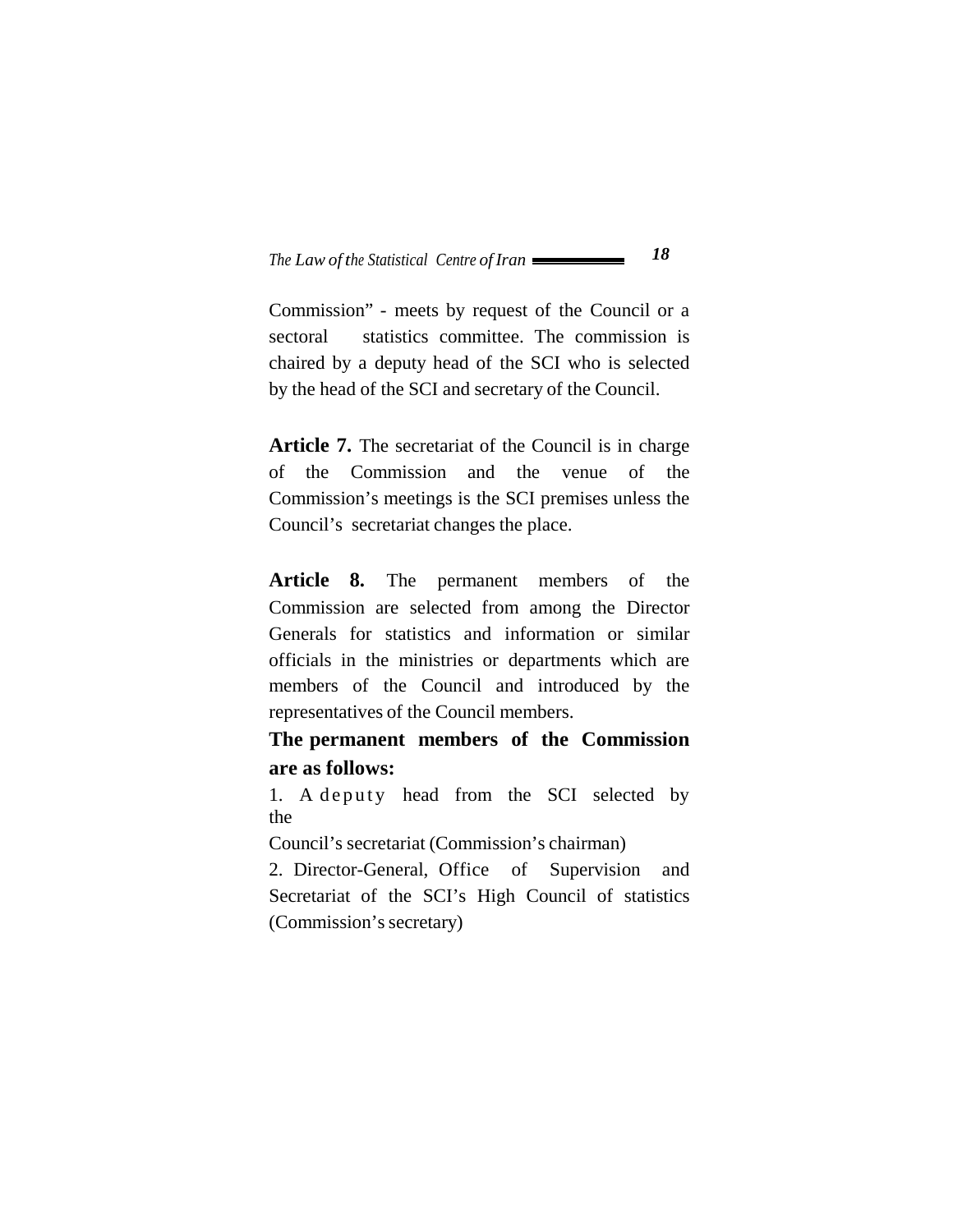3. Director-General, Office of General Affairs, MPO(PBO), or a sectoral DG with coordination of the Office of General Affairs (member)

4. Director-General, Office of Financial Researches and Policies, Ministry of Economic and Financial Affairs (member)

5. Director-General, Office of Computer services, Ministry of Interior (member)

6. Director-General, Office of Statistics and Information Technology, Ministry of Jihad-e-Agriculture (member)

7. Director-General, Office of Statistics and Information, Ministry of Cooperatives (member)

8. Director-General, Office of Statistics and Computer Services, Ministry of Labor and Social Affairs (member)

9. Director-General, Office of Statistics and Information, Ministry of Industries and Mines (member)

10. Director-General, Office of Development and Coordination of statistical system, Ministry of Health, Treatment and Medical Education (member)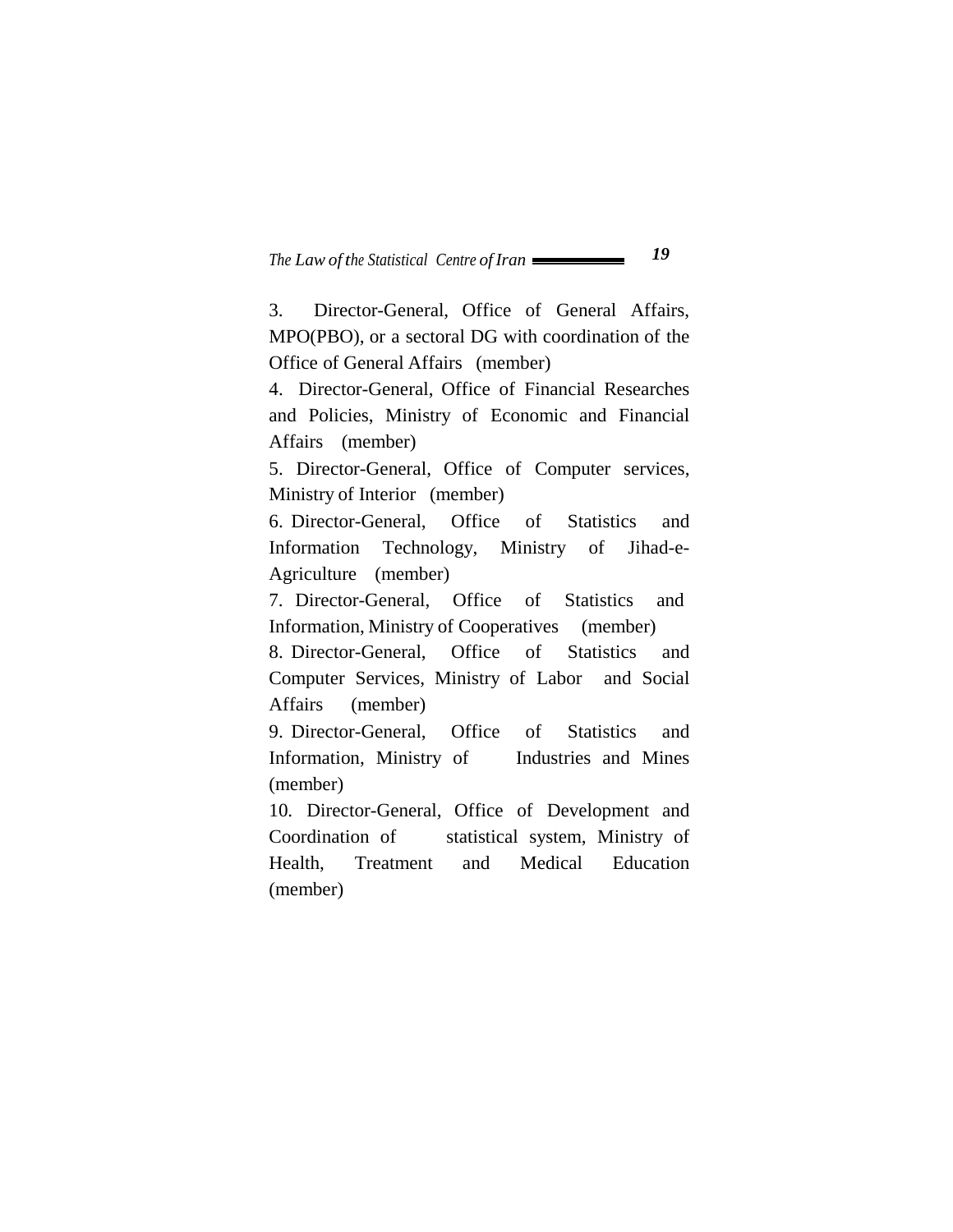11. Director-General, Office of Commercial Statistics and Information Supply, Ministry of Commerce (member)

12. Director-General, Office of Economic Statistics, Central Bank of Iran (member)

13. Two experts from NGOs selected by statistical experts, research and training societies, and trade unions (members)

**Note 1.** The chairman of the Commission is entitled to benefit from the assistance of the SCI's deputy heads and directors as consultants in the Commission's meetings without voting right.

**Note 2.** The Commission's members are bound to attend the meetings of the Commission and may not introduce representatives. The Commission's chairman will report the absence of any member in two sessions in a row or three nonsuccessive sessions to the head of the Council and the member of the Council from the related department.

**Article 9.** The chairman and all permanent members of the Commission are entitled to benefit, if required, from the assistance of at most two knowledgeable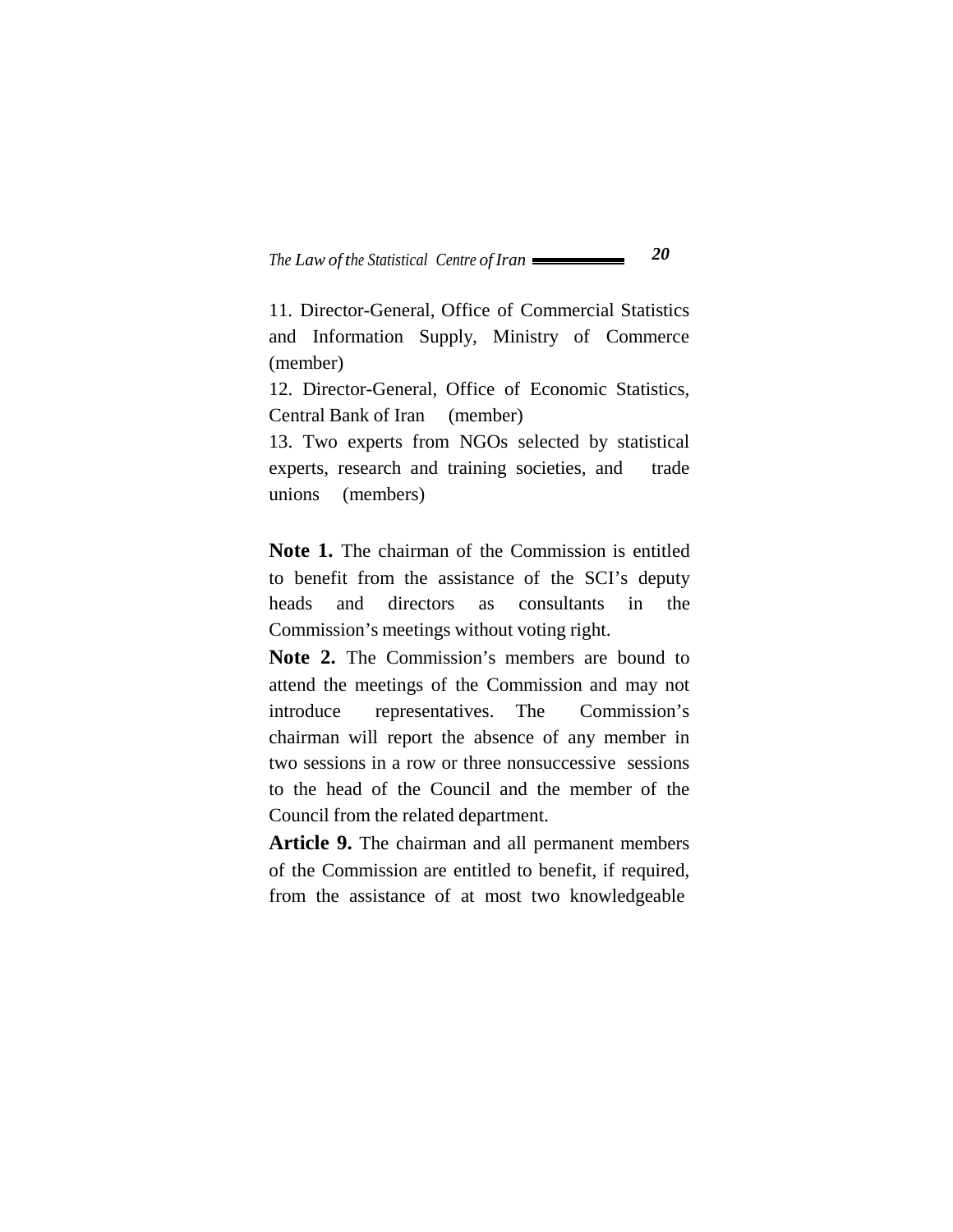experts in the sessions of the Commission without voting right.

**Article 10.** To review the Council's agenda, the Commission holds at least one session before any regular or extraordinary session of the Council. The Commission's sessions come to a quorum with two thirds of the permanent members present, and its decisions are approved with yes votes of half plus one of the attending members.

**Article 11.** Time, venue and agenda for regular sessions of the Commission will be declared by the secretariat in a written form to the members of the Commission at least 10 days before the due time. As for the extraordinary sessions, the members will be notified in writing about the time, venue and agenda at the least 5 days before by the secretariat. Also, the secretariat is responsible for distribution of the sessions' documents.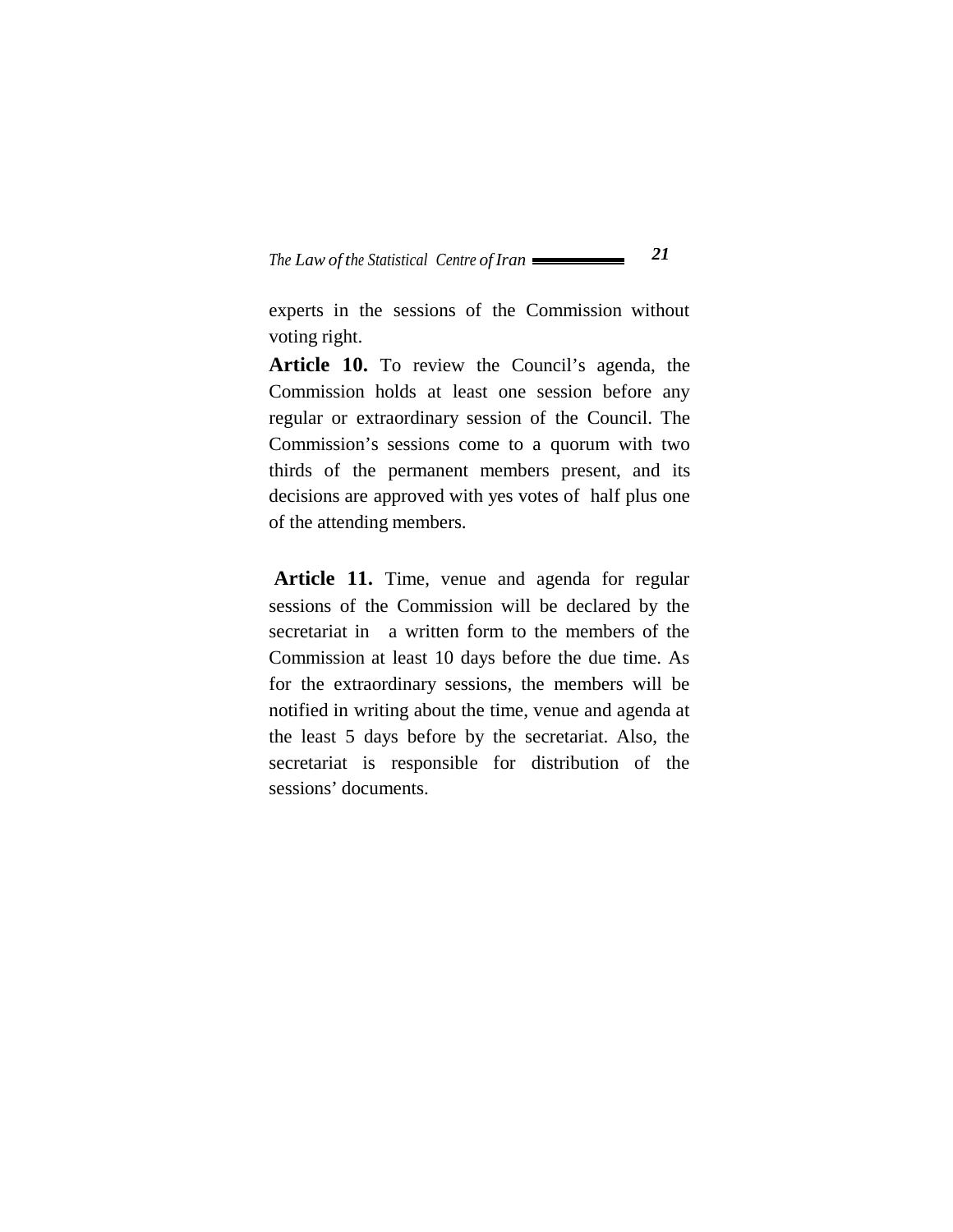# **Article 12. Terms of reference of the Council's Expert Commission**

1. Reviewing and making comments on short-term and middle-term statistical programs of the country,

2. Reviewing and making comments on the statistical system's training programs for the statistical staff,

3. Review and making comments on data production priorities in the national statistical system,

4. Reviewing and making comments on the national statistical program considering macro policies and statistical priorities set forth by the Council,

5. Developing activity patterns and instructions for sectoral statistics committees,

6. Reviewing programs, plans and ideas ratified by the sectoral statistics committees and the SCI before handing them in to the Council,

7. Review of programs, plans and ideas received from the Council to remove their shortfalls and inefficiencies,

8. Developing executive regulations to provide coordination in statistical activities and offering them to the Council,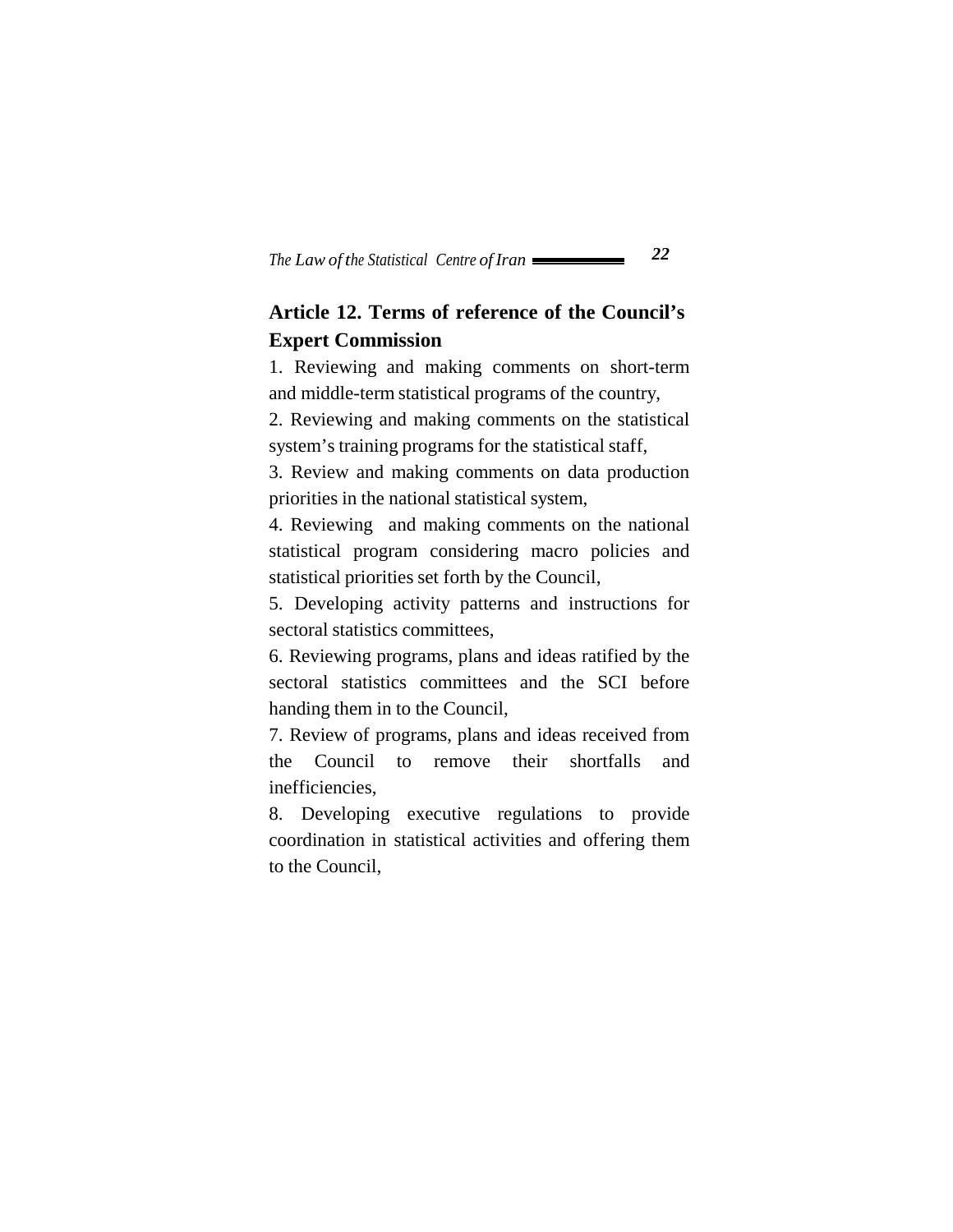9. Providing the Council with plans and ideas on elimination of operational problems in the government agencies' statistical activities,

10. Accomplishing miscellaneous activities demanded by the Council.

**Article 13.** The recommendations and decisions of the Commission are handed to the Council by the secretariat of the Council for approval procedure. They are binding for all government agencies when approved.

# **Article 14. Terms of reference of the Council's secretariat**

1. Developing instructions to activate sectoral statistics committees as well as SCI's subject-matter departments concerned with the committees,

2. Putting together the work programs of sectoral statistics committees to find out the overall existing conditions, statistical needs, and the statistical abilities of the ministries and the related departments,

3. Developing the national statistical program,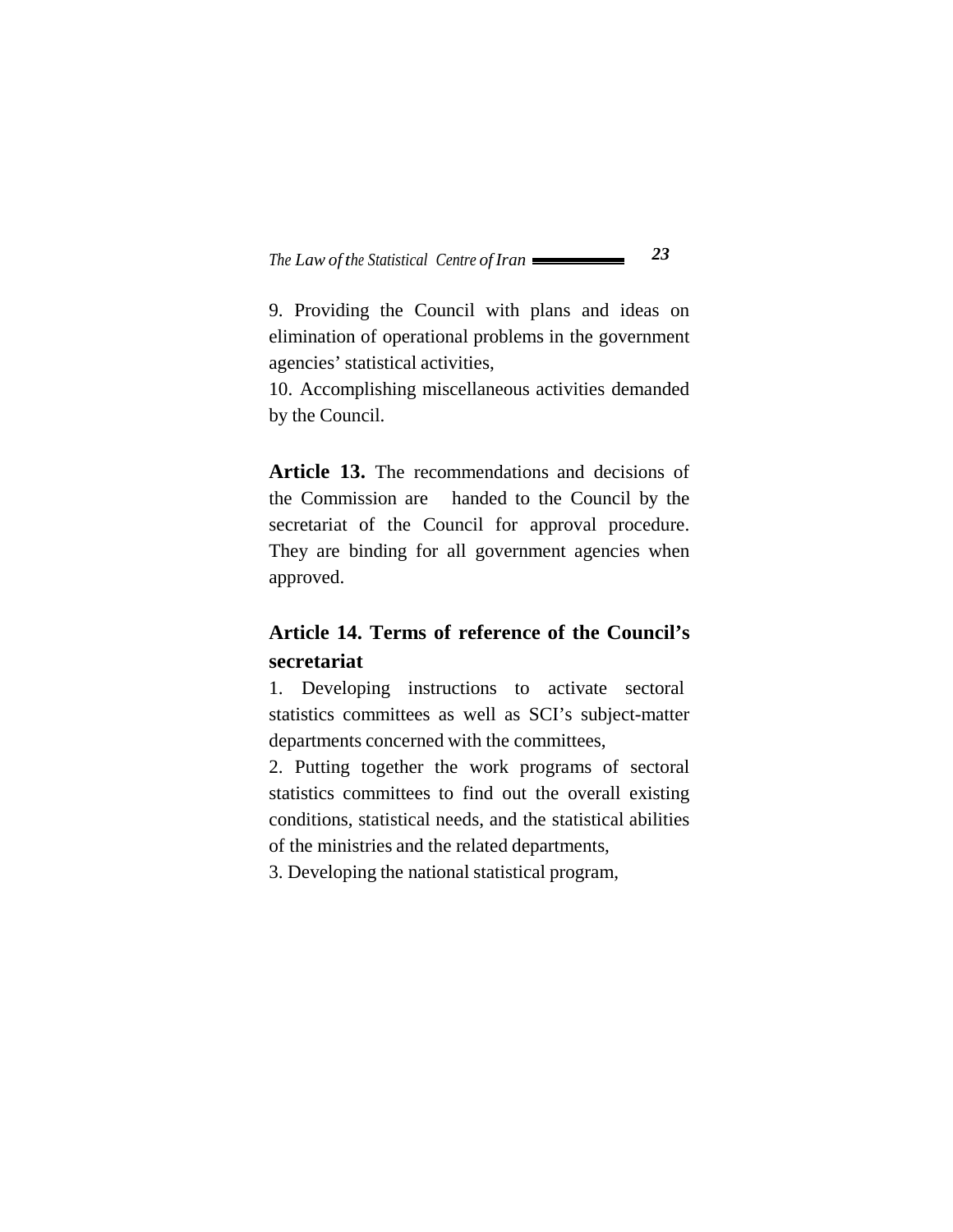4. Sending statistical work program of sectoral statistics committees and the national statistical program to the Council for approval procedure after they have been reviewed by the Commission,

5. Monitoring the activities of sectoral statistics committees and taking care of convening of the committees sessions according to the Regulations for Convening Meetings and Terms of Reference of the Sectoral Statistics Committees ratified on 26/10/2002 by the Council and reporting the committees' activities to the Council,

6. Adding up and composing the sectoral statistics committees' reports and discussing them in the Council's meetings after they have been reviewed and commented by the Commission,

7. Organizing the Council's meetings including inviting the members, providing agendas, taking note of proceedings, and providing the Council's members with the meetings' documents and proceedings,

8. Announcing general instructions, macro policies and sanctions of the Council to the government agencies concerned with the national statistical system,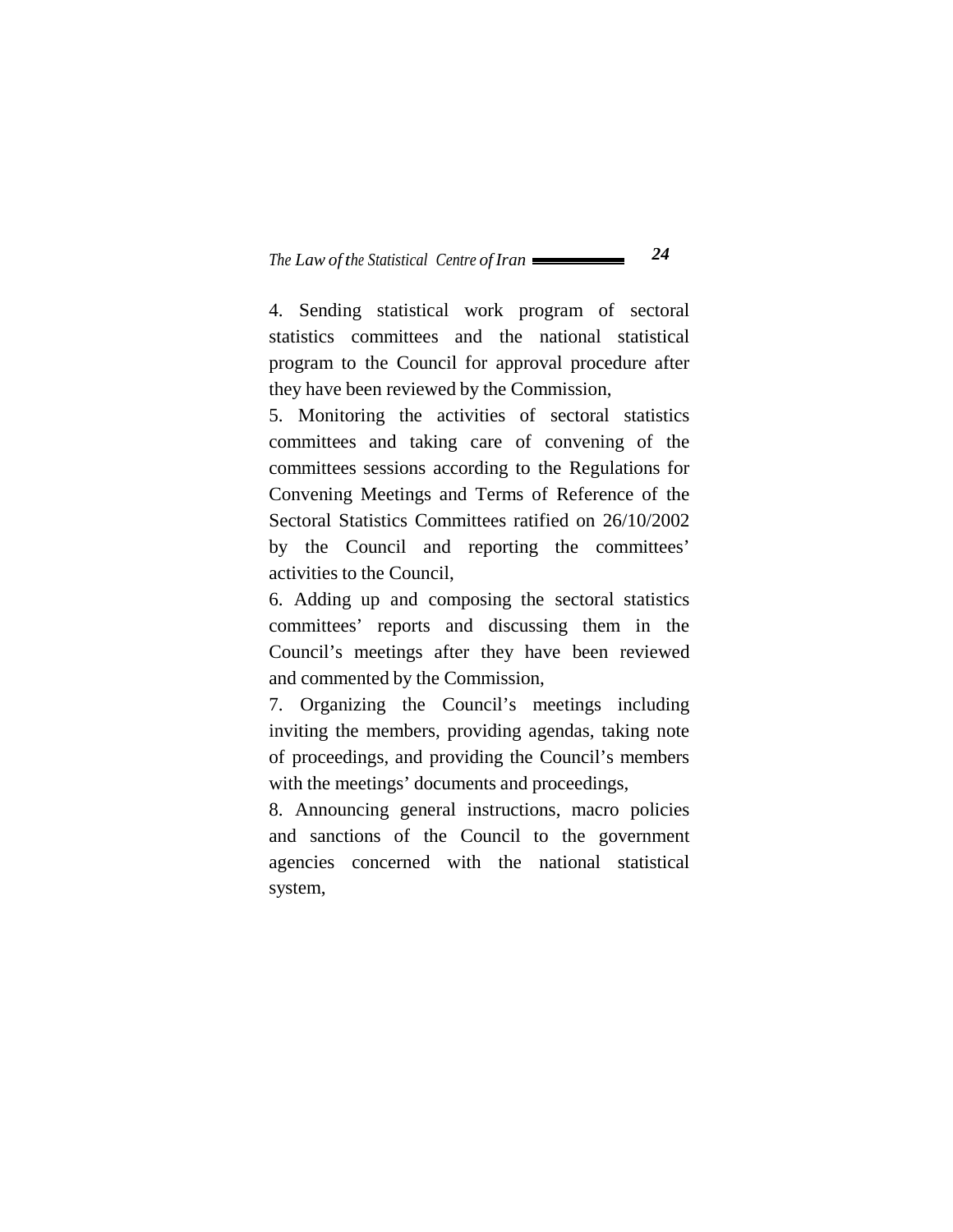9. Monitoring coming into force of the Council's approvals in the government agencies concerned with the national statistical system and providing periodical monitoring reports,

10. Organizing and running the sessions of the Commission including inviting the members, providing agendas, taking note of proceeding, and providing the members with documents and proceedings,

11. Making records of the approvals, proceedings, reports and other documents concerned with the Council and other major departments of the national statistical system,

12. Accomplishing miscellaneous jobs demanded by the Council's secretary.

Article 15. The above regulations were approved by the Council in its meeting of 7/6/2003 in 15 articles, 47 lines and 4 notes.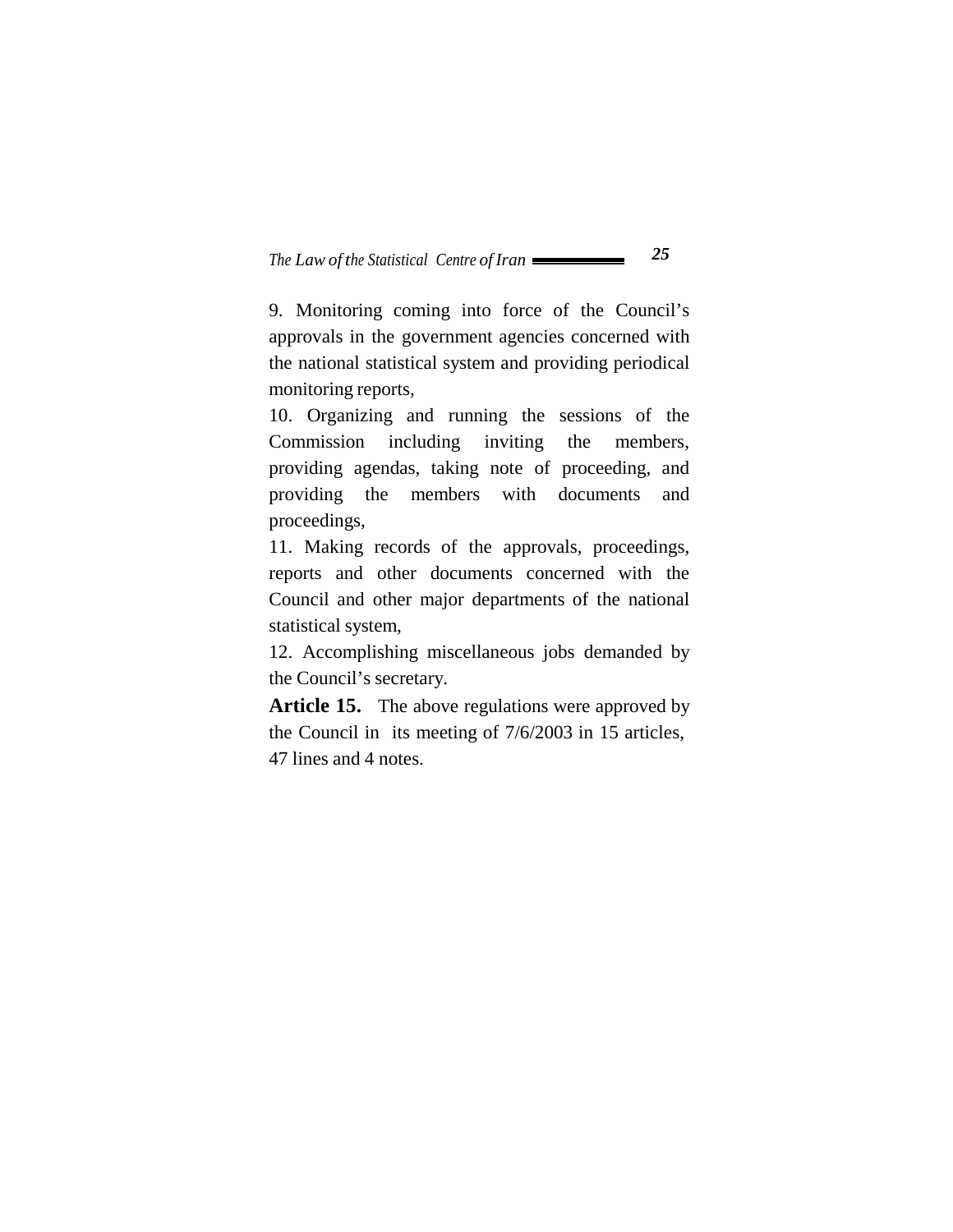**Decree of the Council of Ministers, 16/4 /2000** Following the SCI's proposal, number 52/10054, dated 21/11 /1999, and by virtue of Principle 138 of the Islamic Republic Of Iran's Constitution, the Council of Ministers ratified the regulations on the cooperation between public departments and Islamic revolution foundations and the SCI in its meeting of 16/4 /2000.

### **Regulations on the cooperation between public departments and Islamic revolution foundations and the SCI**

Article 1. To improve the national statistics database, the SCI is bound to make preparations for establishment of the system of administrative records in public departments.

**Note 1.** In implementation of the Article 1, all ministers, public organizations and companies as well as Islamic Revolution foundations are bound to cooperate with the SCI.

**Note 2.** The required budget for implementation of the Article 1 is predicted in the annual budget of the concerned department.

Article 2. To get trustworthy results out of the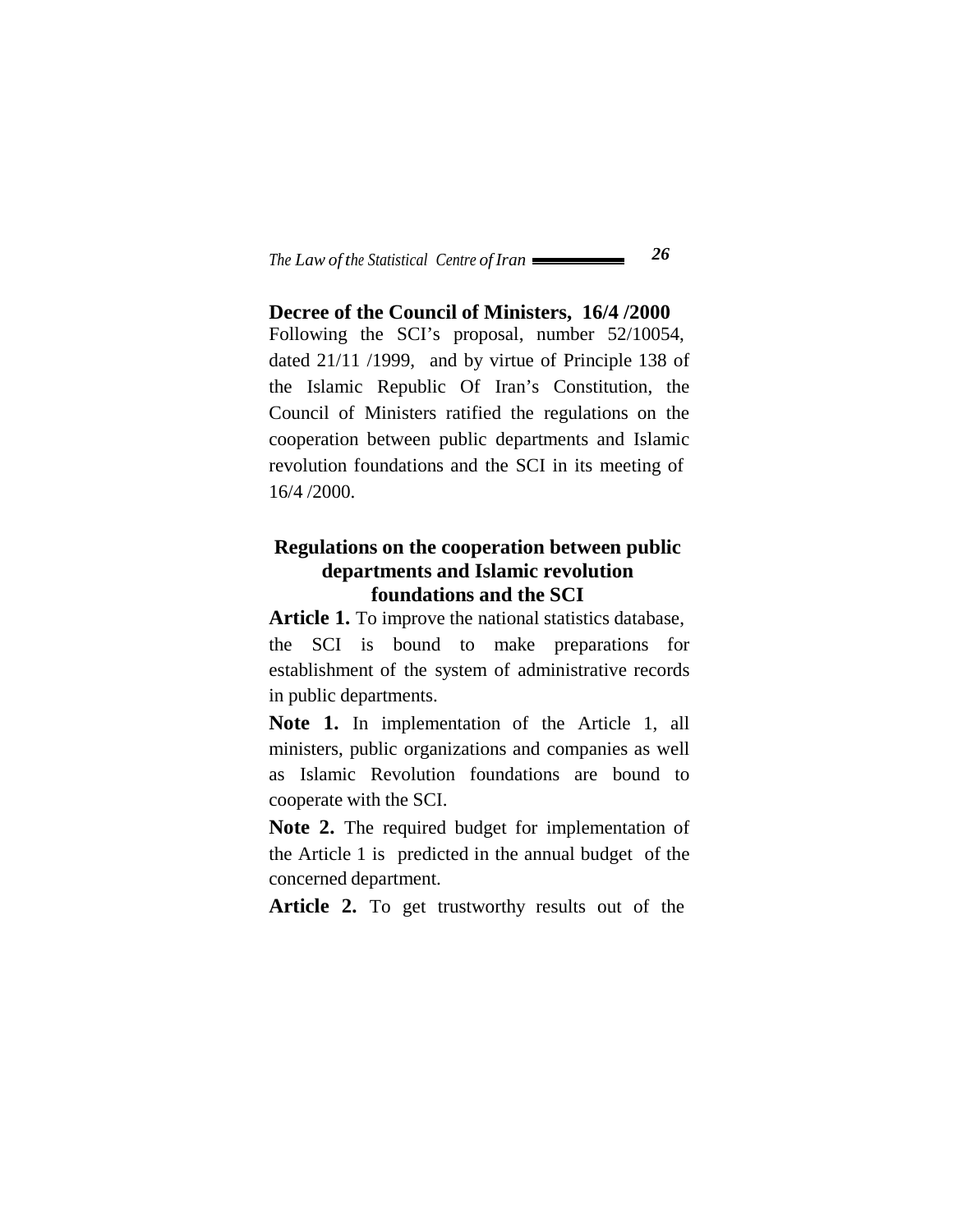statistical activities and make statistical data comparable - to be able to produce general statistics all government agencies are bound to follow the concepts, definitions, standards, classifications, statistical frames, and monitoring regulations developed by the SCI.

**Note 1.** The SCI is charged to take measures to provide the regulations for monitoring the development and implementation of the government agencies' statistical surveys in a month from now.

**Note 2.** The MPO(PBO) will obtain the agreement of the SCI before exchange of the accords related to statistical surveys of the government agencies.

**Article 3.** All government agencies will send a copy of the outcomes of their surveys to the SCI and the SCI will release the result of their evaluation based on the existing regulations not later than one month from receiving the data.

**Article 4.** The SCI will make its produced data available to government agencies considering their data requirements.

**Article 5.** Only the survey results ratified by the SCI, which are stored in the national statistical database, are referable by the local officials.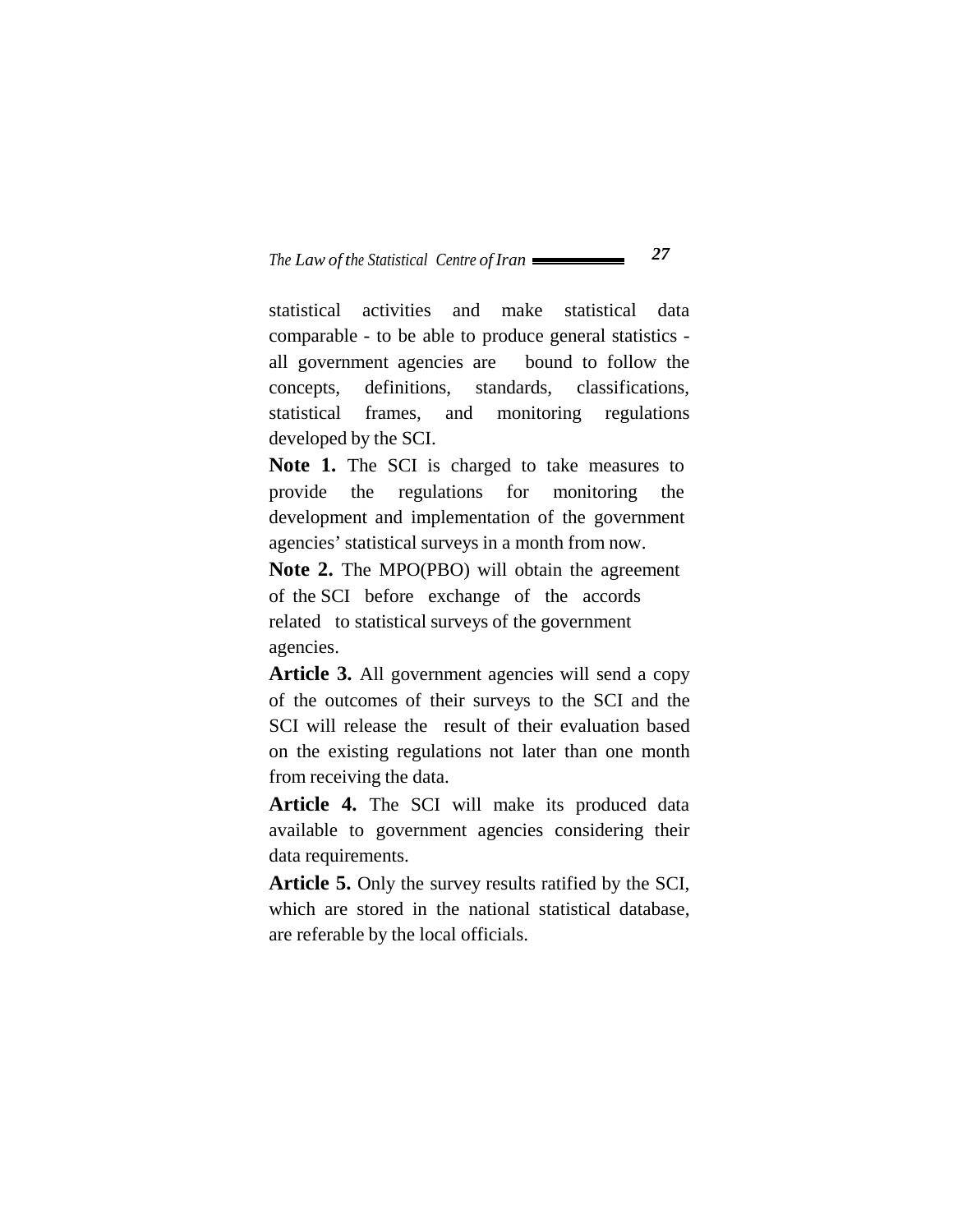# **Regulations for supervision on development and conduction of statistical surveys by the government agencies**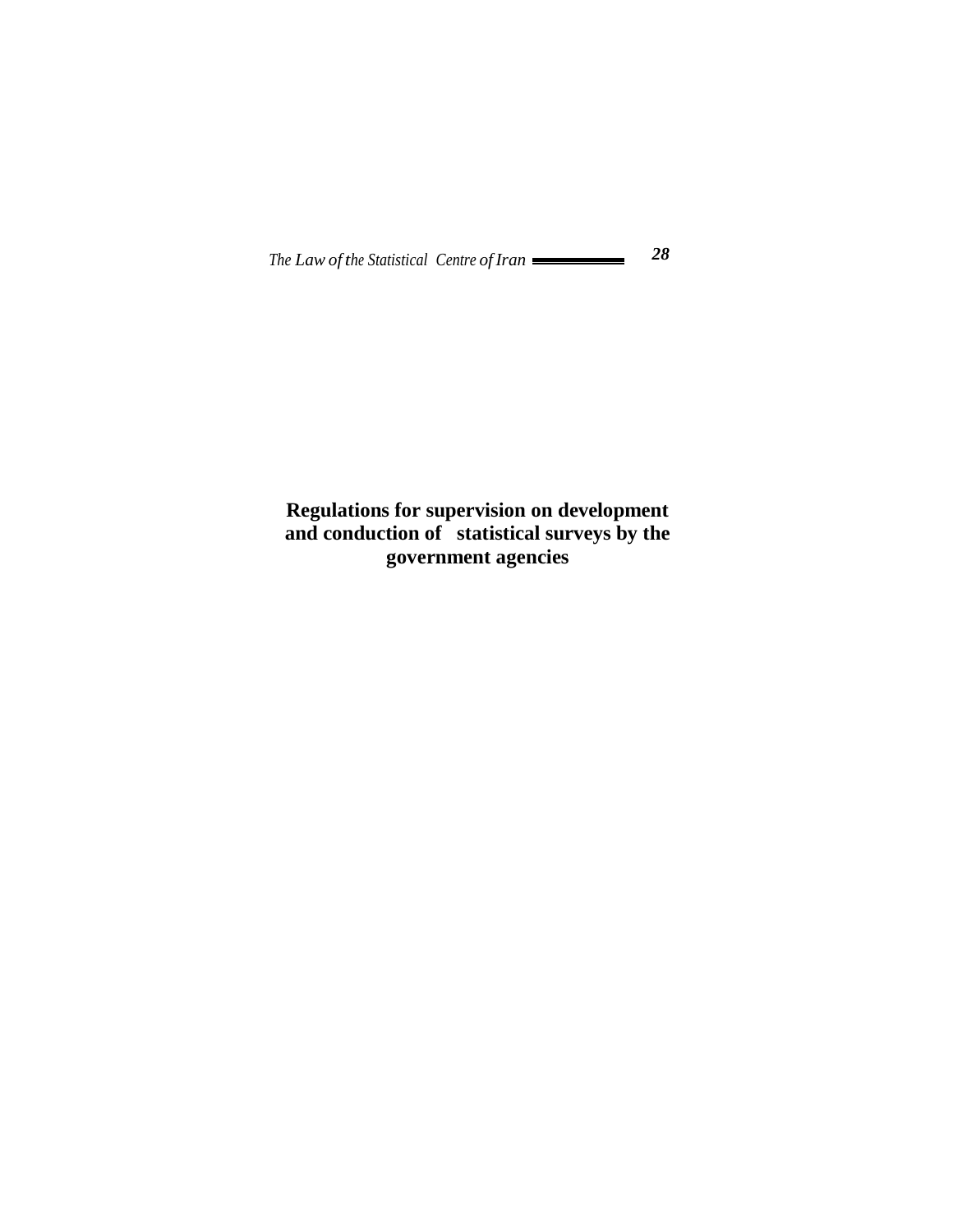#### **Preface**

As the article 8 of the Law of the Statistical Centre of Iran stipulates, all ministries and government/government-affiliated departments and companies are bound to draw on the concepts, definitions, methods, standards, and statistical classifications provided by the SCI. Moreover, the Council of Ministers in its meeting of 16/4 /2000 also asked the government agencies to follow the concepts, definitions, standards, classifications, statistical frames and supervision regulations provided by the SCI to come to trustworthy results from surveys and make data comparison and production of general data possible.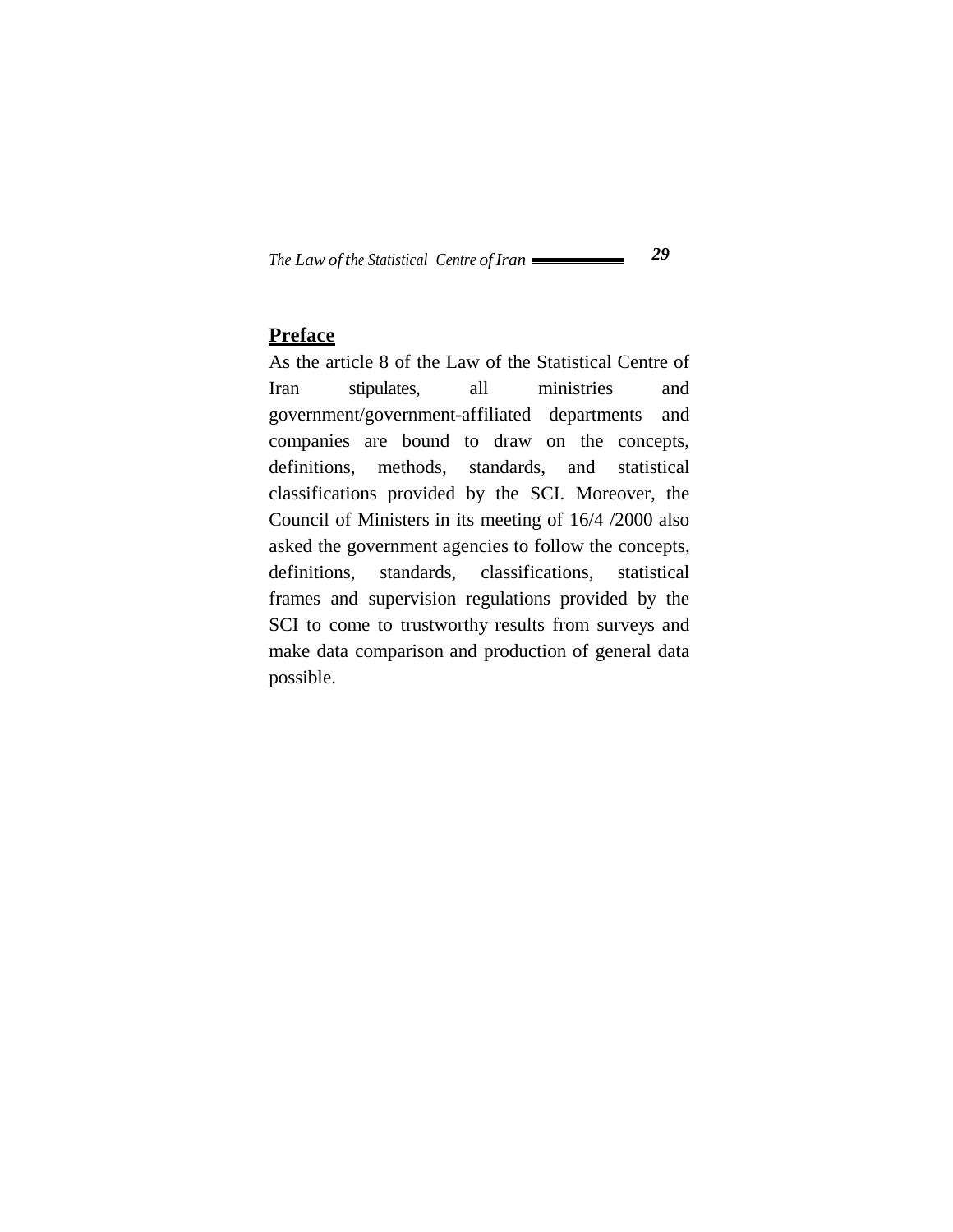Evidently, the lawmakers and Council of Ministers seek to organize the statistical activities across the nation. In line with this target, the SCI is bound to manage the things so that eventually there would be suitable conditions for attracting cooperation of the government agencies and to encourage them to follow scientific criteria in implementation of statistical surveys.

Though, at the moment, relying on their statistical units' capacities and drawing on scientific criteria, a number of government agencies are doing very well on their surveys. Some others, due to lack of enough statistical capacities, fail to obtain satisfactory results in some of their surveys. Obviously the outputs of such surveys suffer from lack of enough scientific credibility to meet the needs of data users.

The Council of Ministers, in the above-mentioned decree, has also charged the SCI with scientific evaluation and verification of the results of the surveys conducted by the government agencies. Moreover, the SCI has been asked to prepare the regulations for supervising development and implementation of surveys by the government agencies.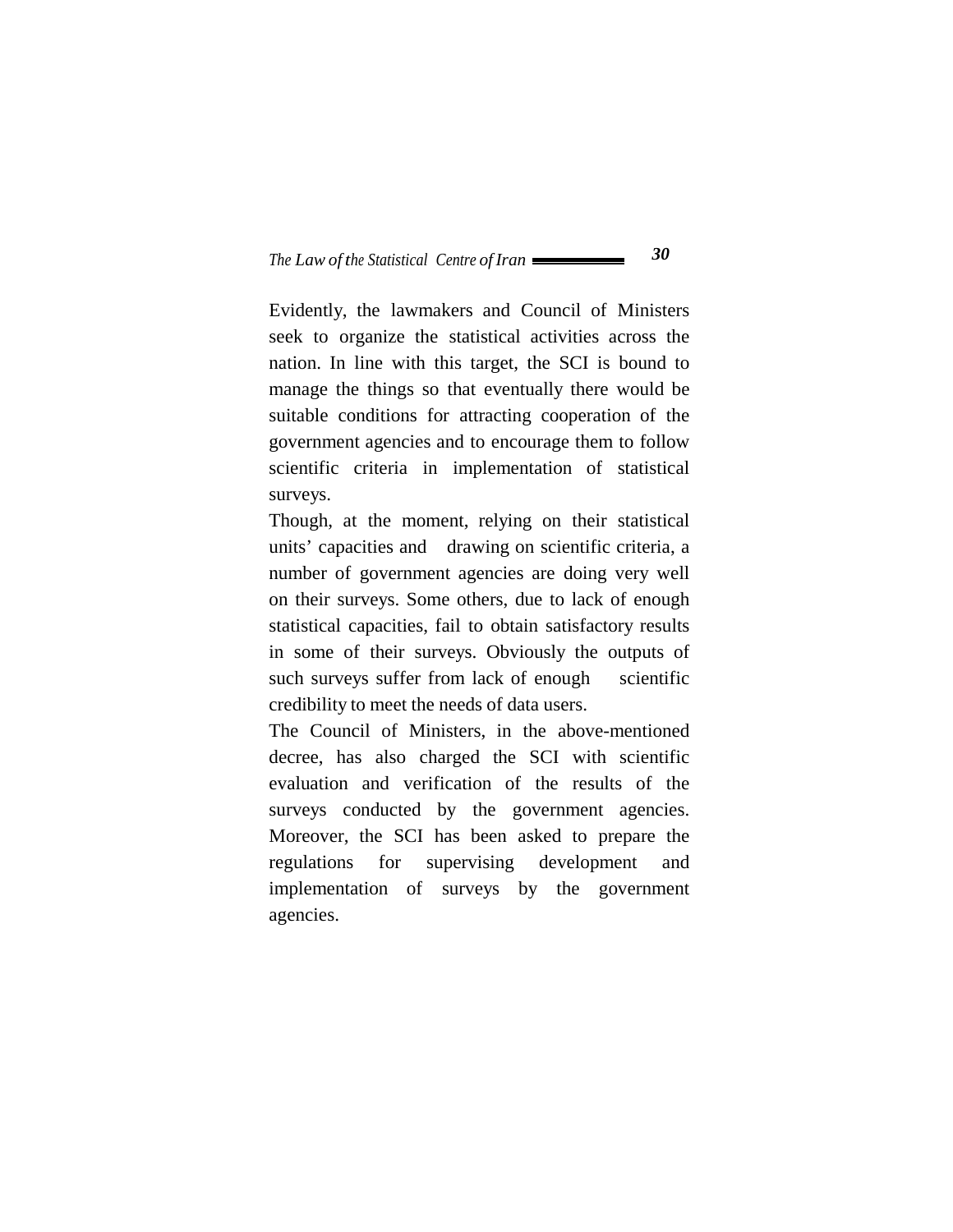The availability of a comprehensive collection of laws, including the above regulations along with the regulations for design and conduction of statistical surveys, enables the government agencies involved in such surveys, particularly those without required statistical capacities in both institutional and human resources aspects, to design and conduct statistical surveys at a satisfactory level of quality by following the regulations, and, in special cases, making use of human resources available in other government agencies or the private sector.

This collection is meant to serve the above target and contains separately presented regulations for all stages of design and conduction of statistical surveys. Moreover, in each section of the collection, the documents which will be sent to the SCI are also mentioned. Undoubtedly, the present collection will get more and more improved by comments from officials and statistical experts of the government agencies. As a result there would be more coordination in conduction of statistical surveys as well as better organization of statistical activities across the nation.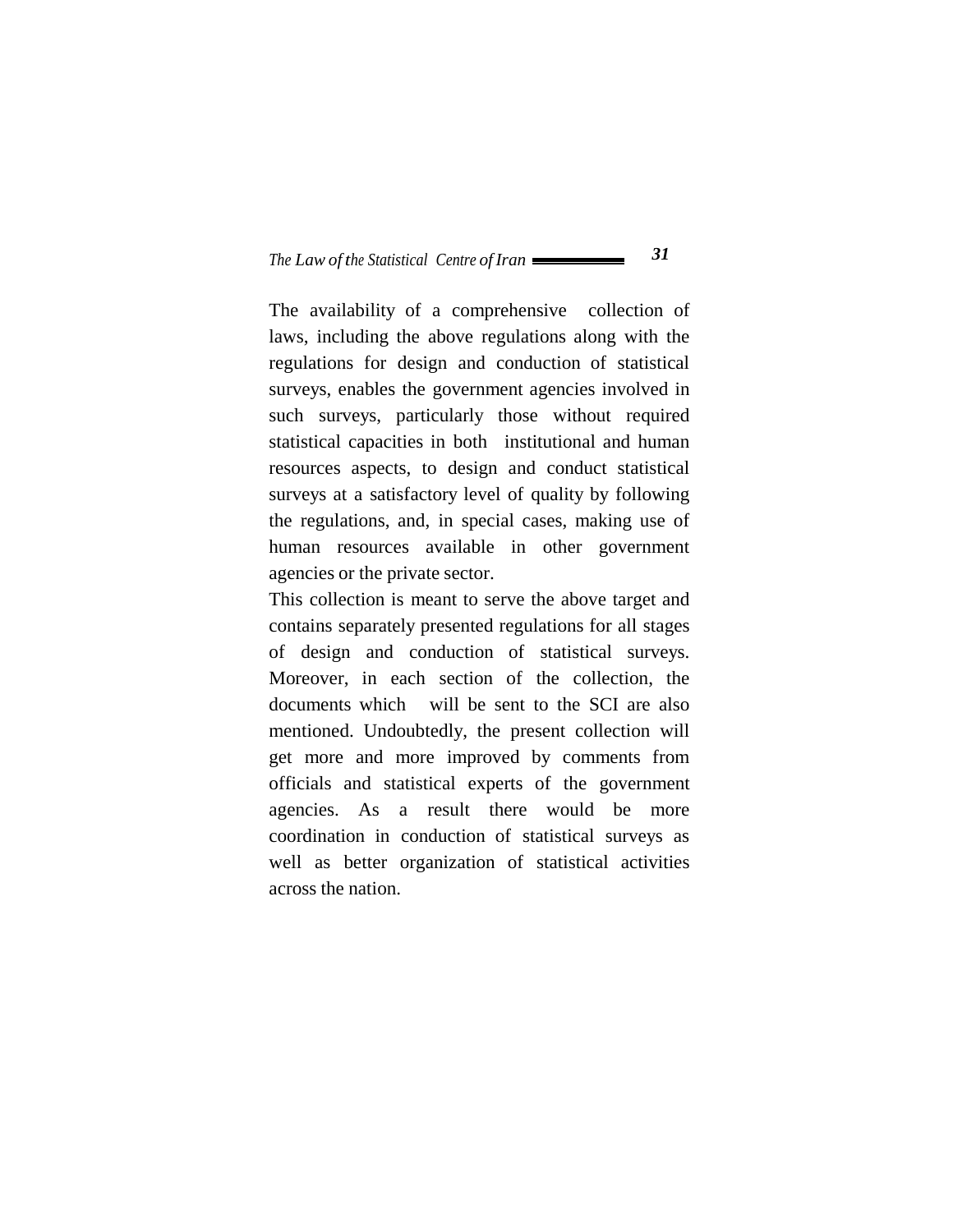Meanwhile, the SCI will hold training courses on design and conduction of statistical surveys for selected workers of the government agencies to enable them to do the jobs on their own in a quality manner. In addition, the government agencies may benefit from the consultative services of the SCI's statisticians in different stages of design and implementation of statistical surveys.

#### **Regulations**

In line with realization of Note 1 of Article 2 of the decree of the Council of Ministers dated 3/4/2000, the regulation for supervising design and conduction of statistical surveys by the government agencies is as follows. Statistical survey refers to a statistical activity under which certain data are collected based on scientific methods. There are some principles for developing the design of a survey and its conduction. Surveys are generally divided into censuses and sample surveys.

**Article 1.** The present regulation only takes in surveys the results of which, after design, field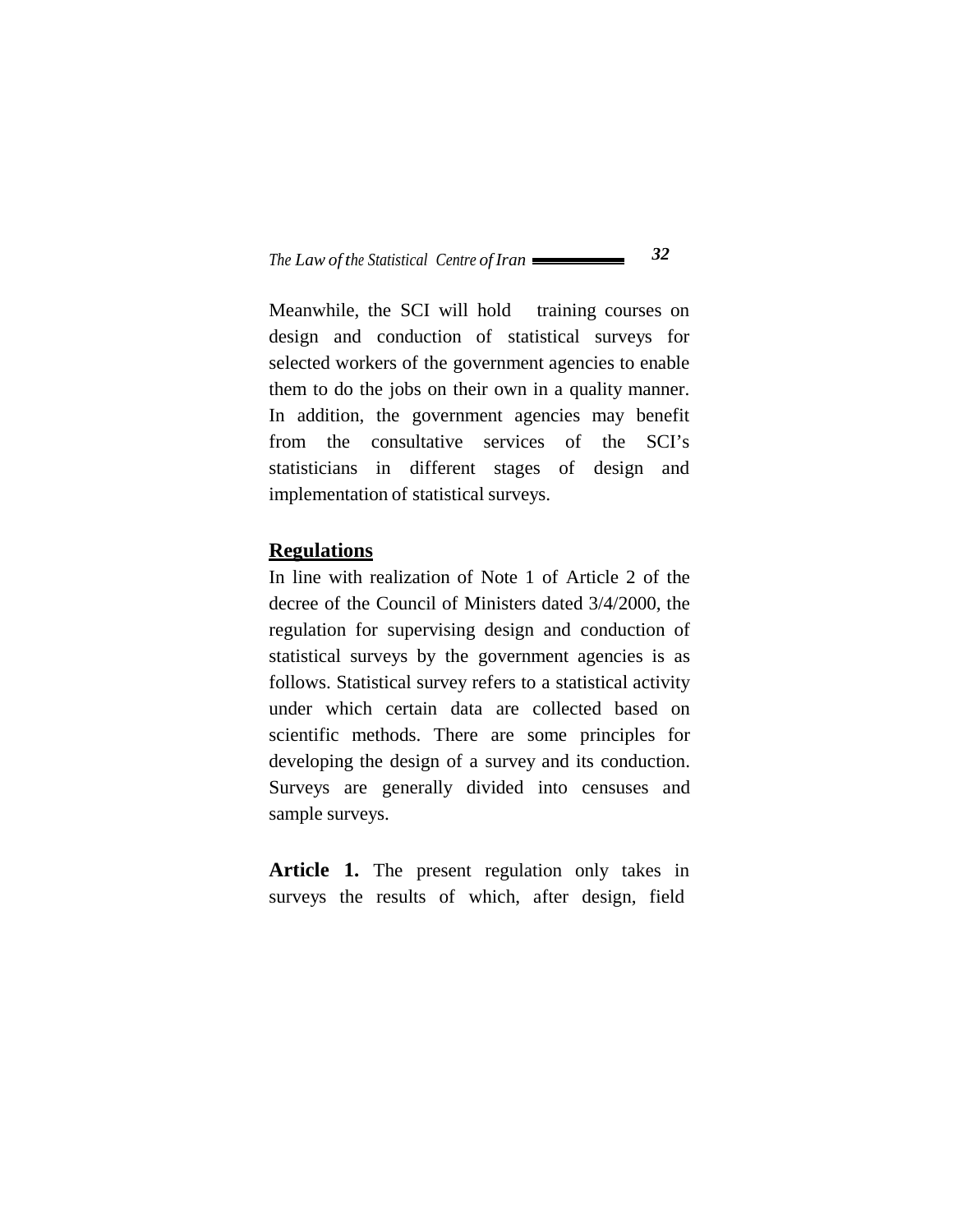operation and data processing, are stored in the national statistical database.

Article 2. Prior to exchange of agreements on statistical surveys, the concerned government agencies will send the documents of the surveys, prepared based on the regulations presented here, to the SCI to be verified.

**Note:** The SCI will declare its viewpoint on statistical surveys within 30 working days to the concerned executive department.

If there were any deficiencies in the survey, the executive department will take measures to correct them and return the corrected design to the SCI. Clearly, in such cases the time interval of sending the design to the executive department and receiving it back is added to the aforementioned 30 days.

Article 3. The executive department will provide requirements and facilities, as well as required coordination for supervision of the SCI on training courses, field operations and data processing stages.

**Note:** In implementation of this article the executive department is required to declare the time schedule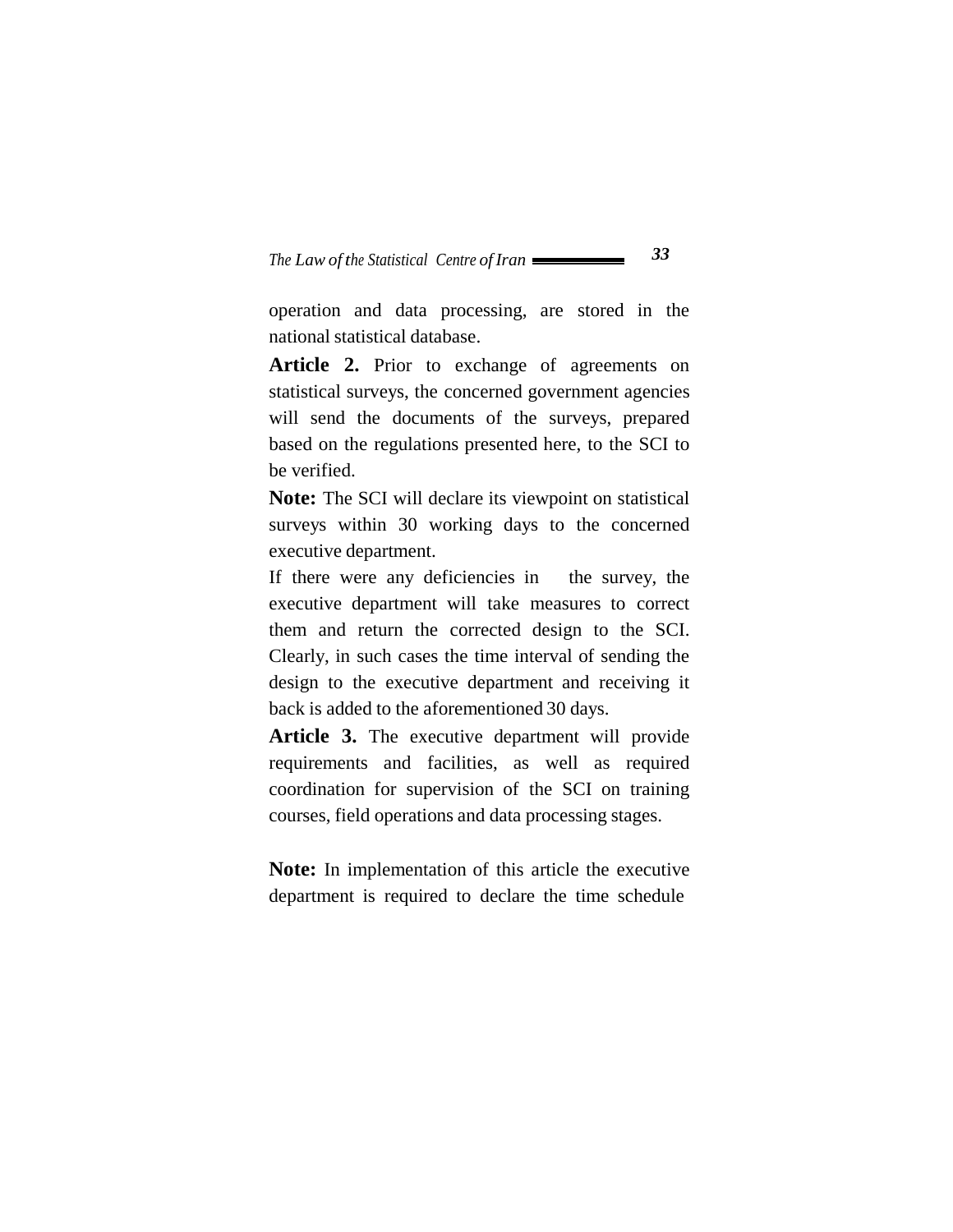prior to the commence of each of the stages mentioned above.

**Article 4.** The executive department will provide the SCI with a copy of the survey results prior to the release of them, and the SCI will inform the executive department about the evaluation of the results within 30 days after receiving them.

**Note:** The executive department is entitled to disseminate the survey results after receiving the approval of the SCI.

**Article 5.** The executive department will introduce a well-aware and fully-authorized representative to the SCI by the highest official or his deputy for each survey to provide the required explanations and make co-ordinations.

**Note:** During verification of a survey design, if required, the SCI will invite in writing the concerned executive department's representative to take part in the sessions. The invitation will be delivered to the department not later than one week before the session.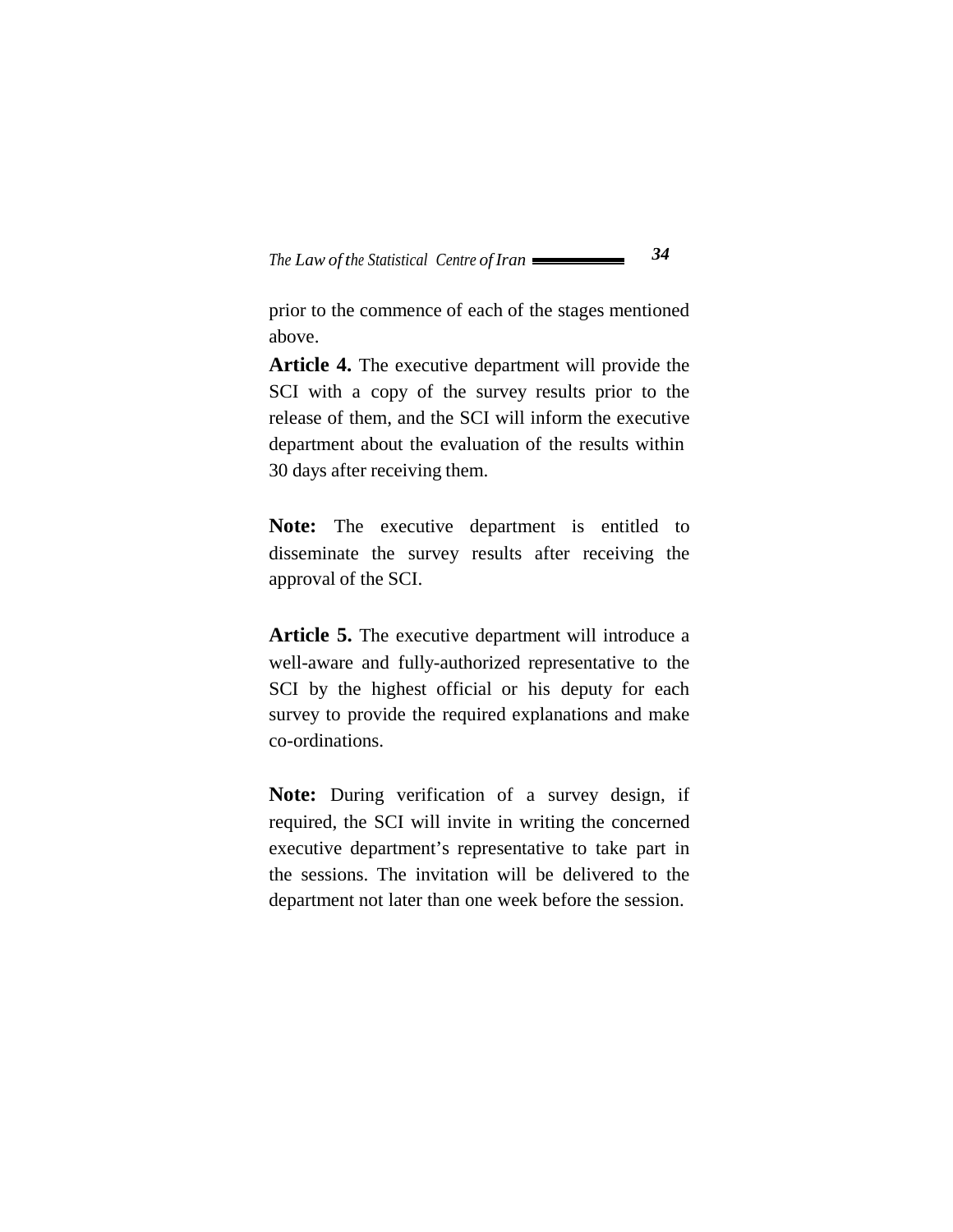Inattendance of the executive department's representative in the session will not prevent it from making decision about and verification of the survey.

**Article 6.** When there is a disagreement between the executive department and the SCI in each of the verification stages of the documents of the survey design, training, monitoring, field operations, data processing or evaluation of the results, the case is referred to the Council so that it makes appropriate decision after studies by the expert committees.

The present regulation with a preface, 6 articles and 4 notes prepared by the SCI is hereafter mandatory for all government agencies in accordance with the decree of the Council of Ministers dated 16/4 /2000.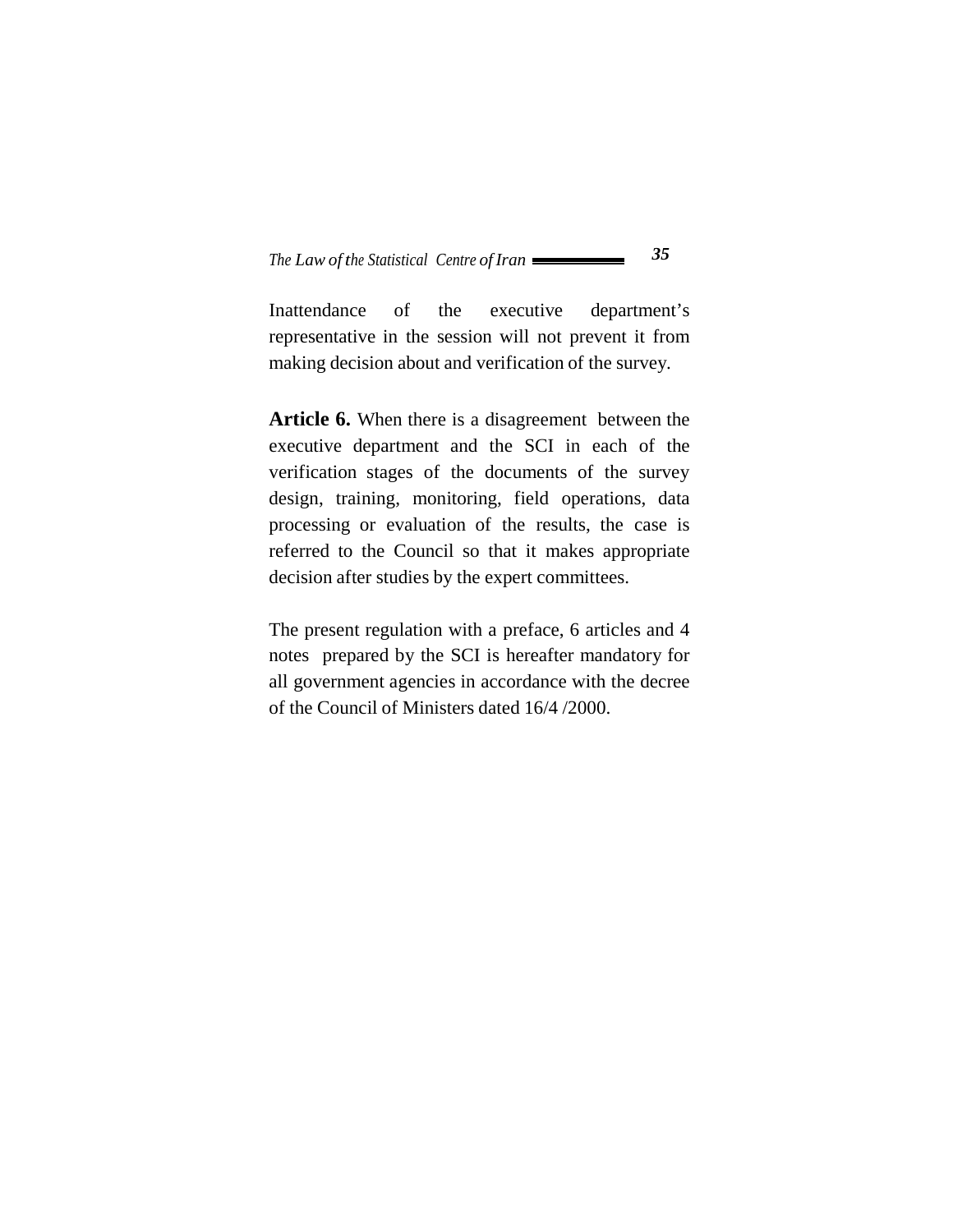### **Chapter One**

# **Developing the subject-matter plan**

#### **1. Preface**

In every survey design, a collection of documents titled "subject-matter plan" is set forth containing the target and method of the survey, definitions and concepts, instruments and instructions for data collection, as well as the general framework for releasing the survey results.

### **2. Elements of the subject- matter plan**

The subject-matter plan generally consists of the following parts :

- a. title
- b. objectives
- c. final tables
- d. survey population
- e. statistical unit
- f. survey method
- g. data collection method
- h. data collection means
- i. concepts, definitions and classifications
- j. instructions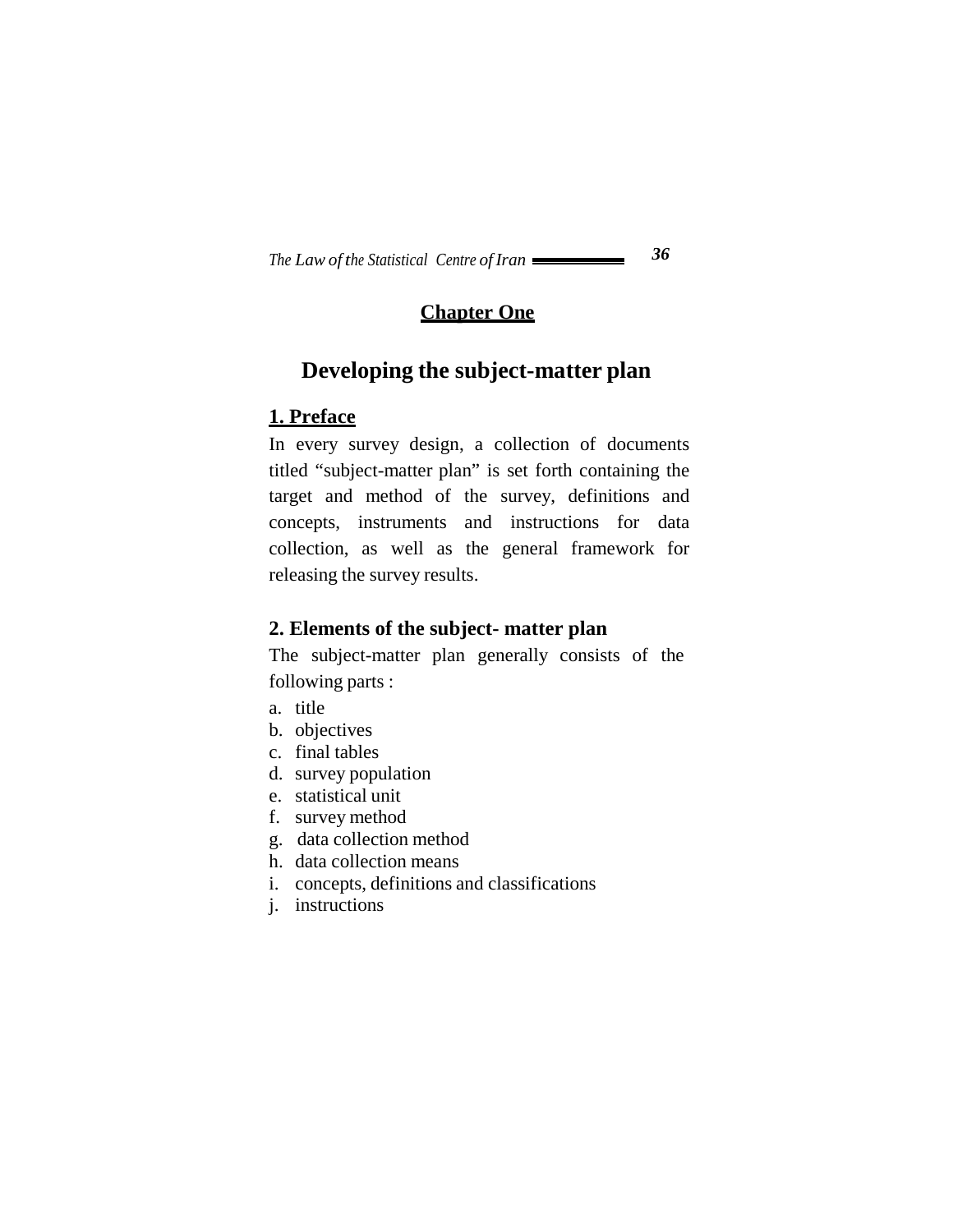# **3. Regulations for developing the subjectmatter plan**

In developing the subject-matter plan, some considerations should be observed:

#### **a. Title**

The survey's title should reflect the survey subject and the survey population.

#### **b. Objectives**

The objectives of the survey should be set forth as the "major objectives" and "minor objectives". The "major objectives" should be reflective of the subjectmatter or main subject of the survey also expresses the survey population simply and clearly. The "minor objectives" are actually constituents of the major objectives and should:

- correspond to the major objective and do not go beyond it,

- are tangible and could be delivered as quantitative information.

#### **c. Final tables**

The final tables are in fact the embodiment of the survey's objectives. They should be designed so that;

- each table is connected with one of the minor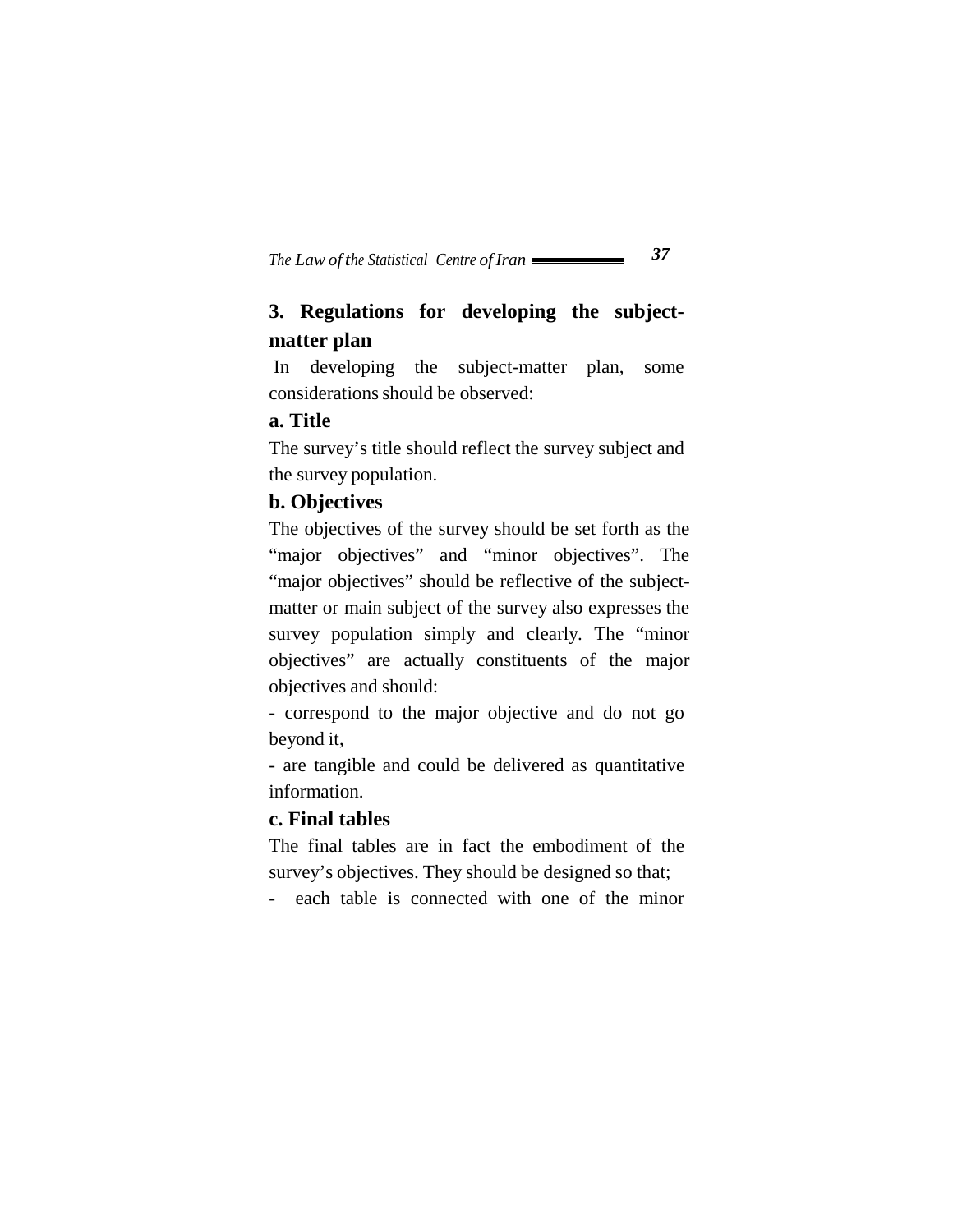objectives and the collection of them covers all the minor objectives,

- all are easily understandable and do not include excessive columns and rows,
	- all follow the regulations and standards of designing the statistical tables as far as possible.

#### **d. Survey population**

The survey population should:

- be defined comprehensively,
- correspond to the survey objectives,
- have time and location attributions.

#### **e. Statistical unit**

The statistical unit should be defined so that;

- the collection of units comprehensively constitutes the survey population,
- it is the very unit about which the data are collected.

#### **f. Survey method**

A survey could be either a "census" or a " sampling". If all the units of population are to be addressed - a census taking - then all measures should be taken to get assured of complete coverage and prevent underenumeration or over-enumeration. And if only a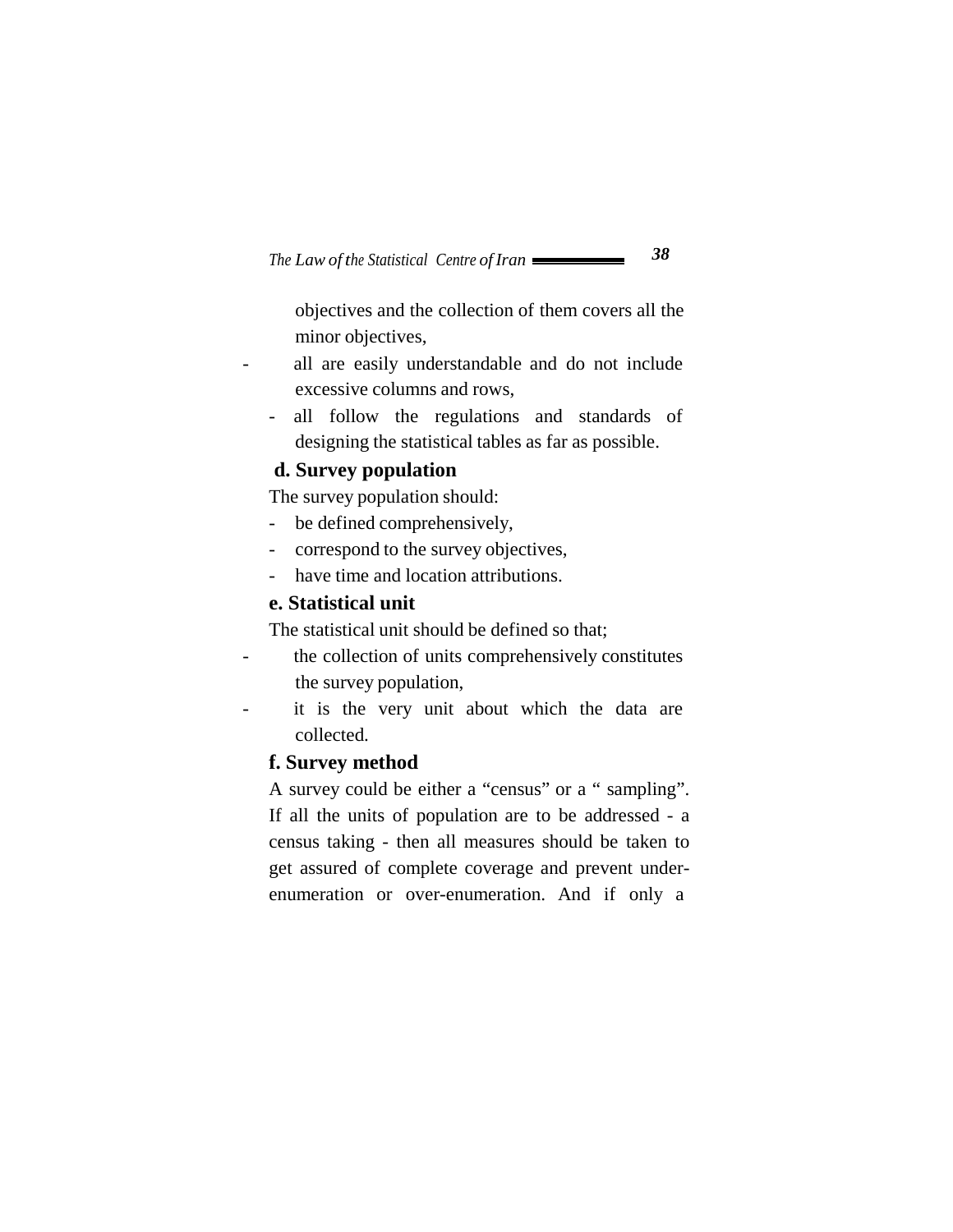number of units of the population are to be addressed a sampling - then :

- the sampling design should be prepared separately,
- in developing the sampling design the concerned regulations should be observed.

#### **g. Data collection method**

In every survey, the data collection method interview, observation, telephone call, post, etc. ought to be determined.

In selecting the data collection method one should consider that:

- it should be practical considering the nature of the statistical unit and the concepts raised in the questionnaire(s),
- it should have the capacity to control the nonsampling errors,
- the survey results ( in sampling ) could be generalized.

#### **h. Data collection means**

In every survey, to receive and register the data, there should be some means which,

- corresponds with the data collection method,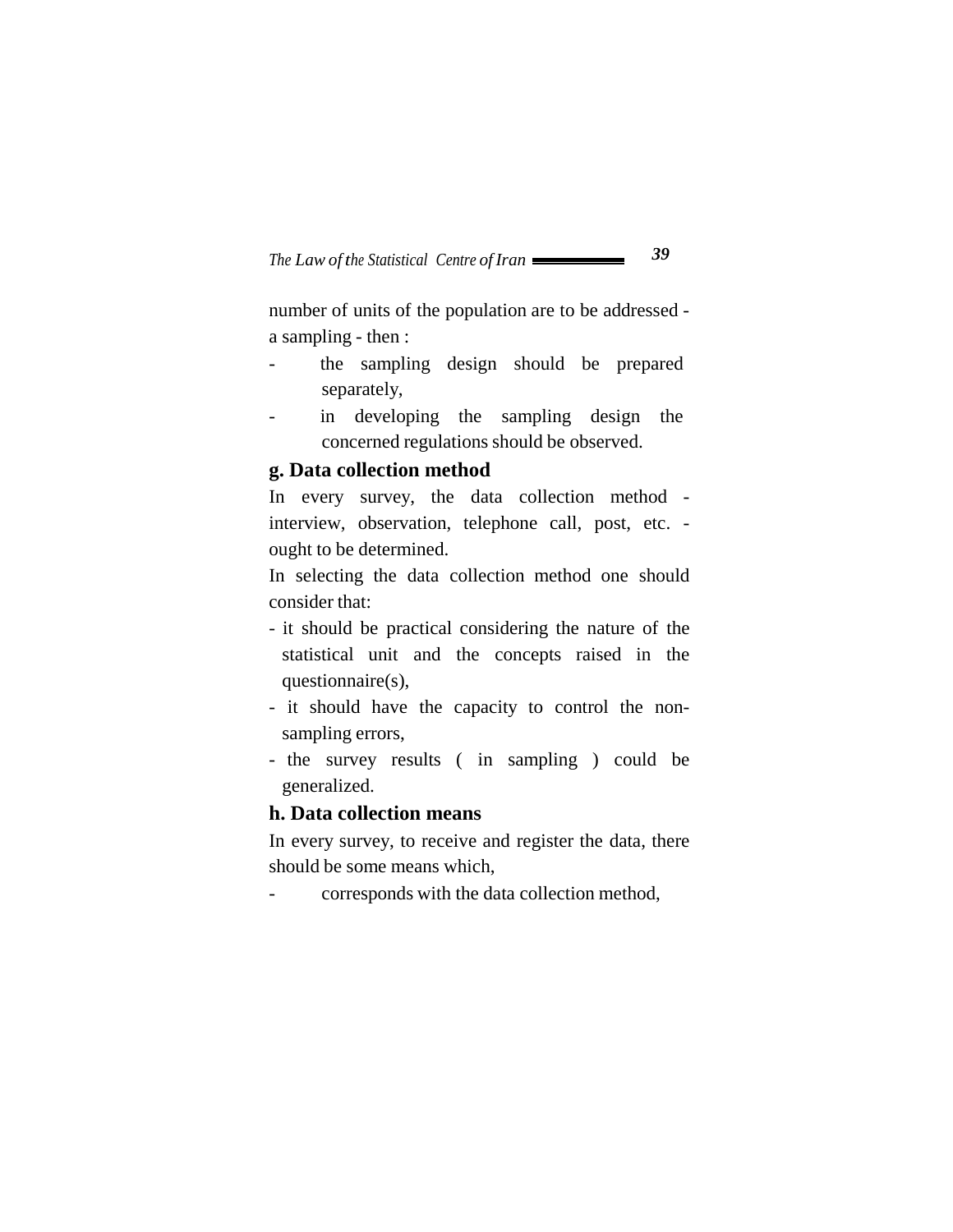- takes in the concepts that correspond with the objectives of the survey and the statistical items,
- enjoy simplicity, clarity, logical order, easy conveyance, understandability, etc.

#### **i. Concepts, definitions and classifications**

To get harmonization in data collection process, all the concepts under survey - except for primary concepts - should be defined. The definitions should,

- be in line with the survey objectives,
- draw as far as possible on definitions commonly in use in statistical agencies,
- be practical and show the least inefficiency in action.

Some statistical subjects are classified into groups. In developing a statistical survey, the classifications should also be recognized. Generally, the classifications used for a statistical subject should be in harmony with the survey objectives. In other words, realization of the survey's minor objectives should be possible through the classifications. In this connection:

If standard classifications (such as ISIC or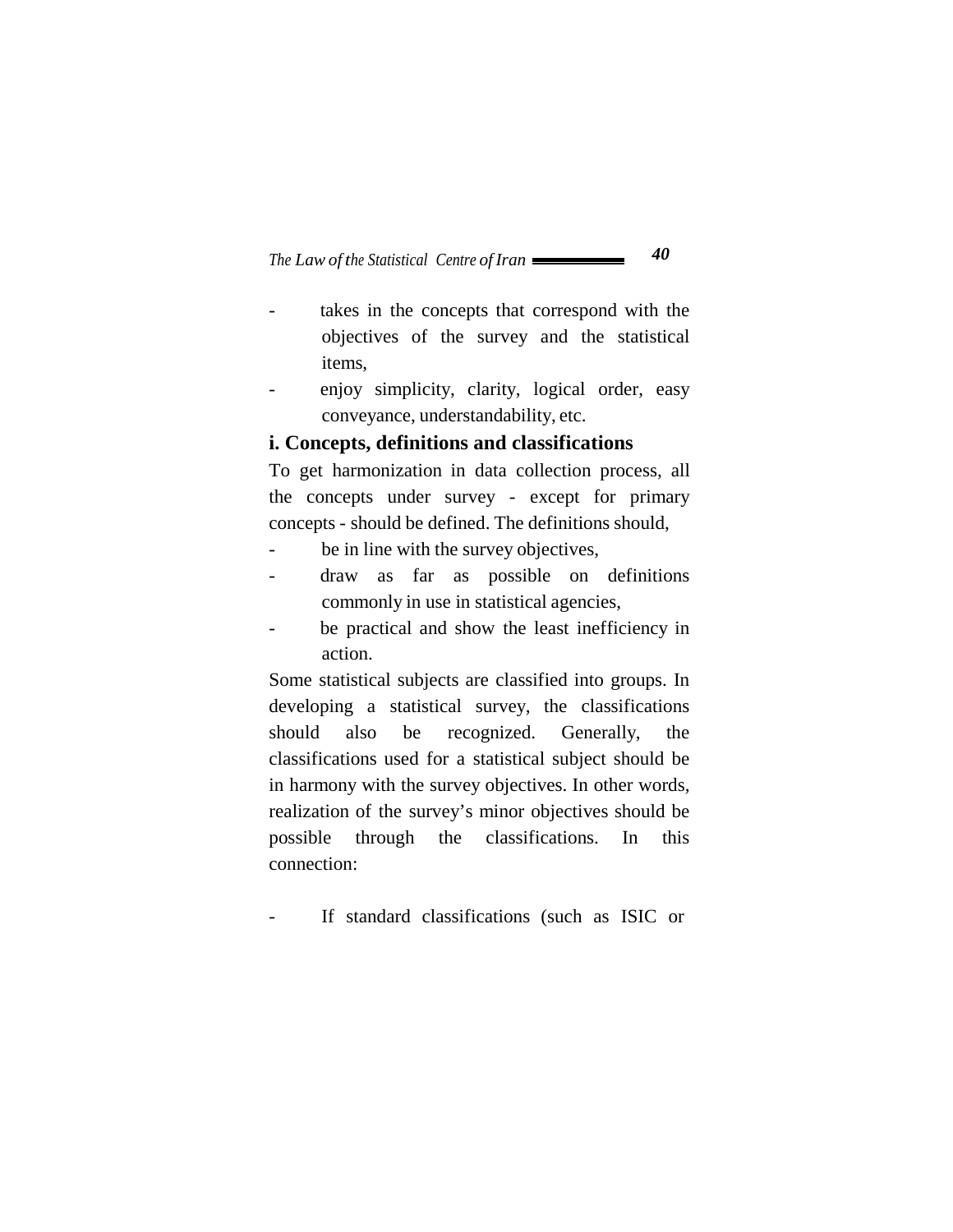ISCO) are at use, it is enough to name the classification.

- If the classification at use is not a standard one, then it should be discussed completely and enjoy comprehensiveness.

Some classifications are delivered in the frame of "data collection means", such as classifications of literacy status and marital status. Clearly, in such cases it is not necessary to introduce the classification separately.

#### **j. Instructions for data collection**

In the data collection stage, there are certain activities through which certain data are obtained under a determined procedure. In a survey, such activities, their order and their routine of action should be introduced. In other words, in implementation of a survey, each activity should follow certain instructions. In this stage, there are two major groups of instructions; first the instructions for obtaining and recording the data, usually known as "survey instructions", and second, the instructions for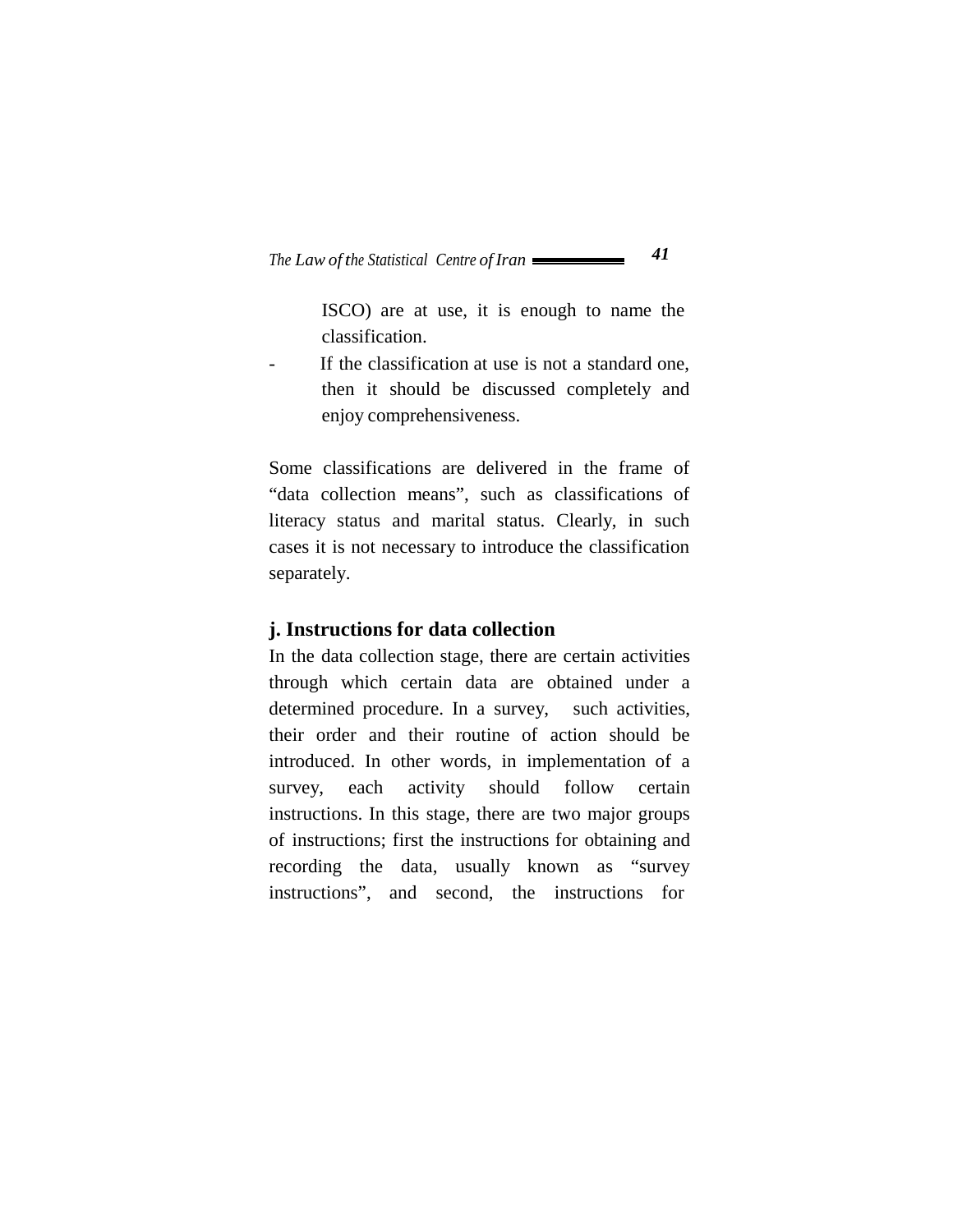verification and quality control, usually known as " review instructions". These instructions should:

- be in simple, eloquent and understandable language with suitable examples,
- contain the required definitions and concepts,
- refrain from using complicated, ambiguous or contradictory concepts,
- enjoy the coherence of subjects.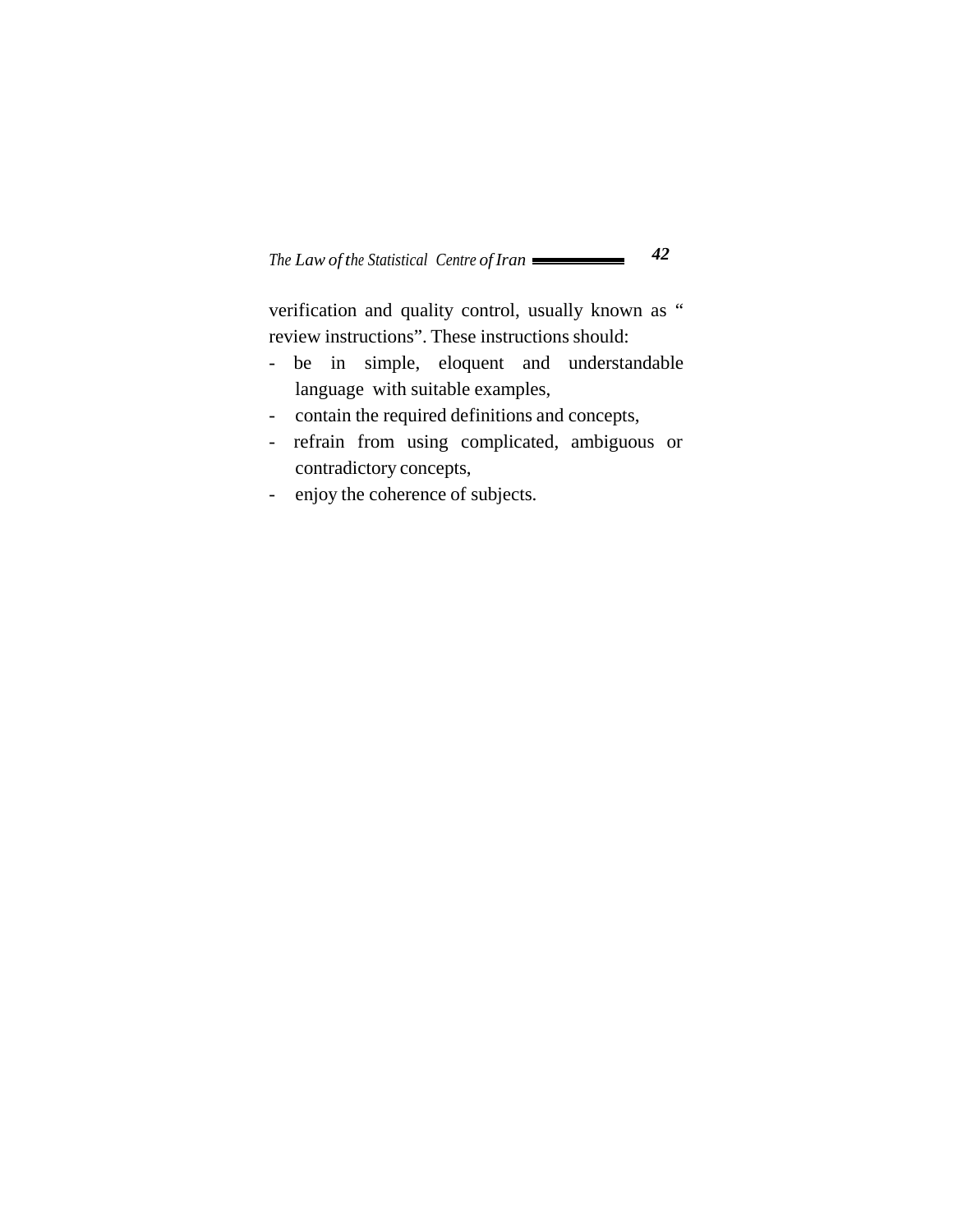## **Chapter two**

## **Regulations for developing a sampling design**

#### **1. Preface**

In all surveys taken based on sampling, a design known as **sampling design** or **technical design**  should be developed.

A sampling design is a design in which the principles and steps for selecting the sample population as well as the approach(s) for generalizing the results to the whole population are discussed.

## **2. Elements of a sampling design**

A sampling design usually contains the following elements:

- a. major objective
- b. survey population
- c. statistical unit
- d. sampling method
- e. sampling framework
- f. method for selection of sampling unit(s)
- g. estimation formulas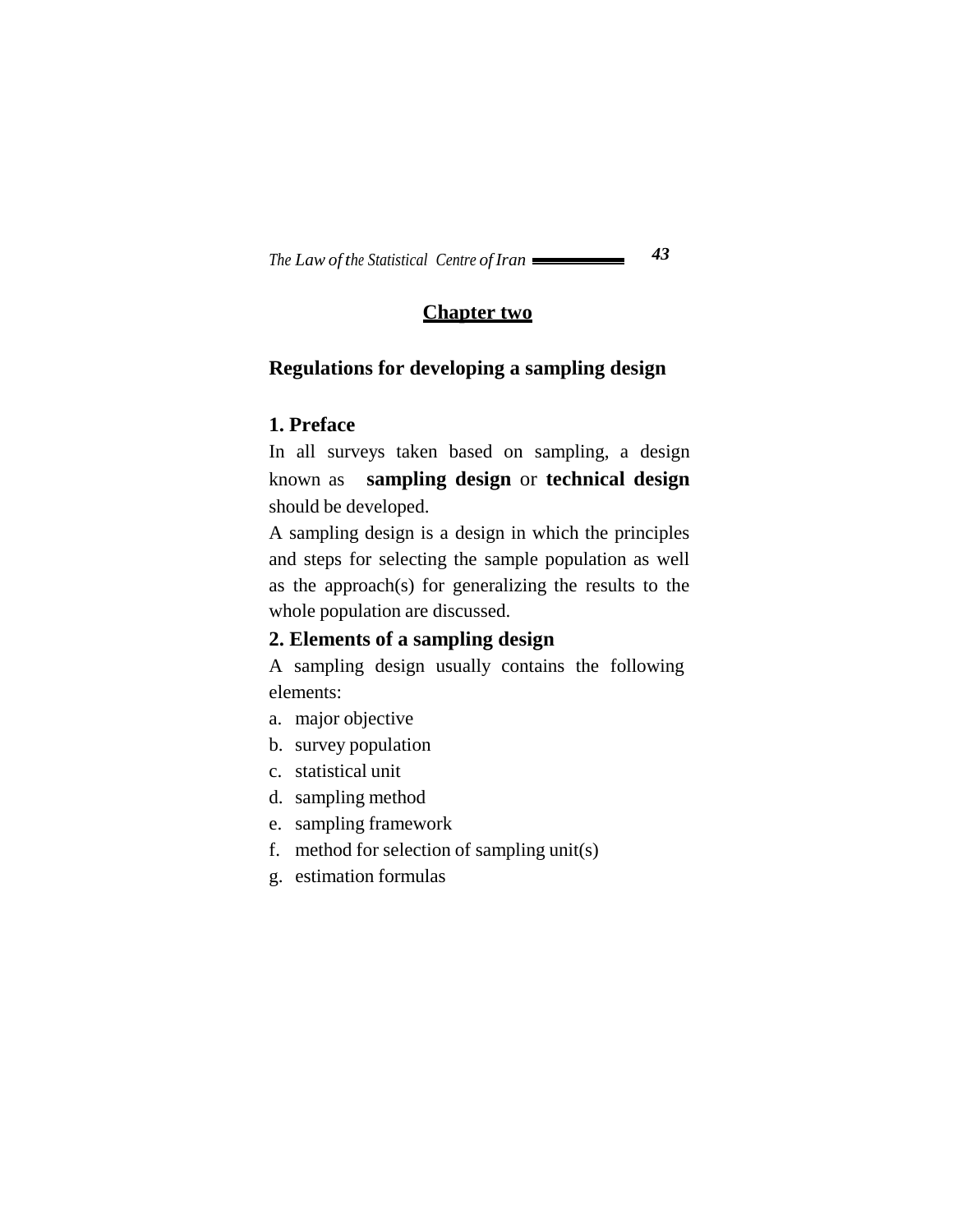**3. Regulations for developing a sampling design**  To develop a sampling design, there are some considerations about each element that should be observed. The major ones are as follows:

a. In a sampling design, the major objective of the survey should be expressed in a way that in addition to the subject-matter objective,

- the parameter(s) to be estimated is  $(are)$ specified,
- the geographical and subject-matter strata of estimation are cleared.
- b. The survey population should:
- be defined comprehensively,
- correspond to the survey's objectives,
- have time and location attributions.
- c. The statistical units should be defined so that:
- the collection of them comprehensively constitutes the survey population,
- they are the very units about which the data are collected.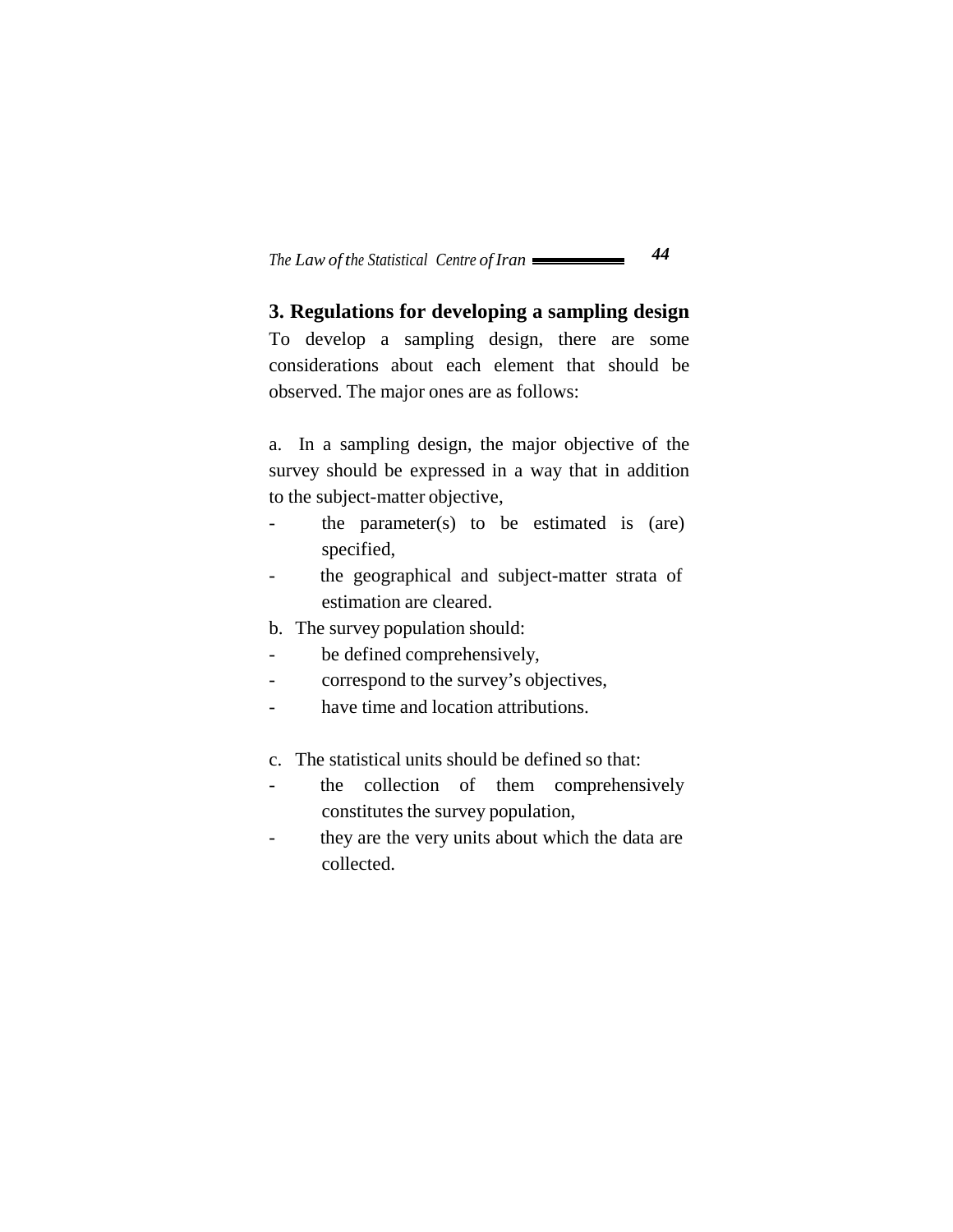d. In the section concerned with sampling method, the following concepts should be specified:

- the type of sampling ( simple random sampling, stratified sampling, two stage sampling, …),
- sampling unit(s) (in each stage of the sampling),
- the approach for determining the sample scale, based on the type of sampling, the acceptable rate of error, and the available facilities,
- the symbols used in related formulas.

e. The frame to be used should be defined so that:

- the major specifications such as name of data source, year of preparation, and the provider organization are specified,
- in case of requiring supplementary information they are mentioned to.
- f. In the selection of sample unit(s),
- all the selection process should be explained clearly,

in case of using supplementary information, their characteristics should be specified,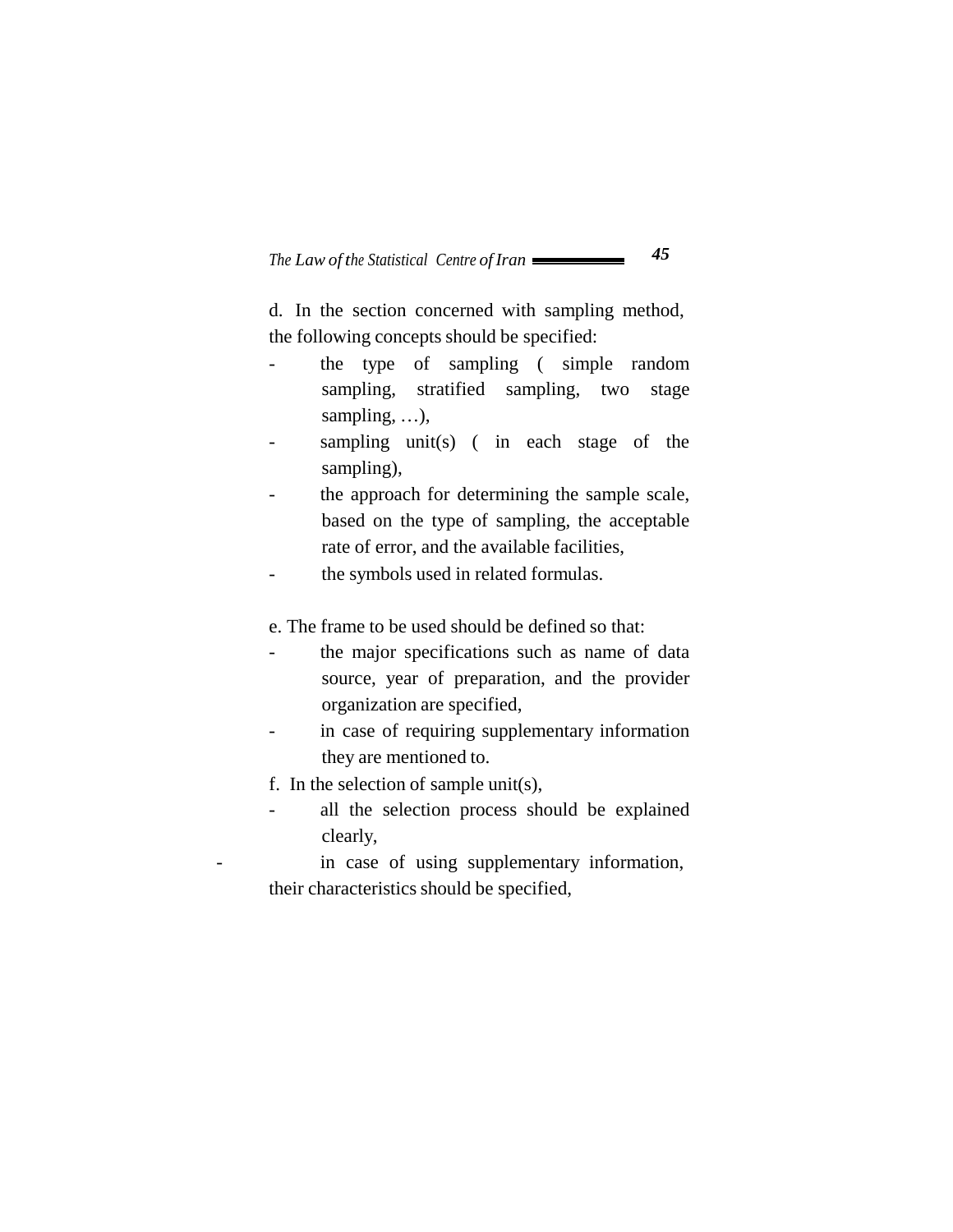- in case of using multistage sampling methods, all the procedure of selecting sample units in different stages ought to be explained clearly. g. In the section of estimation formulas:
- the formulas related to each parameter of each geographical or subject-matter stratum (according to the survey's objectives) should be provided,
- the variance formulas of each of the estimations should be specified,
- the symbols used in the estimation formulas ought to be clearly defined.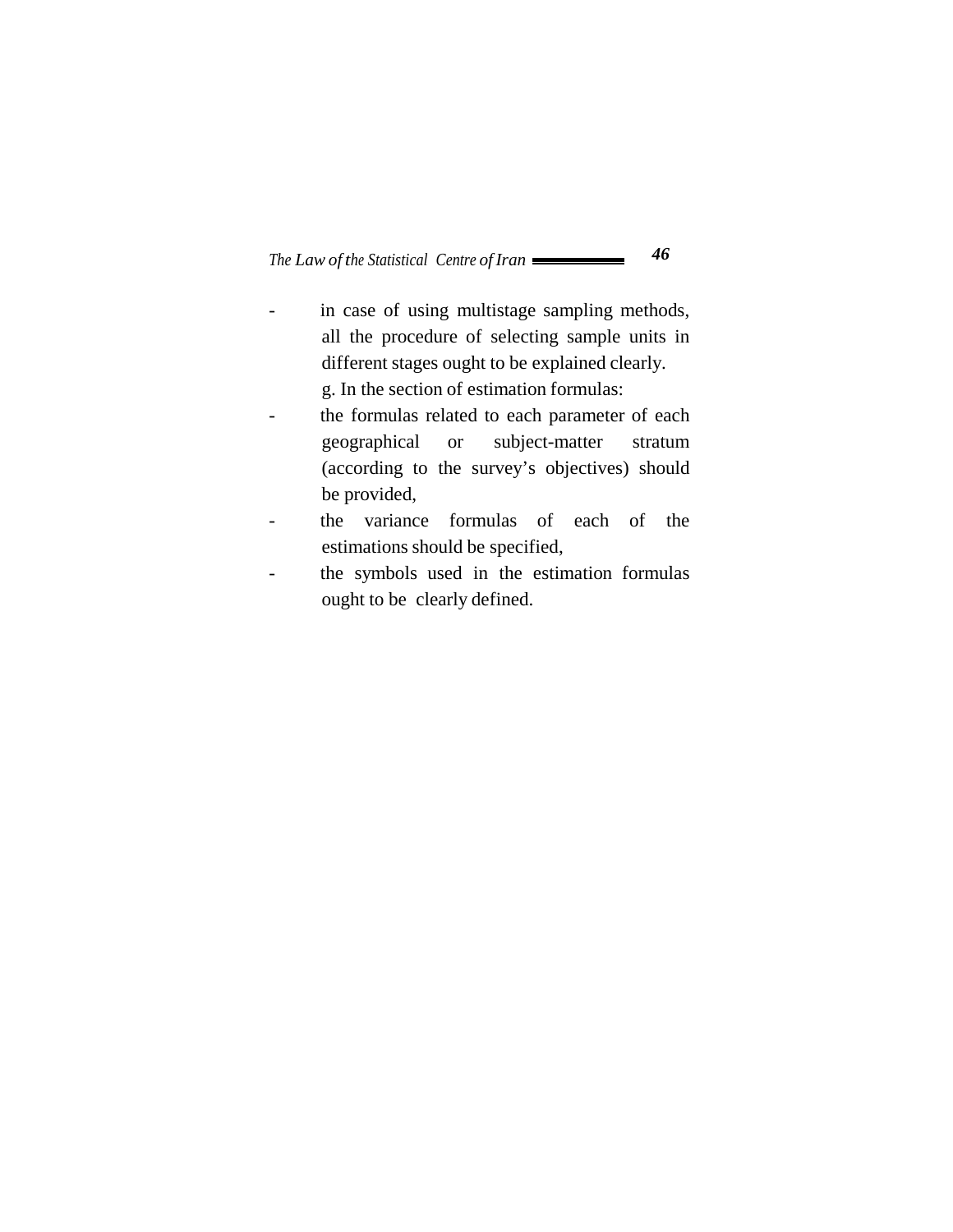## **Chapter three**

# **Regulations for developing the operation program**

## **1. Preface**

The field operation is known a major stage of a survey. Considering the nature and scale of the activities in this stage, the accuracy of the survey results is mainly affected by the quality of the field operation. So in every survey, a set of documents known as "operation program" is required.

## **2. Elements of an operation program**

An operation program usually consists of the following elements:

- a. organization
- b. manpower characteristics
- c. responsibilities of the organizational levels
- d. training
- e. regulations for developing an operation program

In the survey operation stage, there are two main activities of data collection and data edit - to recognize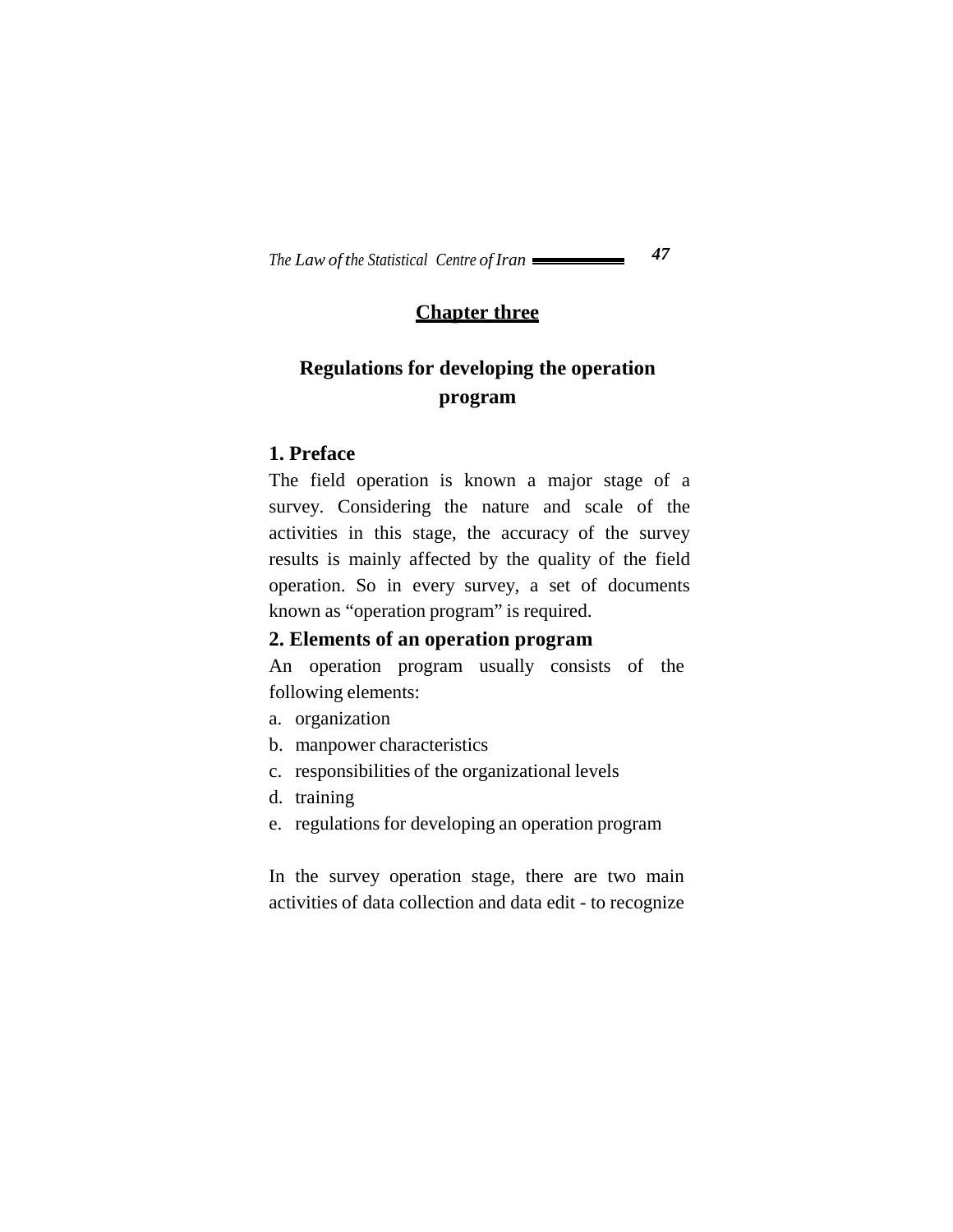and remove the errors in the collected data. To conduct these two activities, in addition to the activities concerned with the elements of the operation program, a set of logistic activities such as provision of equipment, requirements, budget, … etc., should also take place. So, in developing the operation program these issues should also be considered. In preparing the operation program some considerations and regulations about each of the elements of the survey should be observed, to get assured about the conduction of activities in the predicted time schedule and to minimize the statistical errors in the stage of field operation. The most important considerations and regulations are as follows:

#### **a. Organization**

In the organization of a survey, subjects such as occupations hierarchy, the levels of the hierarchy, the relations between the levels, and appraisal of the number of workforce needed for each level are discussed.

In preparing the organization plan of a survey, the following issues must be taken into account:

- variety of statistical activities,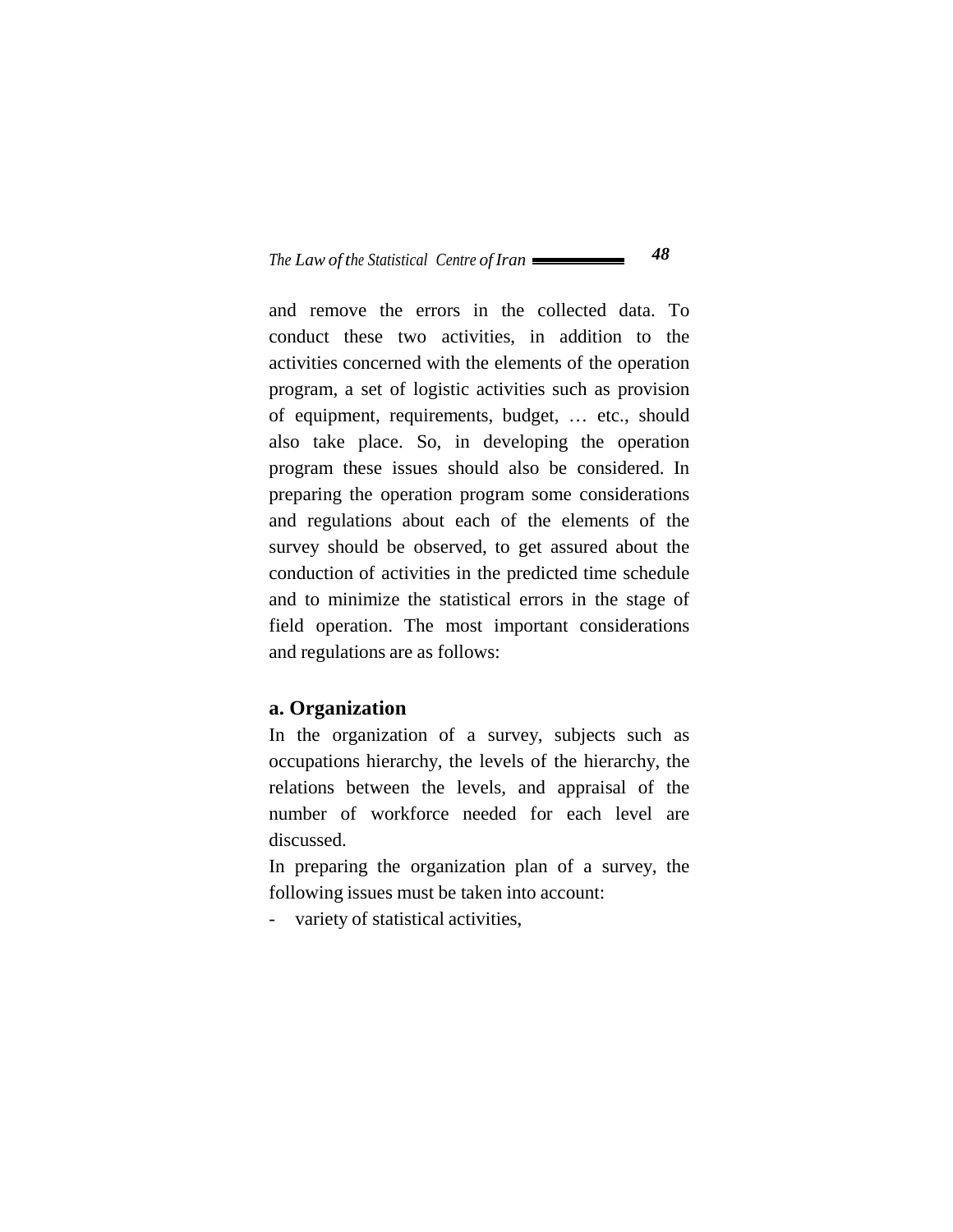- the scale of the statistical work,
- survey's environmental and geographical specifications,
- relations between organizational levels,
- harmony between workers and supervisors,
- inner organizational supervision systems,
- characteristics of the manpower needed for the survey,
- volume of activities of each organizational level,
- duration of the survey.

#### **b. Manpower specifications**

In employment of the manpower for different levels of the survey organization the following points should be observed:

- They should be able to understand the statistical concepts, definitions and instructions,
- They have to be able to do field operations,
- They ought to be compatible with the statistical population.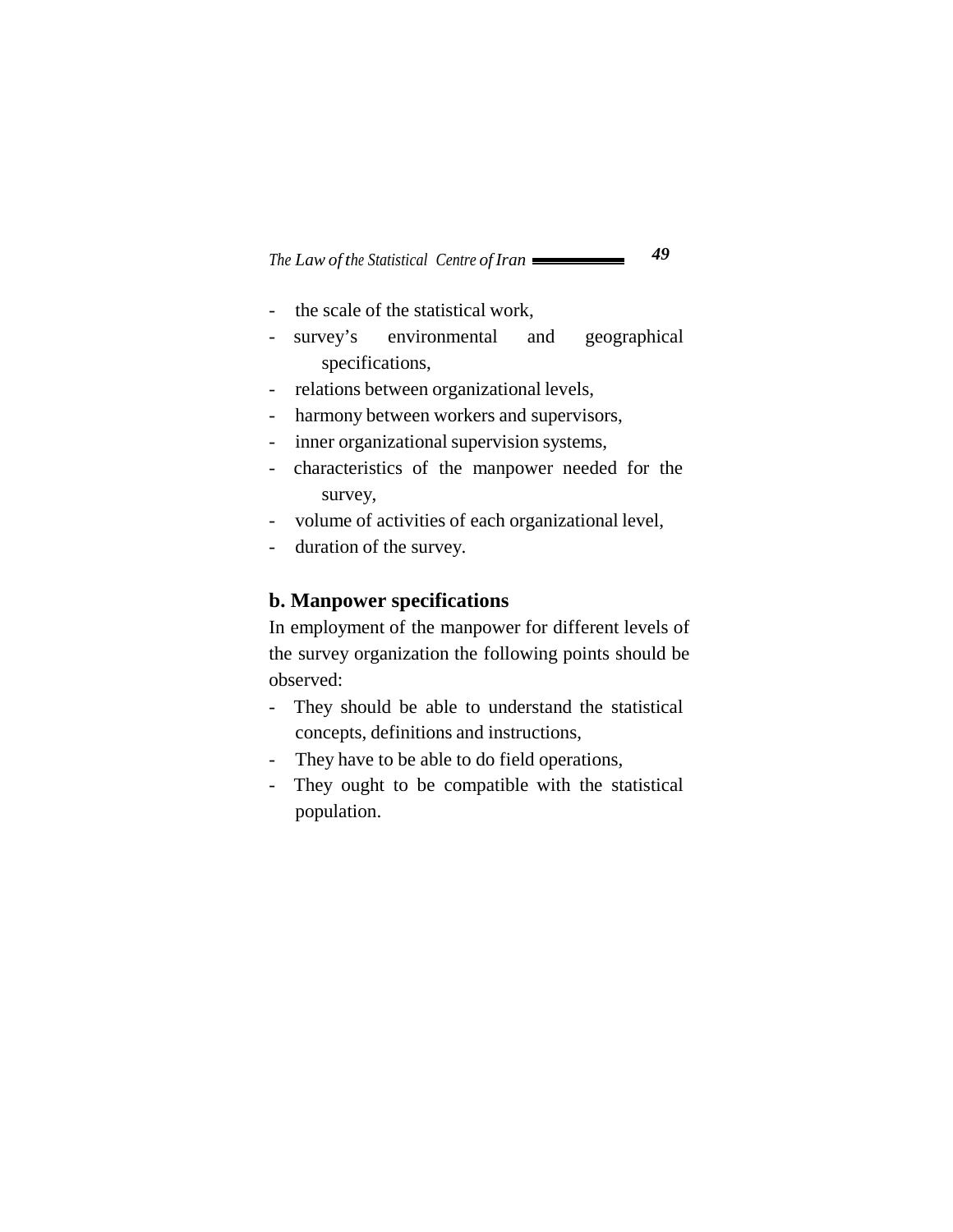# **c. Responsibilities of different organizational levels**

In determining the responsibilities of different categories of the survey organizational structure, the following points should be observed:

- Responsibilities of each level should correspond with the type of its activity,
- A certain responsibility should be entrusted to only one organizational level,
- No job should be left with no one in charge of it,
- The responsibilities should correspond with the organizational structure of the agency implementing the survey,
- Each organizational level should be properly oriented to its duties.

## **d. Training**

Training is a major stage of a survey operation program and plays a vital role in quality of the survey implementation. In the training stage, the following points should be paid attention to: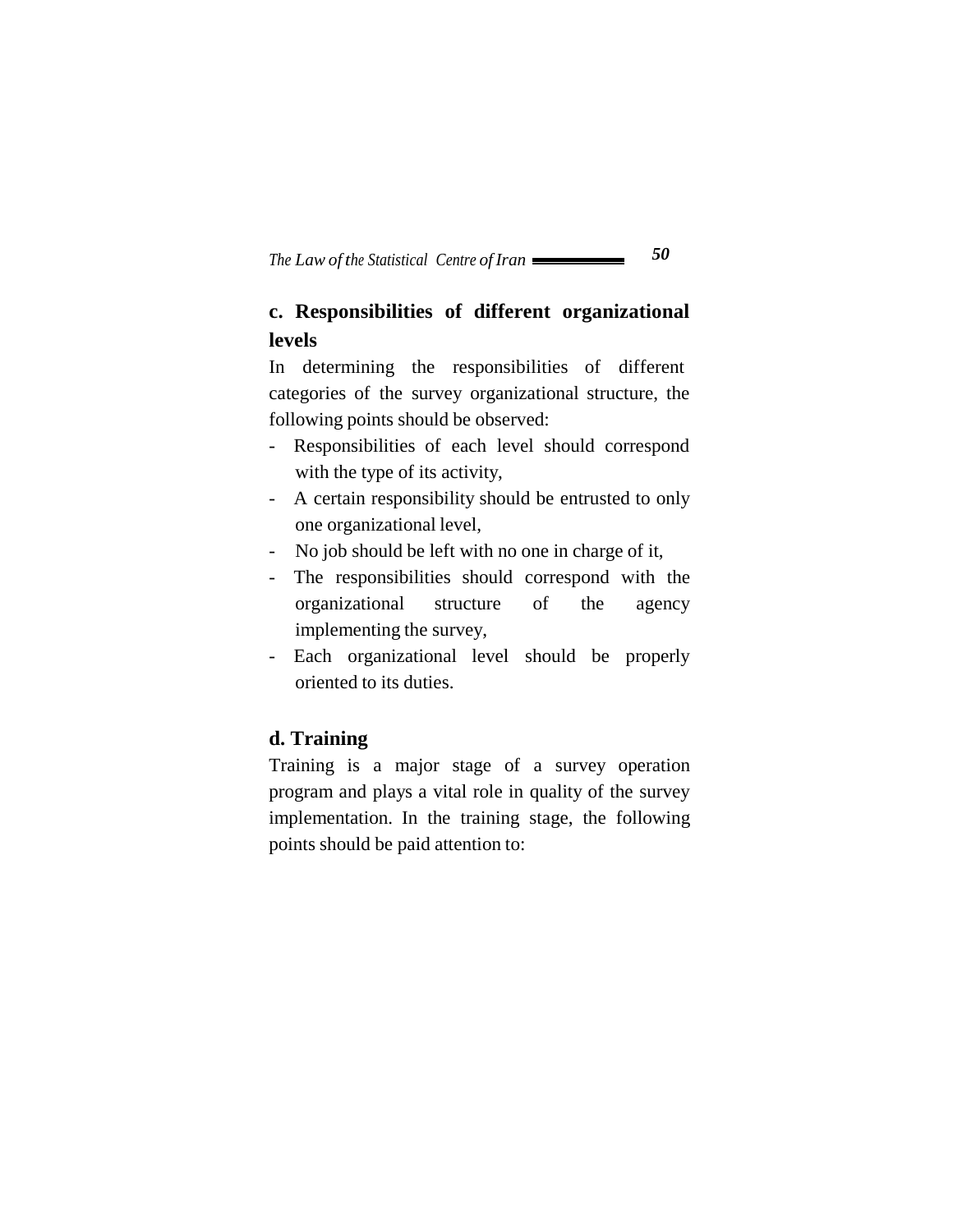- All organizational levels staff have to take part in the training program to learn about their duties,
- The training period for each organizational category should be based on the amount of training materials and the category's specifications,
- The time schedule for each organizational category should be released in proper time,
- The training methods and the equipment appropriate to each organizational category should be determined,
- At the end of the trainings, the people eligible for the implementation of the survey should be selected according to the evaluation of the exams results.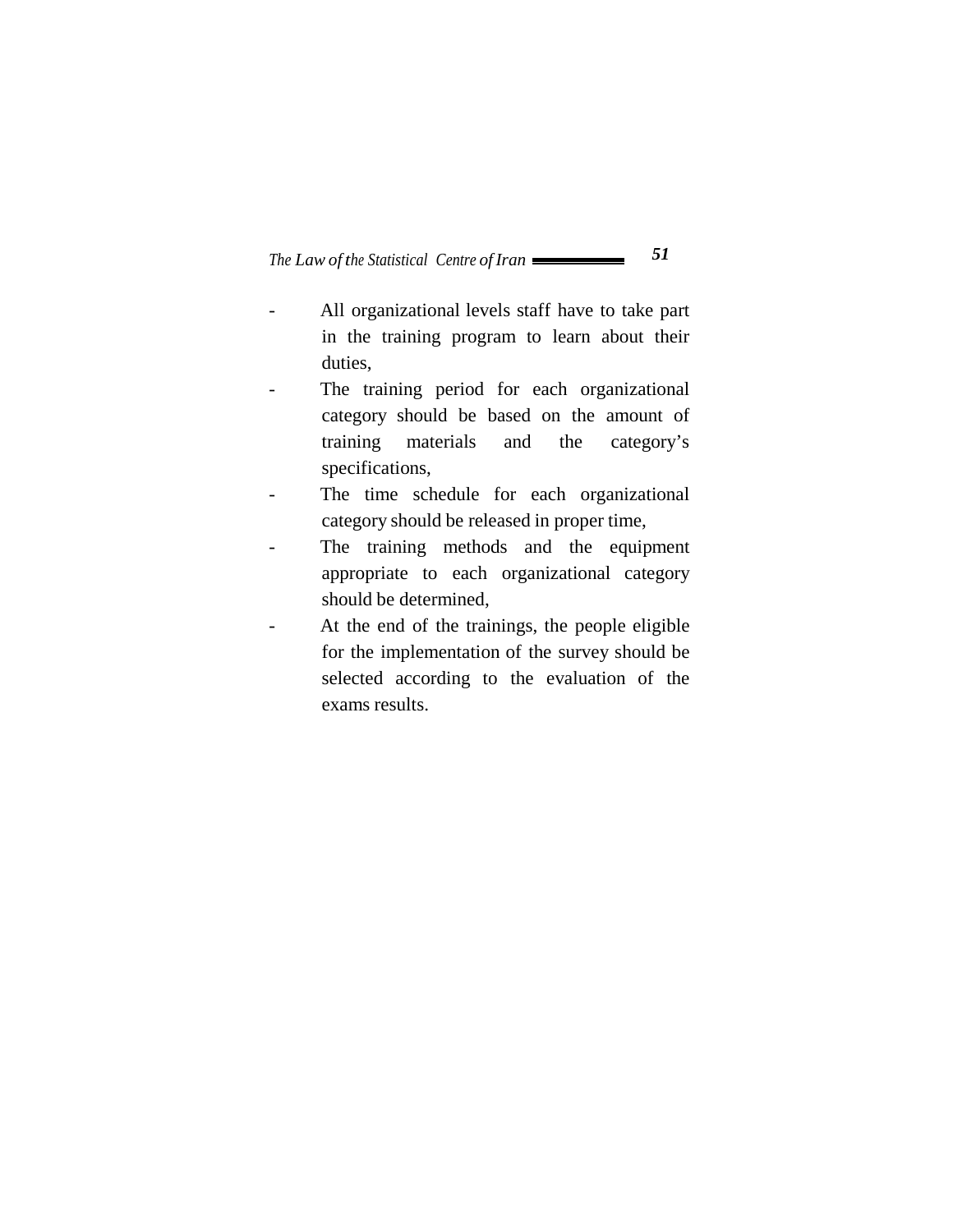## **Chapter four**

# **Principles of developing a supervision program**

#### **1. Preface**

Statistical surveys usually involve various types of errors. In the operation stage, the geographical extension, variety of the workforce, and personality differences of the respondents are from among the major sources of errors. Moreover, there is a predetermined time period for the operation stage which should be observed.

To control such errors and to get assured of the operation stage termination in due time, a "supervision program" is developed and implemented. Evidently it is something different from the supervision imposed by the supervising staff in the organizational chart of the operation. Actually, this supervision covers all activities of the operation stage.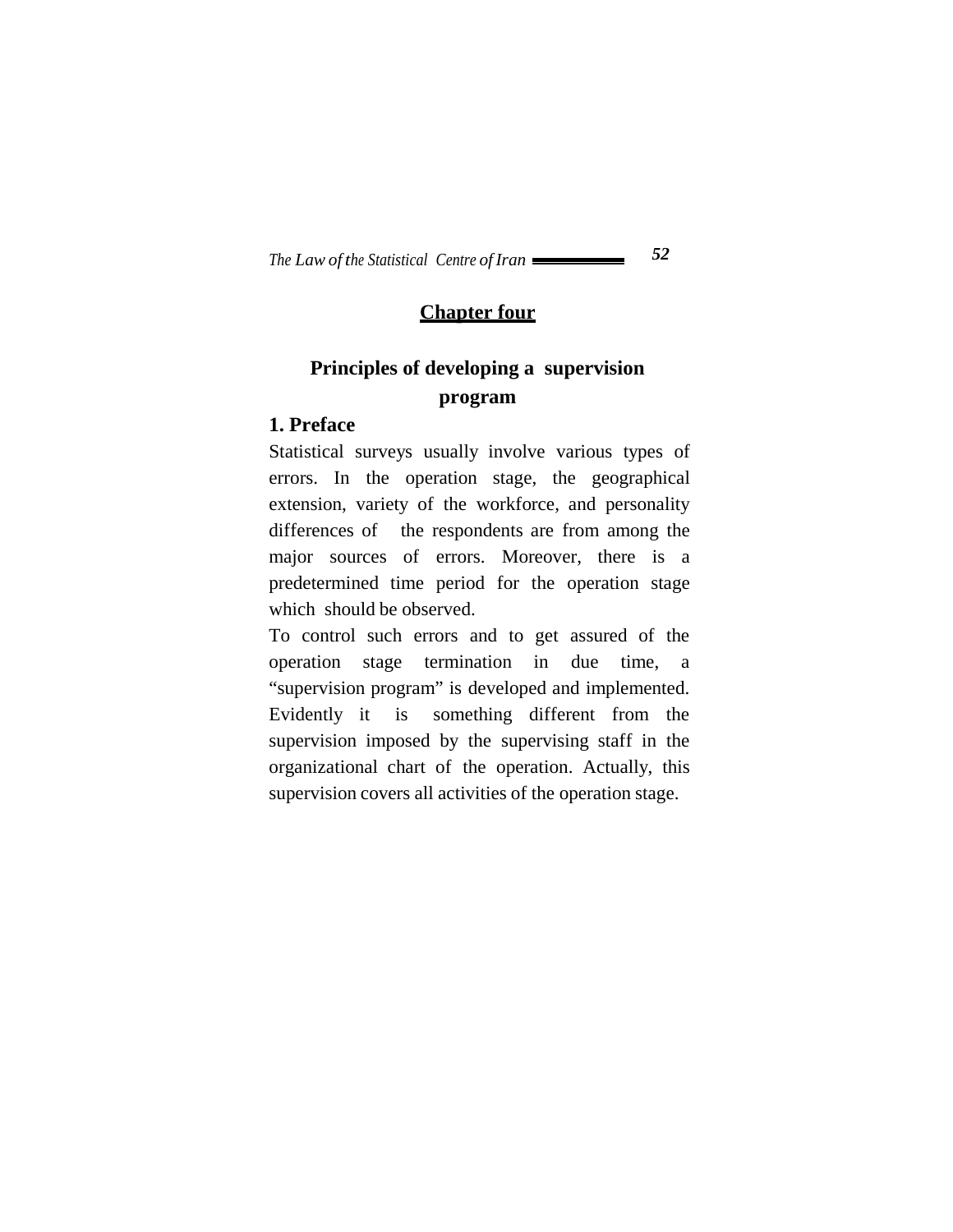## **2. Elements of the supervision program**

A supervision program usually consists of the following elements:

- objectives
- methods
- organization
- forms and instructions

# **3. Principles of developing a supervision program**

Considering that supervision is an operational activity, its enforcement requires some equipment and instruments which should be predicted in the program. There are some considerations for each supervision program element:

## **a. Objectives**

The objectives of the supervision program should :

- be clearly explainable
- be practical in the framework of supervision enforcement methods
- correspond to the survey's characteristics and objectives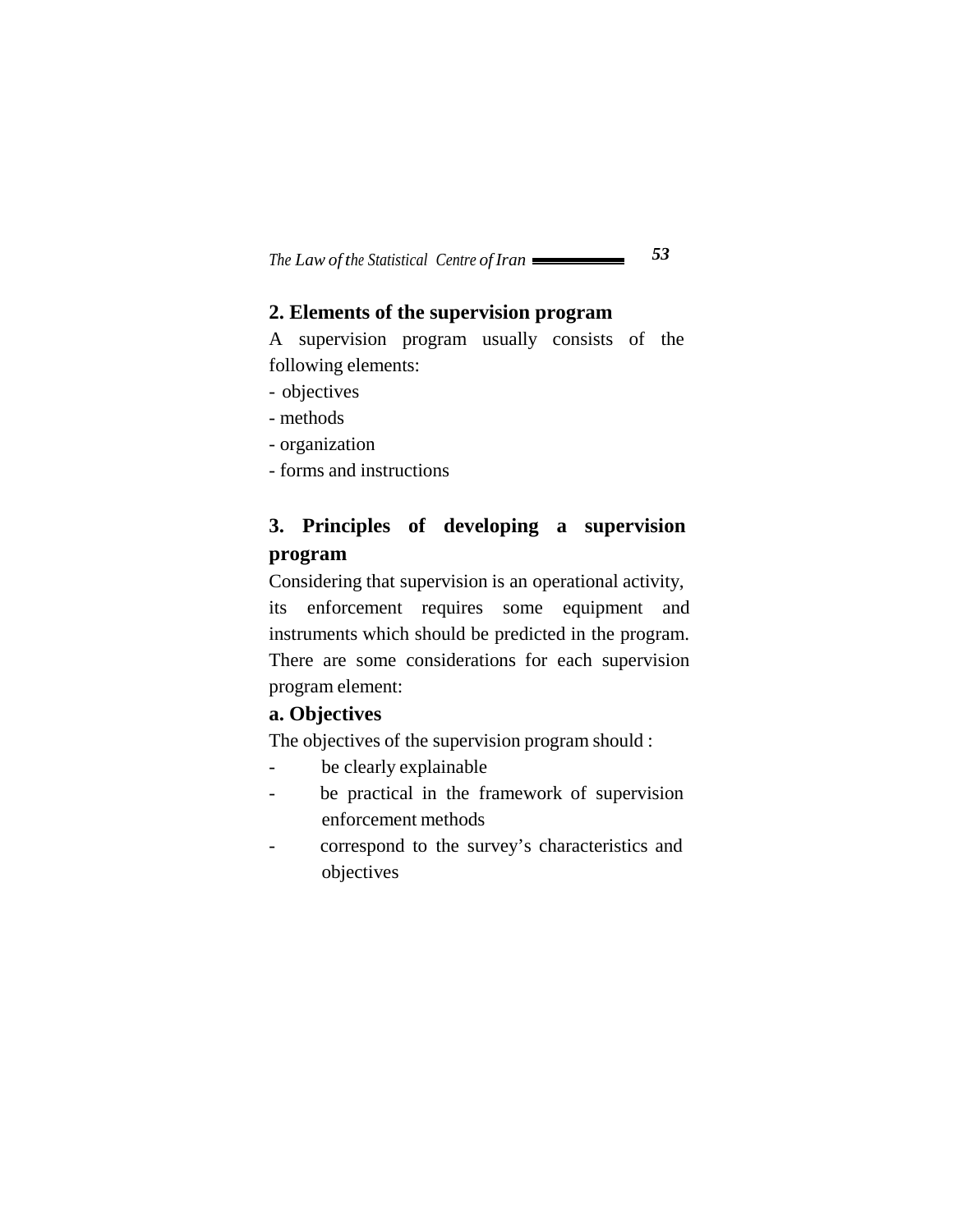## **b. Methods**

The supervision methods should be selected so that they could

- realize the supervision objectives,
- bring about no inefficiency or failure in the survey activities,
- be conveniently executable,
- result in the best possible coverage of field operation activities.

#### **c. Organization**

The supervision organization should :

- be independent from the survey operation organization as far as possible,
- correspond to the supervision objectives,
- stipulate the duties of all subgroups of the supervision group,
- efficiently expresses the relations between supervision and operation layers to facilitate and expedite benefiting from the supervision results so that officials could improve the survey quality and make the best possible use of the supervision activity during the survey operation procedure.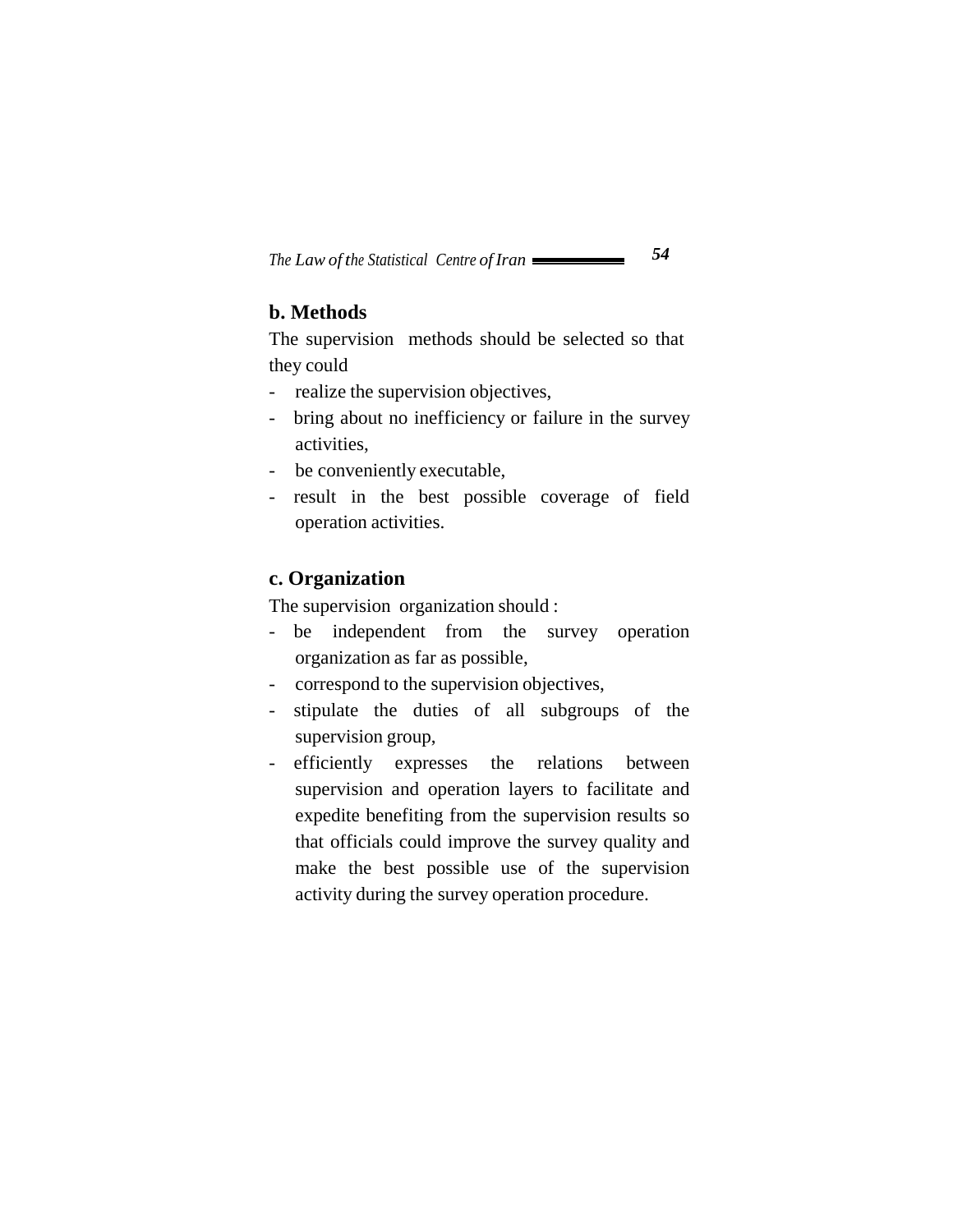Moreover, the survey supervisors will be selected from among the experienced people and they should be knowledgeable about the survey issues.

#### **d. Forms and instructions**

To make supervision activities coordinated and integrated, there should be some specific forms for the results of the supervision procedure in addition to the supervision instructions. The following considerations should be taken into account in preparation of the forms and instructions :

- The contents of instructions and forms should be in line with the surveys objectives and methods,
- The instructions should be clear and free of ambiguity,
- They should cover all supervision activities,
- One could easily and in a short time extrapolate from the forms the information needed.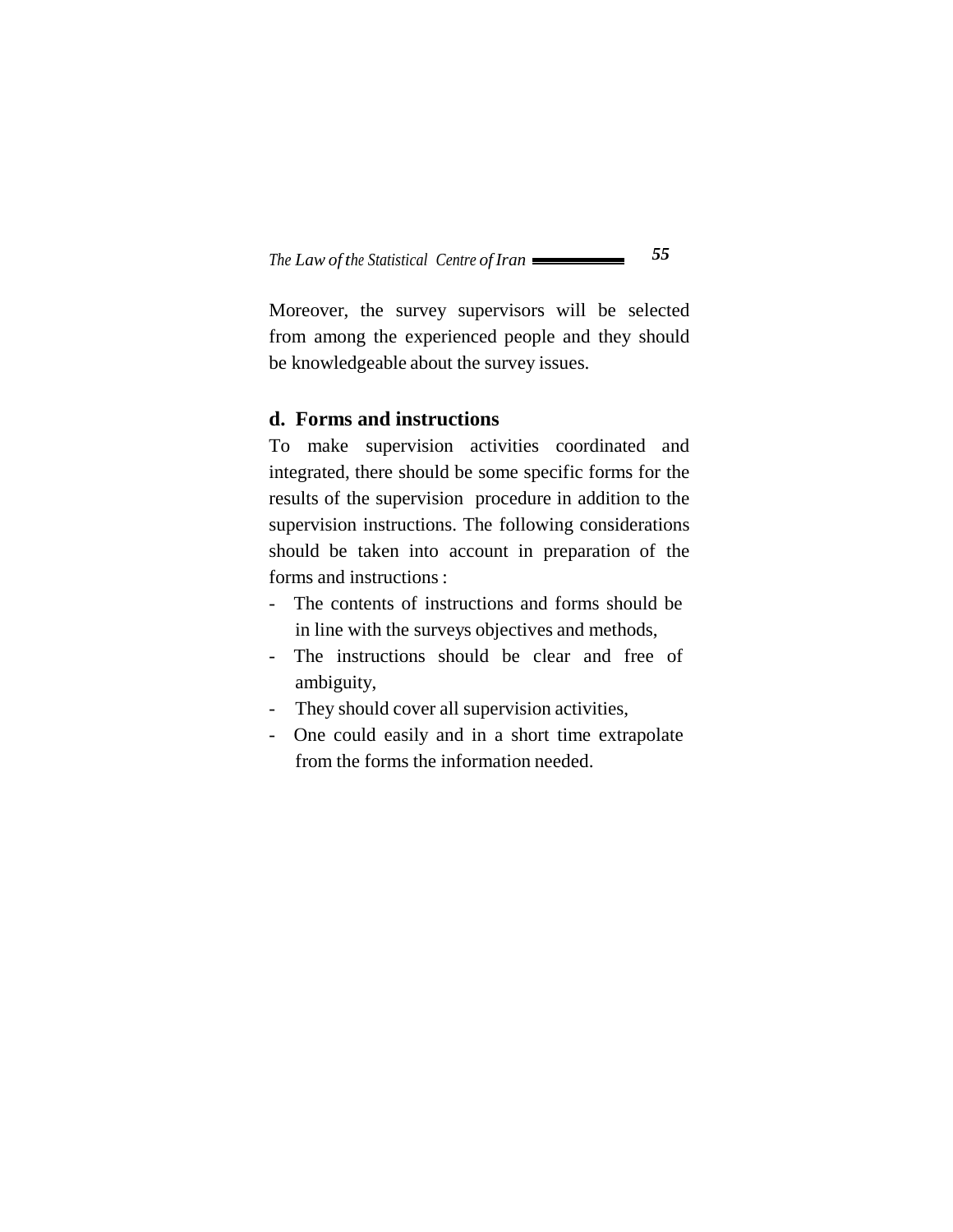# **Chapter five**

# **Principles of developing data processing plan 1. Preface**

Data processing is a procedure through which the collected data are eventually delivered in the form of final data tables in line with the survey's objectives.

## **2. Elements of a data processing plan**

A data processing plan usually consists of the following items:

- a. data processing system
- b. coding and verification instructions
- c. data entry and verification instructions
- d. editing instructions
- e. final tabulation instructions
- f. data entry and verification software
- g. editing software
- h. tabulation software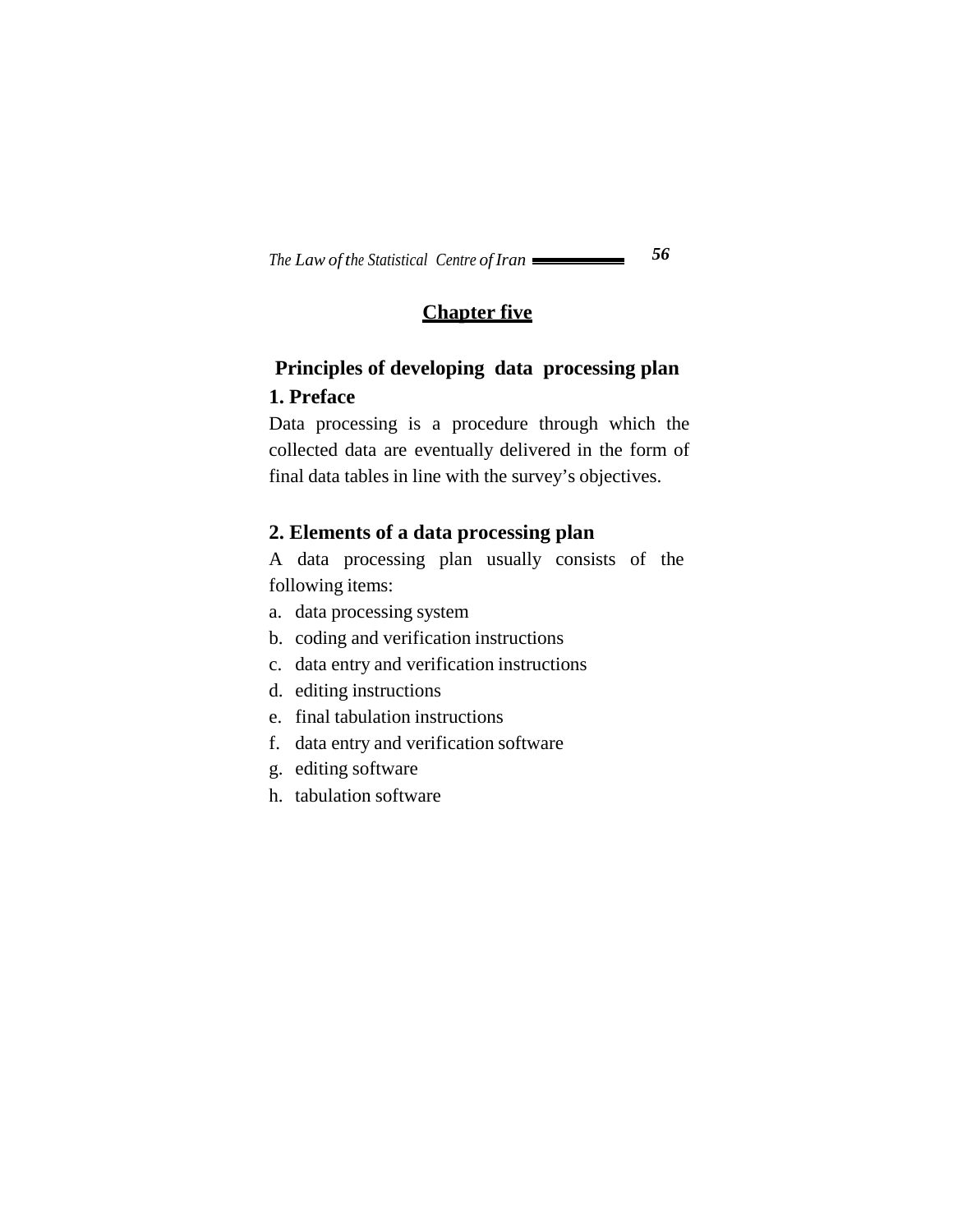# **3. Principles of developing a data processing plan**

In developing a data processing plan, there are some considerations for each of its elements to get assured of in time termination of activities and reduce the rate of statistical errors dramatically. Some major considerations are mentioned in the following passages.

## **a. Data processing system**

There are various interrelated activities in the data processing stage. The design of data processing system is aimed to cover all activities and set the order of activities so that in practice they take place as they are supposed to.

Therefore in designing a data processing system there are two points to take into account:

- Coverage of all data processing stage activities while they are all reflected in the system flowchart;
- The relation between the stage's activities and their sequence.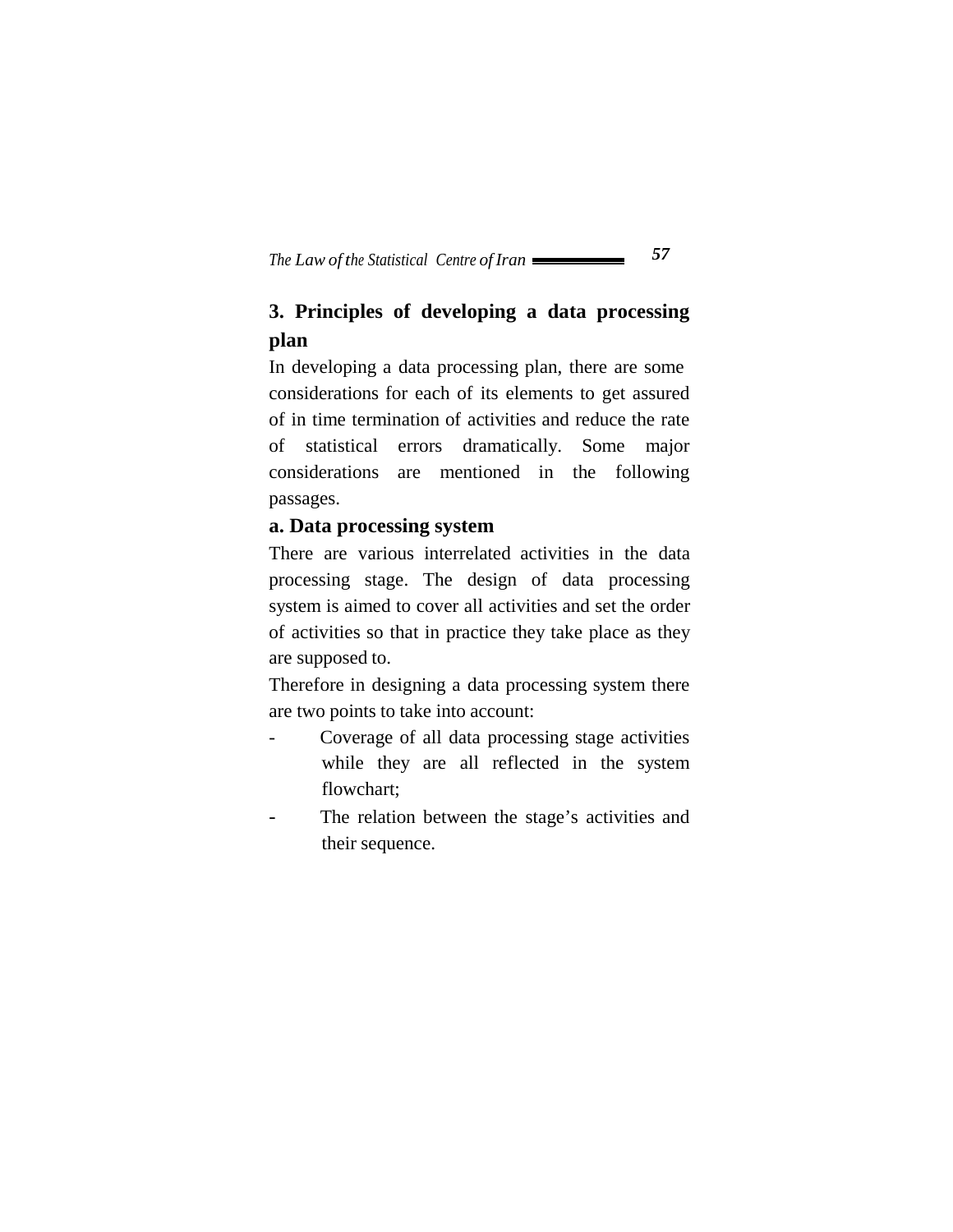## **b. Coding and codes review instructions**

Since some subjects are in need of coding, there should be a set of coding instructions. To develop the coding instructions for a certain subject:

- each title and a certain code should be specified;
- the coding and codes verification instructions ought to be developed.

#### **c. Data entry and verification instructions**

In developing the data entry and verification instructions:

- The system and the method selected for data entry and verification along with their specifications must be determined and explained;
- The methods for preventing the errors by enumerators should be identified;
- The methods for data entry verification and the acceptable rate of error in data entry process must be decided on.

#### **d. Editing instructions**

Developing the edit instructions is aimed to correct the errors occurred in the stages of data collection and data entry, as well as the irregular data. In developing the instructions: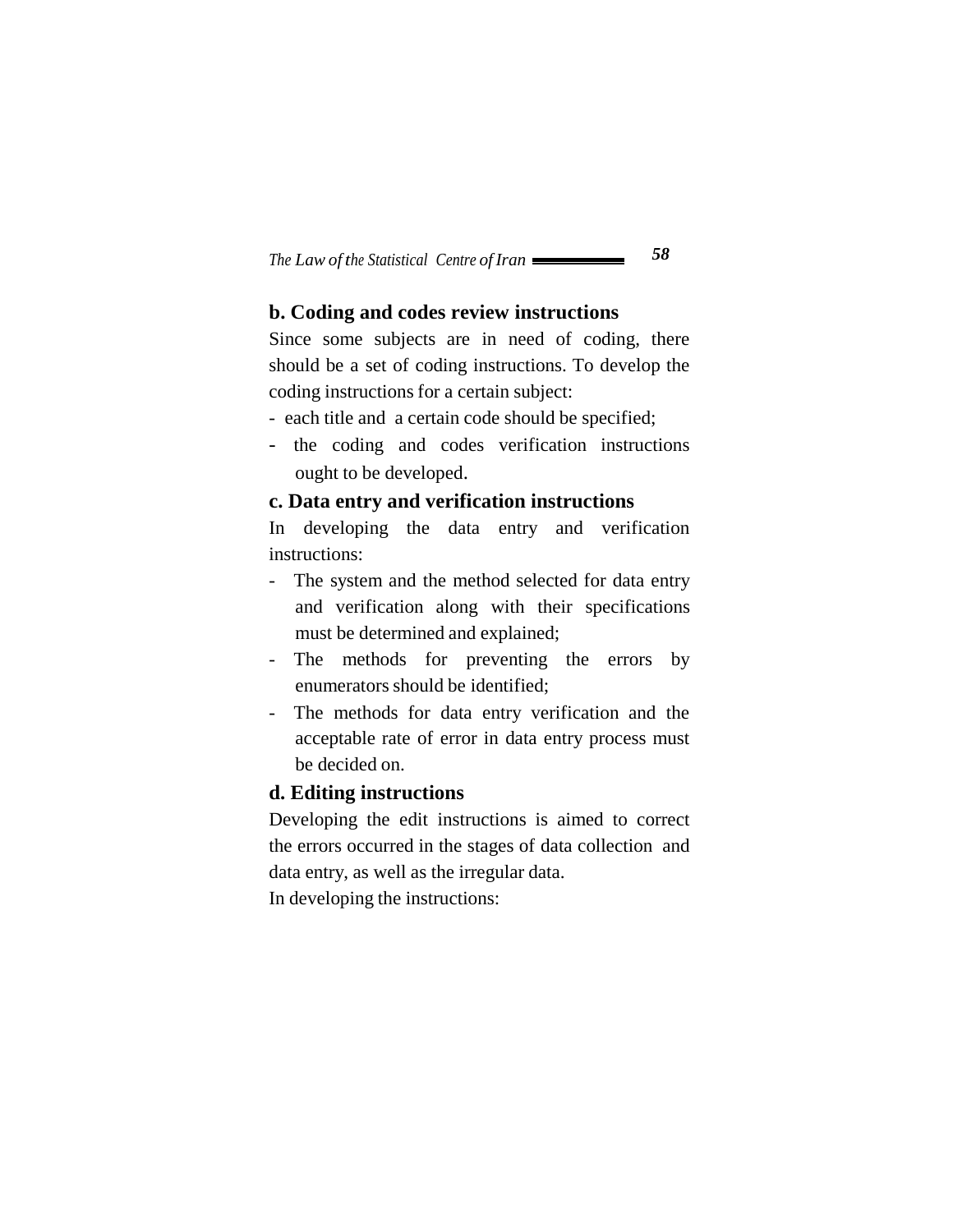- A logical relation between the data and a method for removing discrepancies should be introduced;
- The criteria for recognizing irregular data should be established and the correction method should be decided on.

## **e. Final tabulation instructions**

In developing the final tabulation instructions:

- For each box in the final table, the data source in the questionnaire and the procedure to reach the data should be introduced;
- If the survey is a sampling, the method for generalization of results should be specified in accordance with the estimation formulas.

### **f. Data entry and verification software**

The software should be:

- compatible with data entry and verification instructions;
- tested by dummy data.

## **g. Editing software**

Along with the software the related flowchart should also be prepared. The software should be :

- developed in accordance with edit instructions,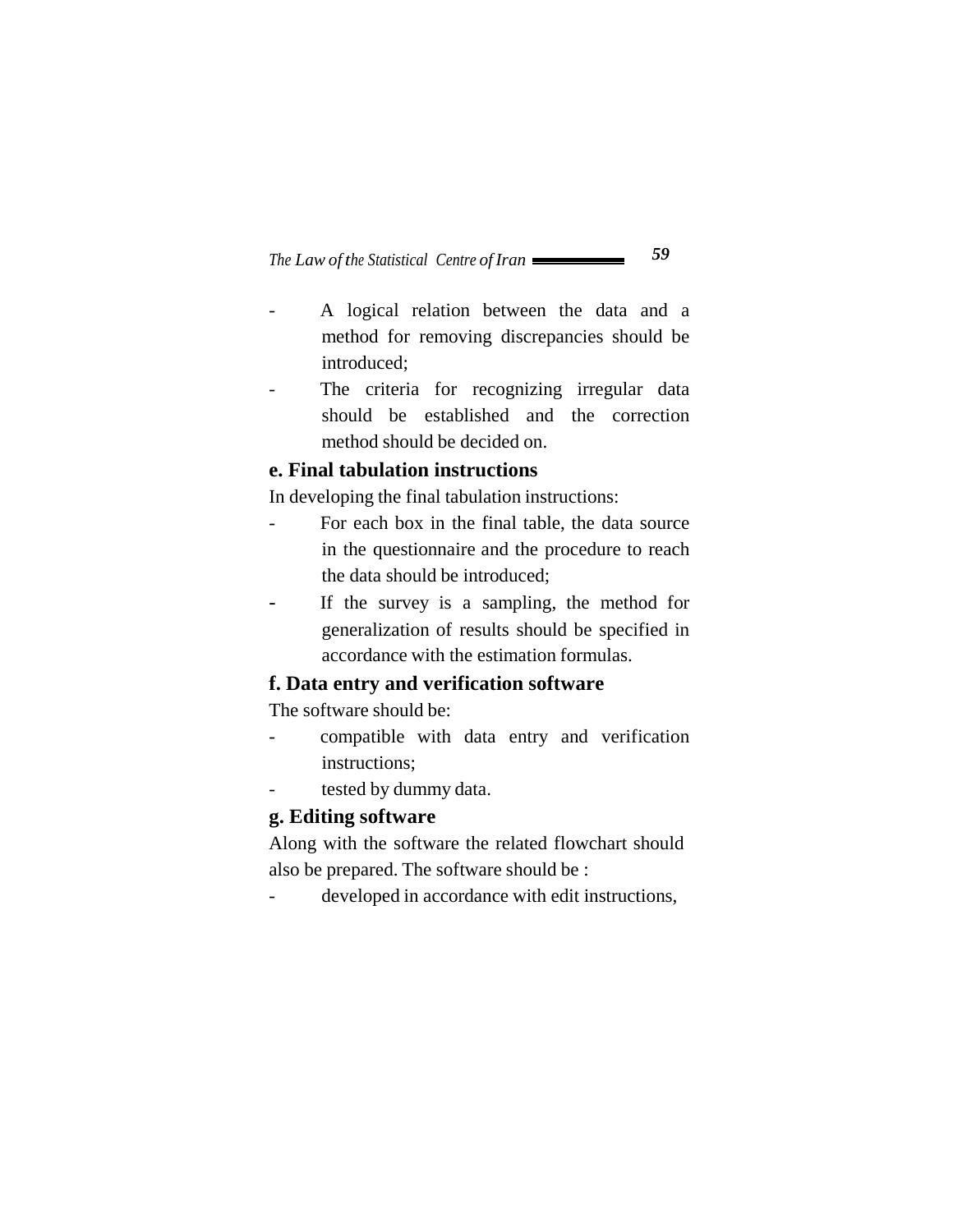- tested by dummy data.

#### **h. Tabulation software**

The tabulation software should be developed in accordance with:

- format of the final tables,
- final tabulation instructions,

- generalization methods (mentioned in the sampling design).

And it should be tested by dummy data.

For supervising and control of activities and providing progress report, usually a software dubbed "**Data processing management software**" is developed which helps the data processing manager to monitor the progress of activities in different stages of the survey and to get various reports.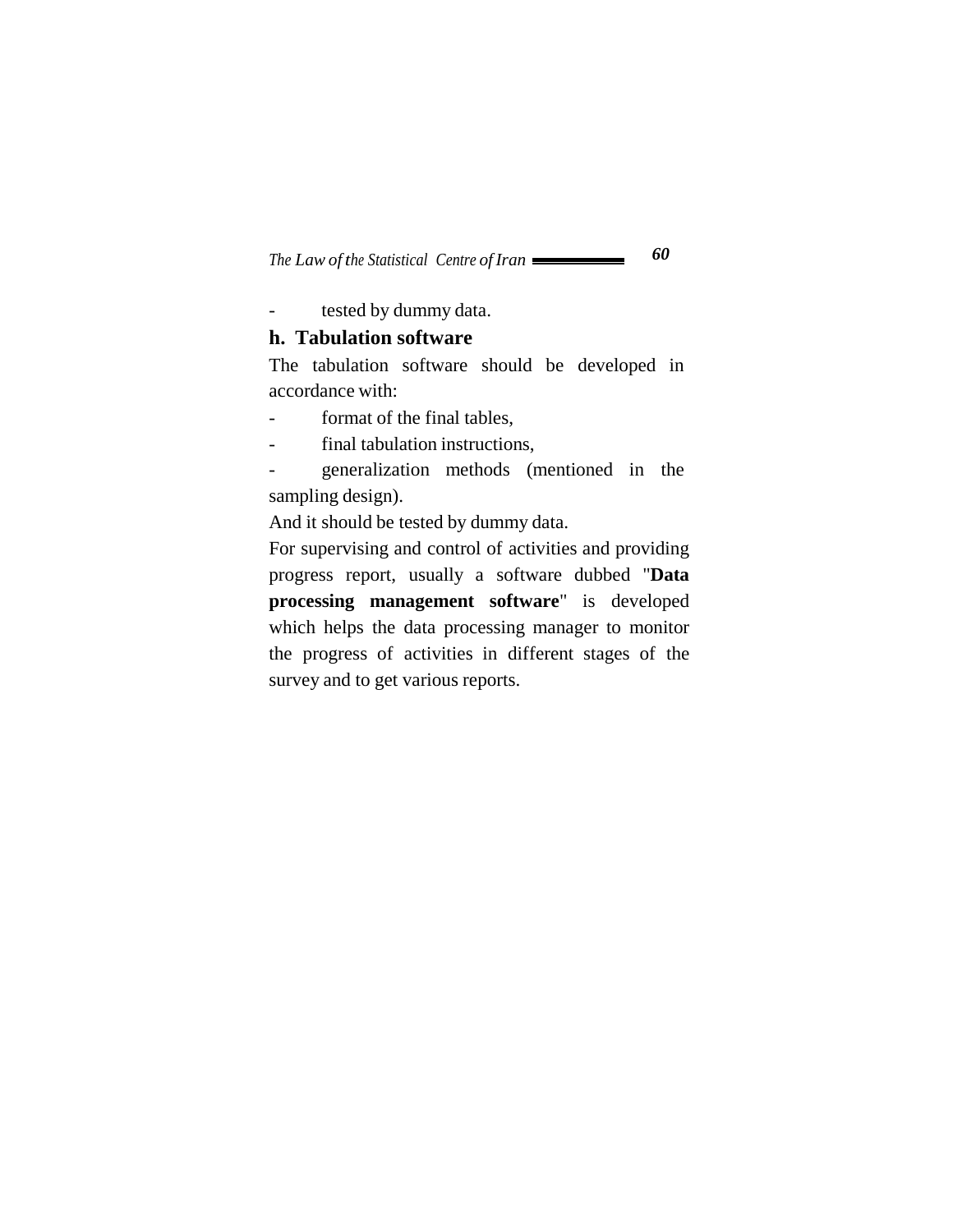## *The statute of the Statistical Research and Training Centre (SRTC affiliated),*

## **1. Preface**

To meet a part of research needs in the area of statistics and information in the national statistical system, the Statistical Research and Training Centre (SRTC), affiliated to the SCI was established according to the permit number 22/1745 dated 10/10/1999, issued by the Council of Higher Education Enhancement. The Research Centre is run based on the present statute and related regulations.

## **Article 1. Objectives**

1. To give raise to the process of data production and dissemination in the national statistical system,

2. To access to the state-of-the-art and most suitable techniques of data production and dissemination and the related activities,

3. To recognize the obstacles and to offer solution for them,

4. To boost the national research abilities in the area of statistics,

5. To prepare the way for research cooperation with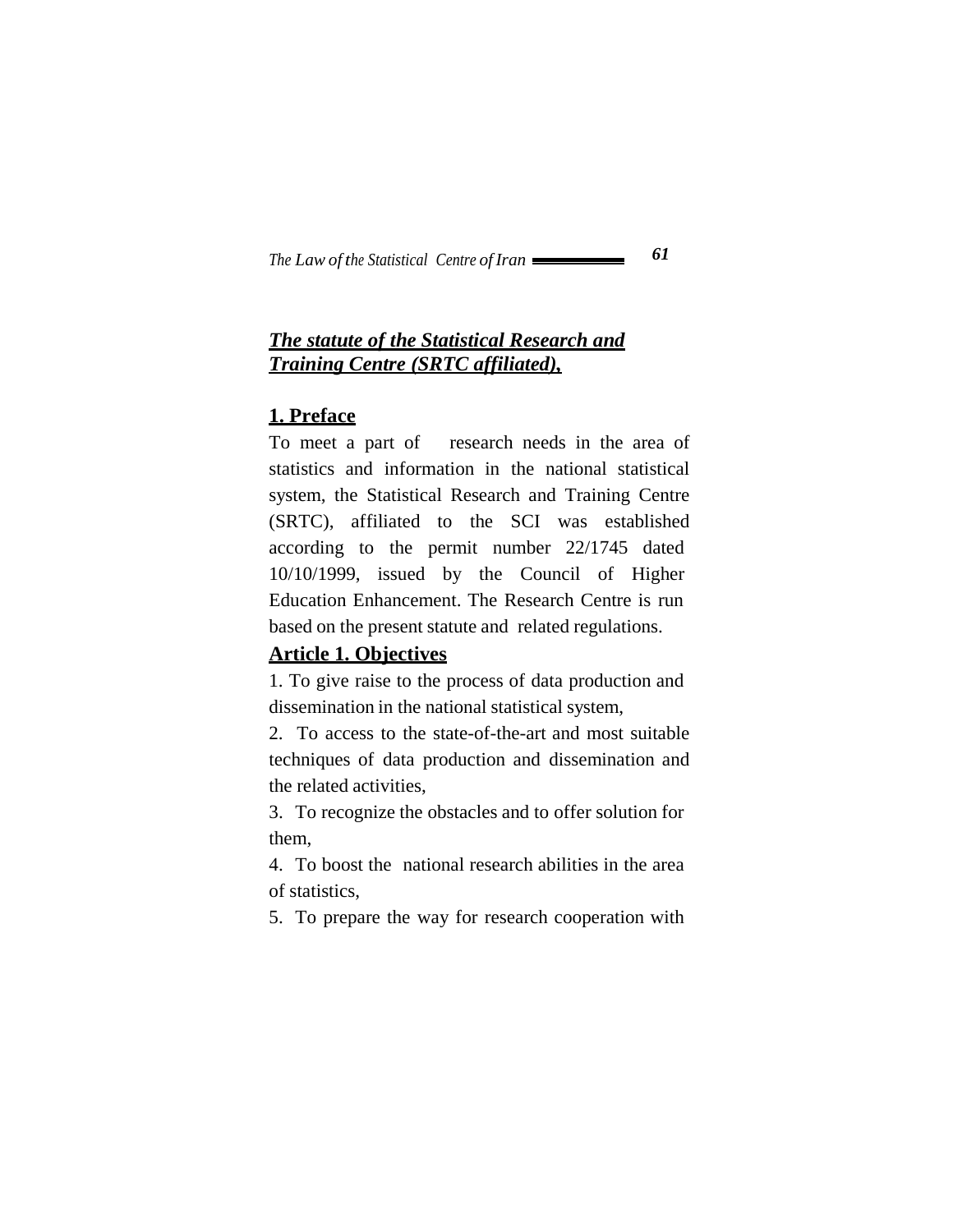educational and research institutes across the nation, in order to promote quality of research activities.

Considering the above objectives, the SRTC's responsibilities are as follows:

# **Article 2. The Statistical Research and Training Centre's responsibilities and duties**

- 1. To study and determine the statistical research priorities,
- 2. To conduct research surveys in the statistical areas of data production, data analysis, data processing, data tabulation and data dissemination,
- 3. To pave the way for cooperation with ministries, public organizations and corporations, universities and other higher education institutes to provide research facilities,
- 4. To establish relations with scientific and research institutes inside the country and abroad in accordance with the concerned laws and regulations,

5. To hold scientific and research meetings within the framework of laws and regulations,

6. To compile and release different publications in the areas concerned with the SRTC activities in compliance with the laws and regulations,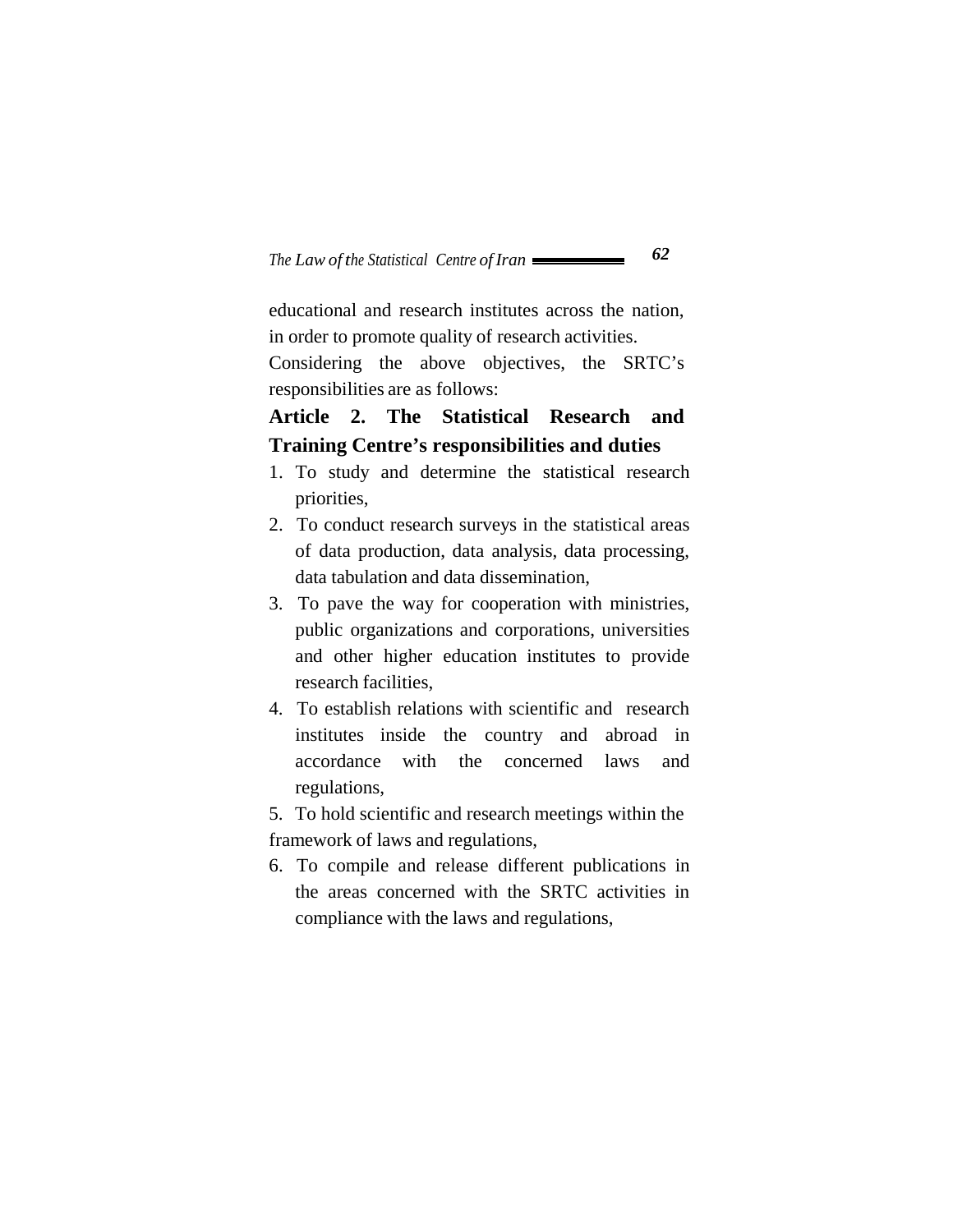7. To release up-to-date statistical information to meet research data needs.

**Article 3. The Statistical Research and Training Centre is considered a legal entity as of the approval of the statute.**

**Article 4. The Statistical Research and Training Centre's location of activity is in Tehran.**

## **Article 5. Elements**

- Board of trustees
- Head
- Research council

#### **Article 6. Board of trustees**

The members of the SRTC's board of trustees are as follows:

1. Head of the Management and Planning Organization, (Plan and Budget Organization)

2. Minister of Science, Research and Technology or his representative,

3. Head of the SCI,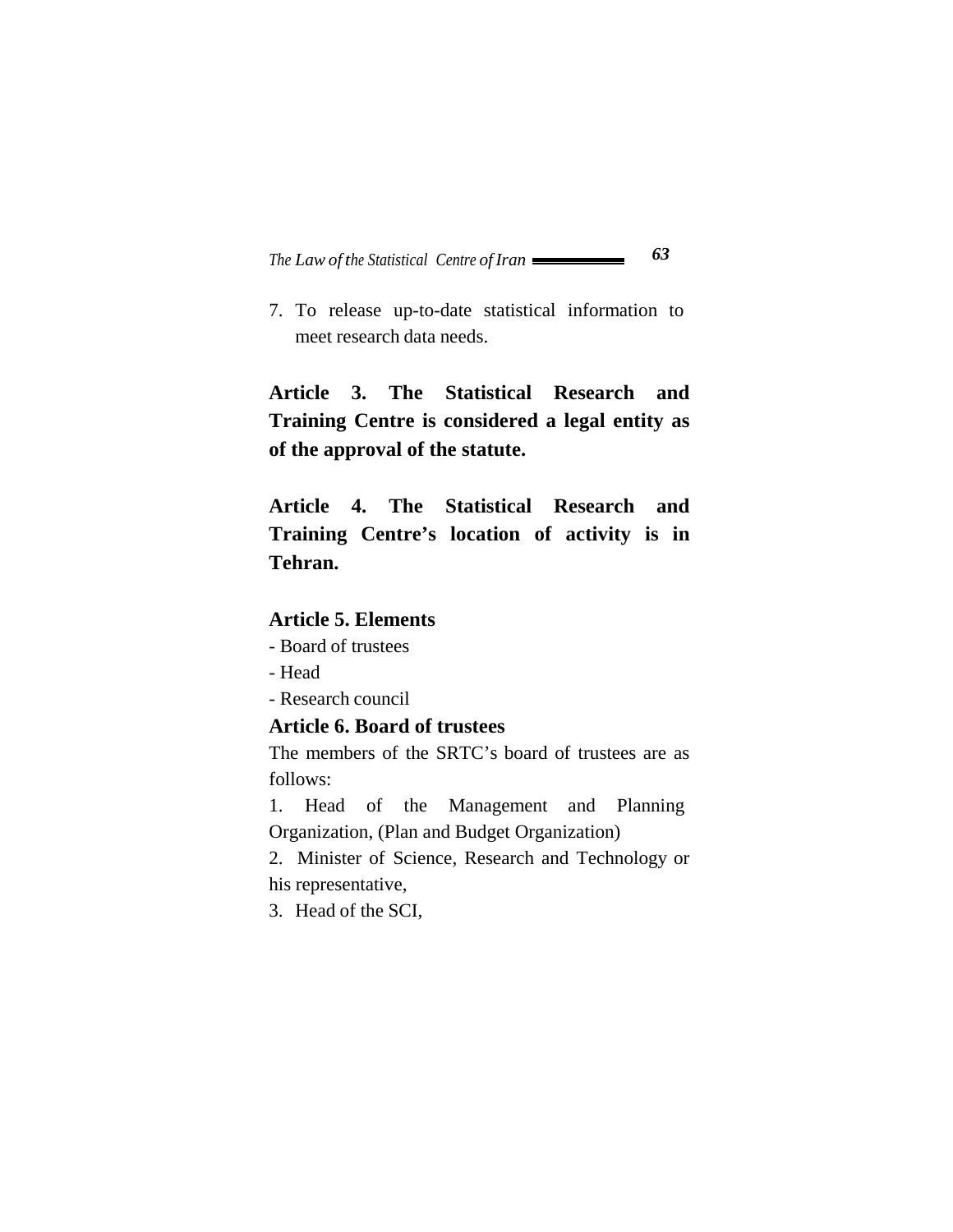4. Three to five scientific–cultural elites who have been effective in development and progress of the SRTC,

5. Head of the SRTC (as the secretary of the board).

**Note 1.** At least two of elites mentioned in item 4 m be faculty members.

**Note 2.** People mentioned in item 4 are selected for a period of 4 years after they have been nominated by the head of the SCI and approved by the head of the board of trustees and the Minister of Science, Research and Technology. During their tenure they may not be members of more than two boards of trustees. Moreover, they are entitled to be reelected.

#### **Article 7. Terms of reference**

- To compile and approve the internal regulations of the board of trustees,

- To decide on the administrative system of the SRTC in accordance with the concerned laws and regulations,

- To study about and decide on the SRTC's budget suggested by the SRTC's head,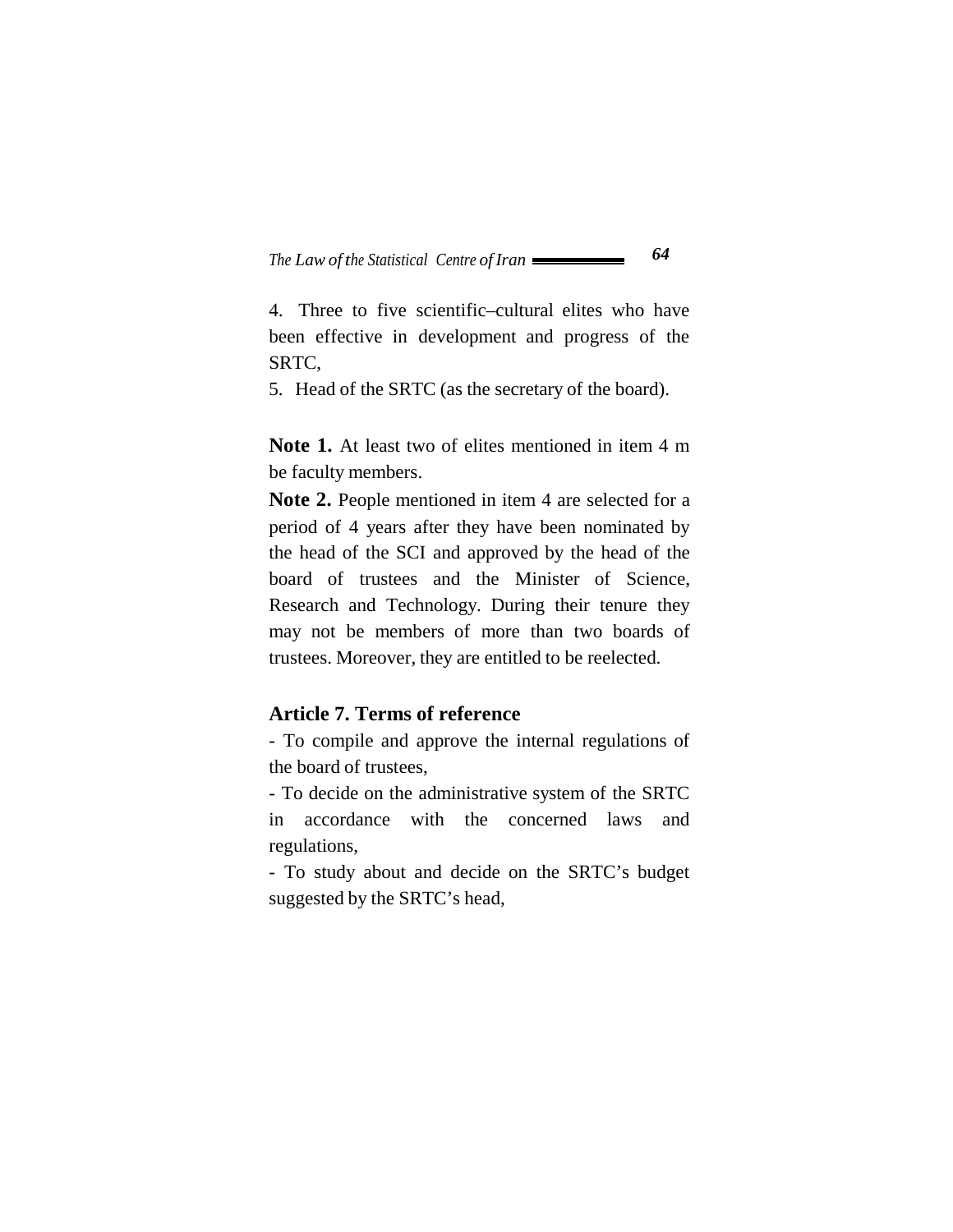- To verify the SRTC's accounts and annual balance of payments,

- To decide on the process of acquiring the allocated finances and spending them according to the rules,

- To assign auditor and treasurer for the SRTC,

- To recommend financial and transaction regulations for the SRTC in accordance with the regulations in force in the Ministry of Science, Research and Technology for approval,

- To set the scientific policy and duties of the SRTC to be presented to the the Ministry of Science, Research and Technology for final approval,

- To discuss the SRTC's annual activity report handed in to the head of the SRTC.

### **Article 8. Head**

The head of the SRTC, who is considered the legal representative of the SRTC before the natural and legal authorities, should be a university faculty member, introduced by the head of the SCI, approved by the Ministry of Science, Research and Technology, and assigned by the head of the SCI.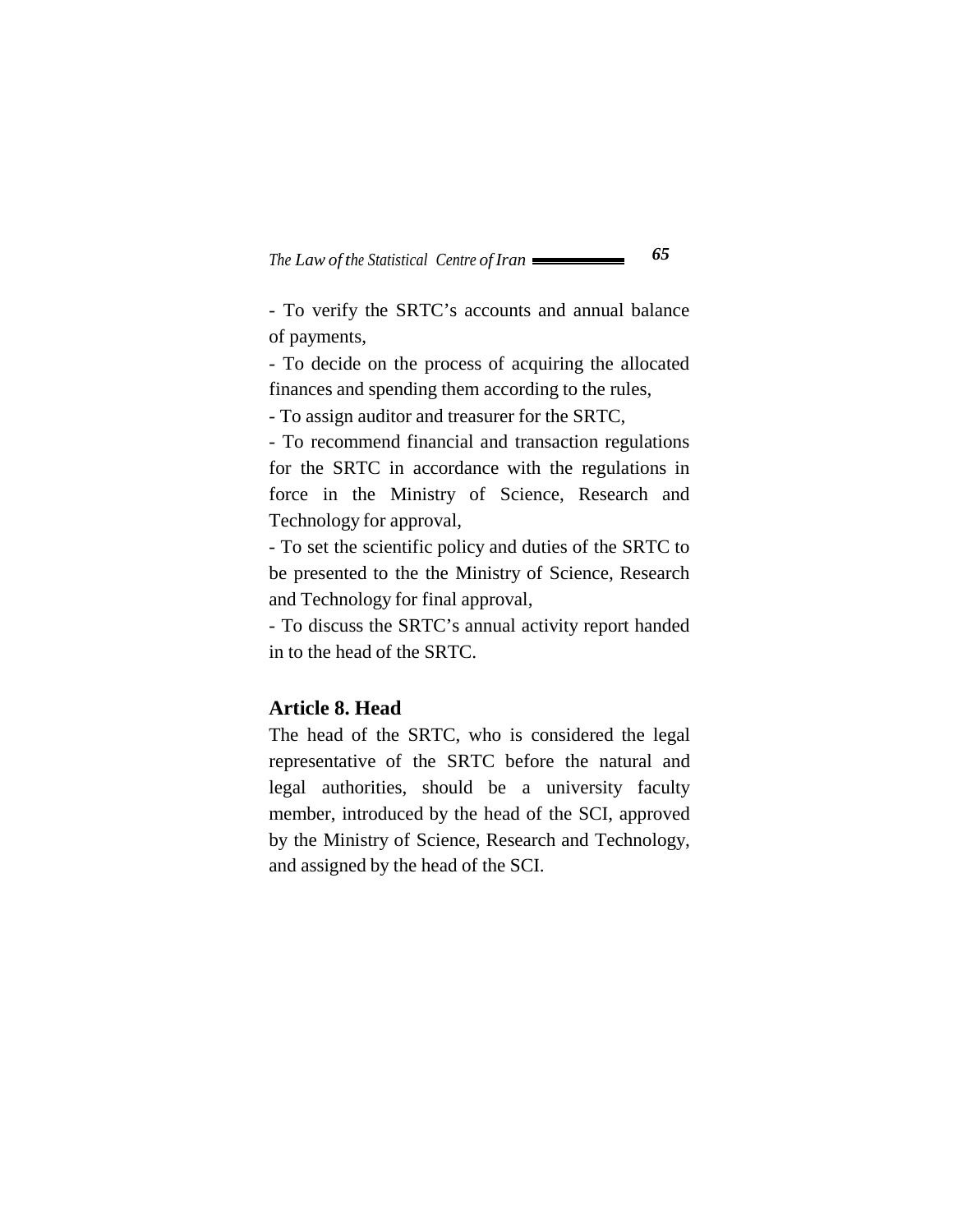### **Article 9. Duties and powers of the head**

1. Running the SRTC and monitoring all its activities within the framework of the statute and related laws and regulations,

2. Receiving research proposals in the area of applied statistics from the authorities to provide research surveys and recommend them to the Research Council,

3. Recommending the SRTC's organizational structure to the board of trustees for approval,

4. Assigning the SRTC's directors according to the approved organizational structure,

5. Verifying contracts and financial and administrative documents within the framework of laws and regulations,

6. Drawing up the annual and the preferred budget and handing them in to the board of trustees for approval,

7. Drawing up short-term and long-term programs for the SRTC and handing them in to the board of trustees for approval,

8. Dispatching the proceedings of the board of trustee's sessions to the Ministry of Science, Research and Technology and the SCI,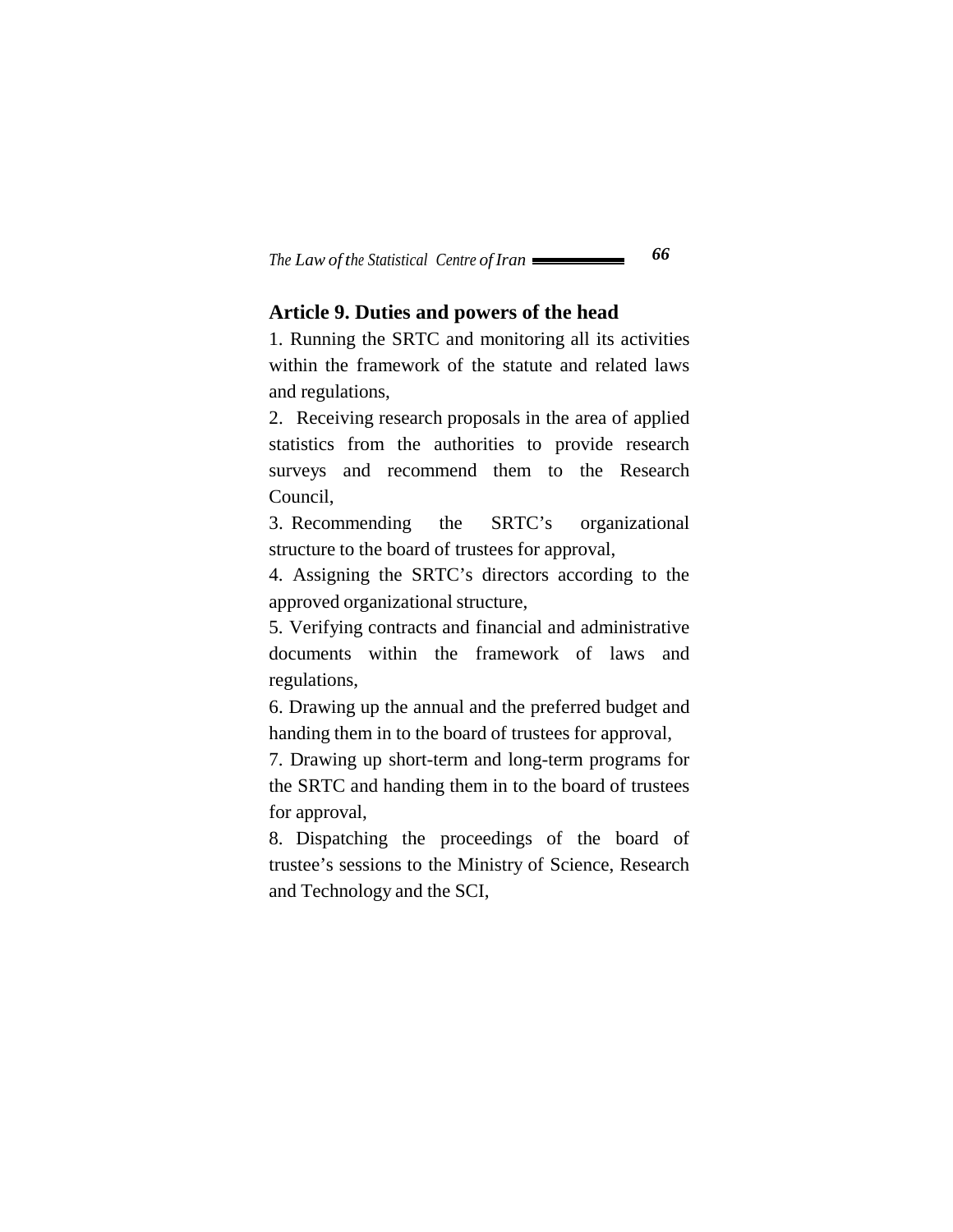9. Handing the SRTC's annual activity report in to the board of trustees, Ministry of Science, Research and Technology, and the SCI.

#### **Article 10. Research Council**

The following are the members of the Research Council:

- 1. Head of the SRTC ( Council's chairman)
- 2. SRTC's deputy for research ( Council's secretary)
- 3. Managers of research groups

4. Two to five people from among university faculty members.

**Note 1.** At least two persons out of those mentioned in item 4 should be researchers and/or experts not from the SRTC, introduced by the head of the SRTC's and approved by the deputy for researches in the Ministry of Sciences.

**Note 2.** Members mentioned in items 2, 3, and 4 are assigned by the head of the SRTC.

**Note 3.** Members mentioned in item 4 are selected for a 4-year tenure and they may be reelected.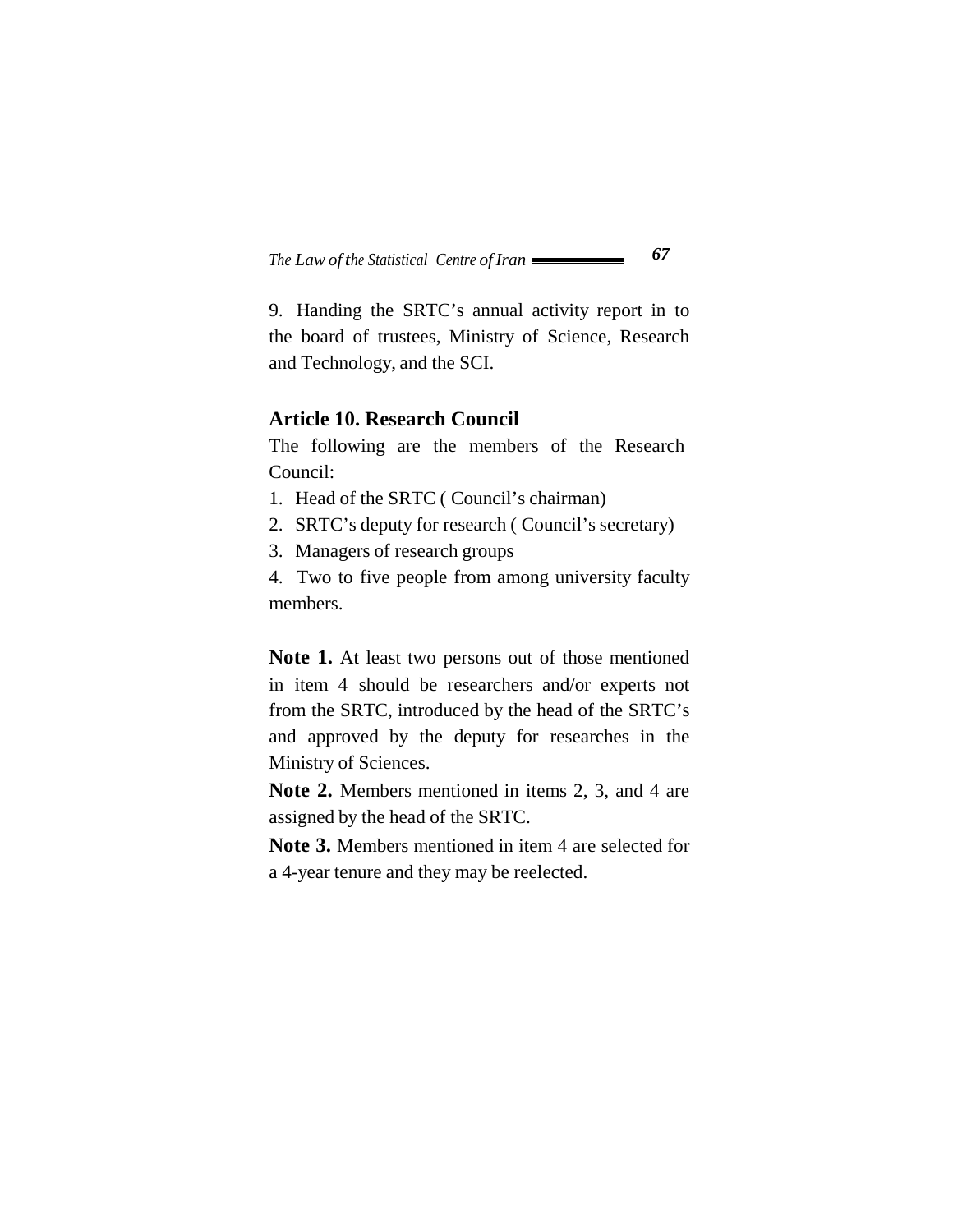# **Article 11. The Research Council's terms of reference:**

1. Verification of research surveys and programs,

2. Supervision on conduction of research surveys,

3. Supervision on release of research publications,

4. Study of equipment, publications and research needs,

5. Policy-making for the SRTC for establishing relations with other educational-research institutions within the framework of laws and regulations,

6. Evaluation of the research activities results,

7. Review and deciding of short-term and long-term scientific missions.

**Article 12.** As for financial affairs, the SRTC falls under the **law of financial affairs and transactions for universities, higher education institutes and research institutes,** approved by the parliament on 8/1/1991, and other related regulations.

**Article 13.** Employment of the faculty members for the SRTC follows the employment regulations of the Ministry of Science, Research and Technology.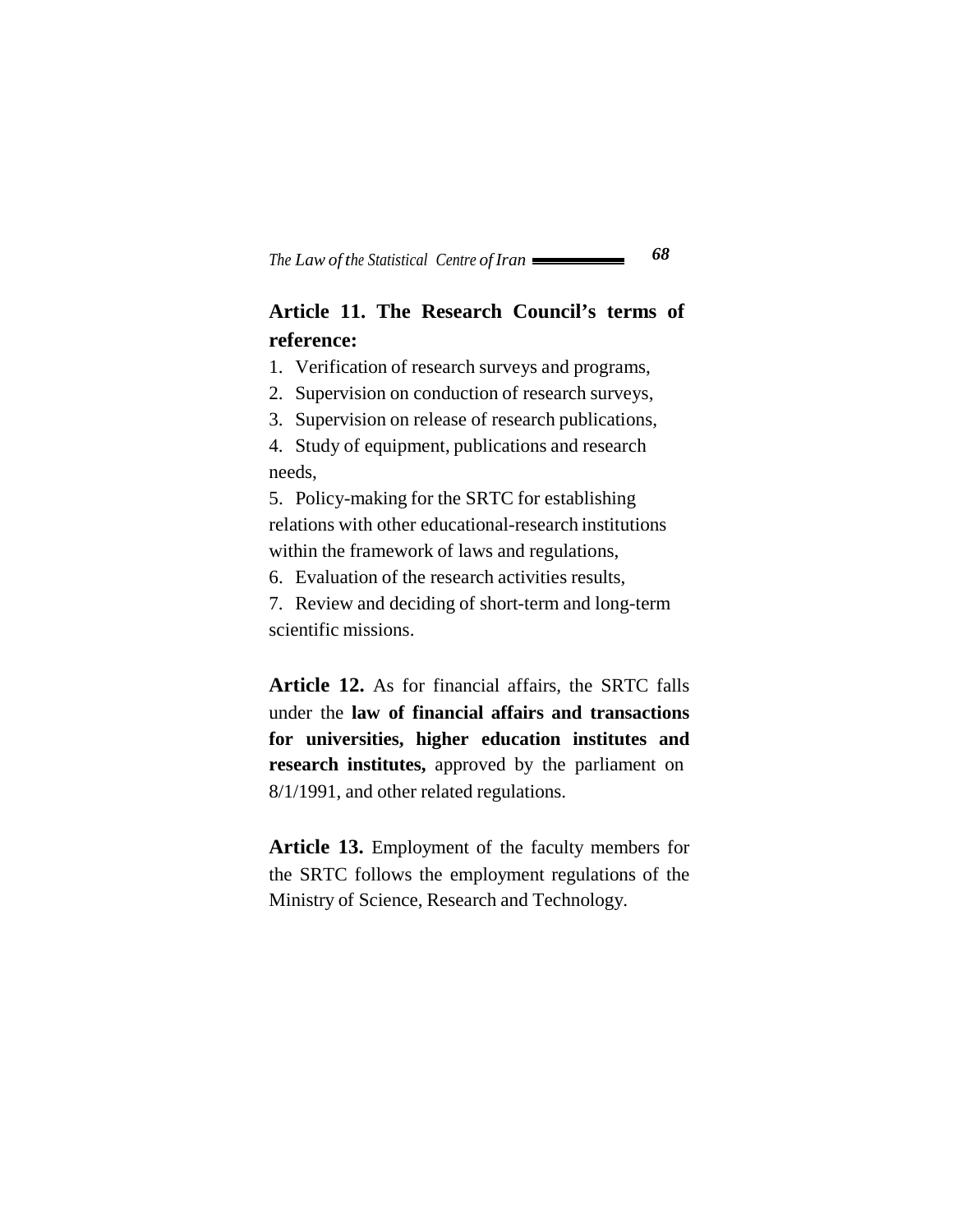Article 14. The SRTC's spaces, facilities and equipment should be in accordance with the regulations set by the Ministry of Science, Research and Technology.

**Article 15.** The SRTC is subject to all related laws and regulations set by the High Council of the Cultural Revolution and the Ministry of Science, Research and Technology as well as other laws and regulations currently in force in the country.

#### **Article 16.** Dissolution (liquidation)

The SRTC may be dissolved in following cases after agreement of the Higher Education Enhancement Council:

1. As recommended by the board of trustees of the SRTC,

2. In case of violating its statute or regulations set by the Ministry of Science, Research and Technology or other laws and regulations in force in the country, as the Ministry of Science, Research and Technologyfinds it.

**Article 17.** In case of the Higher Education Enhancement Council's preliminary agreement with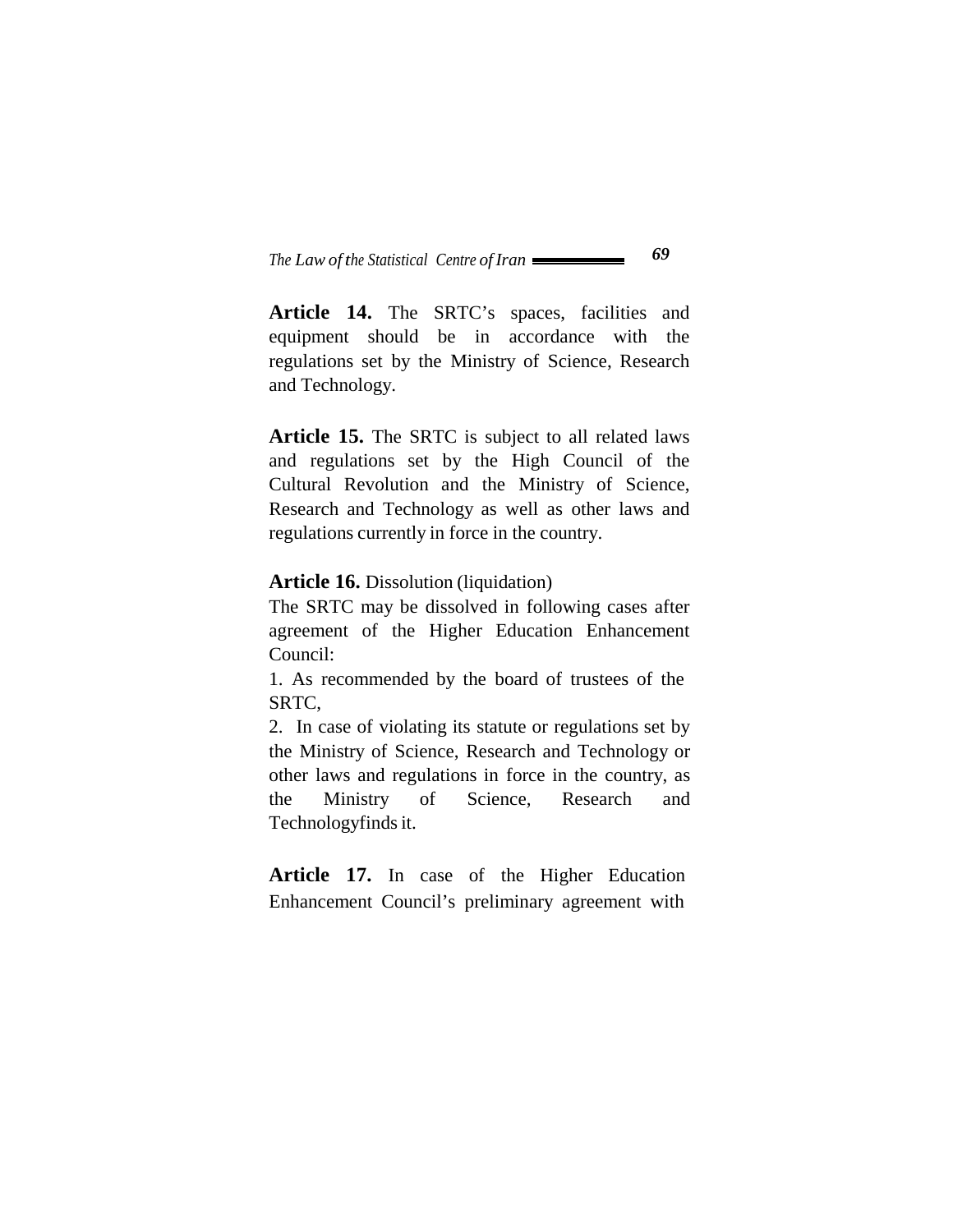dissolution of the SRTC, a liquidation board including the legal representatives of the Ministry of Science, Research and Technology will be formed to conduct the liquidation affairs during the time set by the Higher Education Enhancement Council within the framework of the laws and regulations.

**Article 18.** While under control of the liquidation board, the SRTC is bound to :

- fulfill all its liabilities against the Ministries, stateowned institutes, public non-governmental organizations, banks, municipalities, and other legal or natural persons (including its faculty members and employees), or the SCI accepts its liabilities if the creditors agree.

- return all credits and facilities it has received from public resources, banks, municipalities, etc. or provide the agreement of such parties with ceding their assets to the SRTC.

**Article 19.** After liquidating all liabilities mentioned in article 18, settling all legal affairs, and issuance of the final approval on the SRTC's dissolution, and when liquidation is announced terminated by the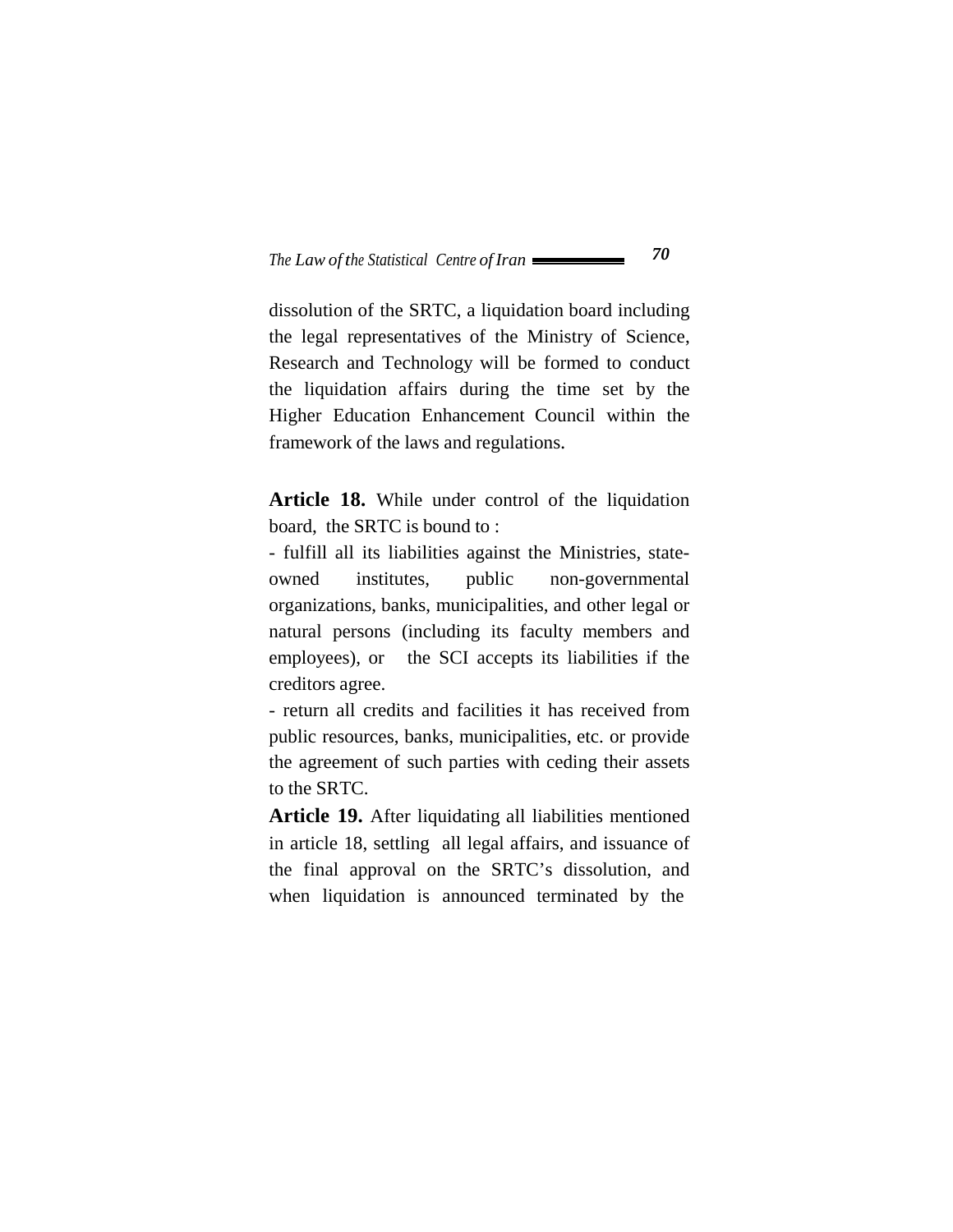liquidation board, the remaining assets of the SRTC should be left with the SCI.

Note: For the above procedure, the liquidation board is bound to provide a report signed by all members of the board and send a copy of which to the SCI and a copy to the Ministry of Science, Research and Technology.

Article 20. Cases not predicted in the statute are subject to the regulations of the Ministry of Science, Research and Technology and other related laws.

**Article 21.** Any change in the contents of the statute is only possible when it is recommended by the SRTC's board of trustees and approved by the Higher Education Enhancement Council.

**Article 22.** The present statute consists of 22 articles and 6 notes which received the Higher Education Enhancement Council's approval on 12/2/2000 and should come into force as of the time it is announced.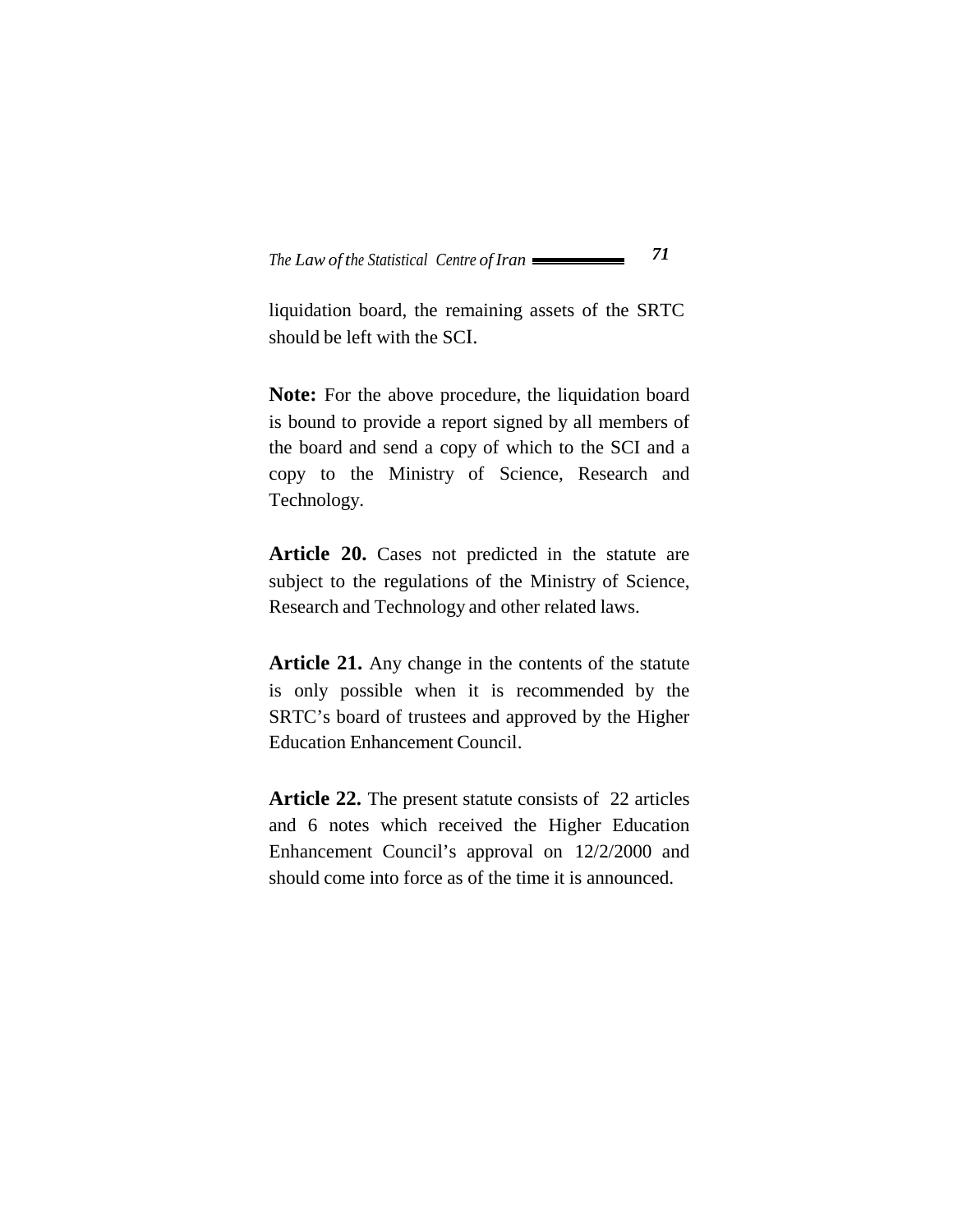*The National Statistical System Approved on 12/3/2001 and announced on 26/10/2002 by the High Council of Statistics*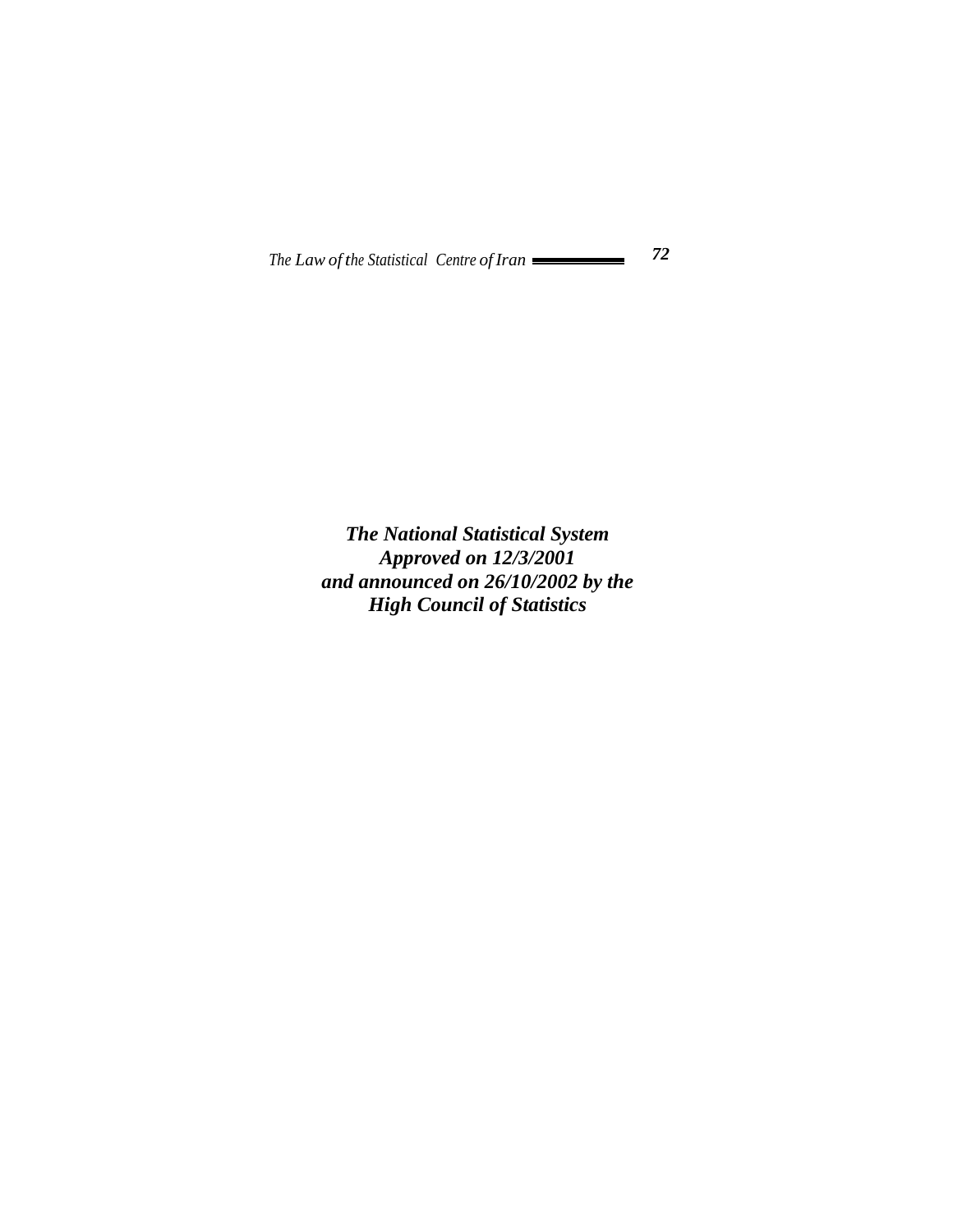#### **1. Preface**

The significant role of the statistical data as the prerequisite of all decision- and policy-makings is something evident and crystal clear. In the present era of information this role is so decisive that while the national statistical system and the size and quality of its databanks is considered a national development indicator, national policy making and planning for social and cultural development without access to trustworthy and up-to-date statistical data is rather impossible. The role of statistical data in all aspects of planning, target setting, methodology, management of the activities, and finally evaluation of success or failure is so important that a large group believe that statistical data is actually the infrastructure of planning and that the development of a working and responsive system of production and dissemination of statistics is a sine qua non for planning.

#### **2. Statistical system**

A statistical system comprises; a) all organizations and institutions involved in statistical activities, b)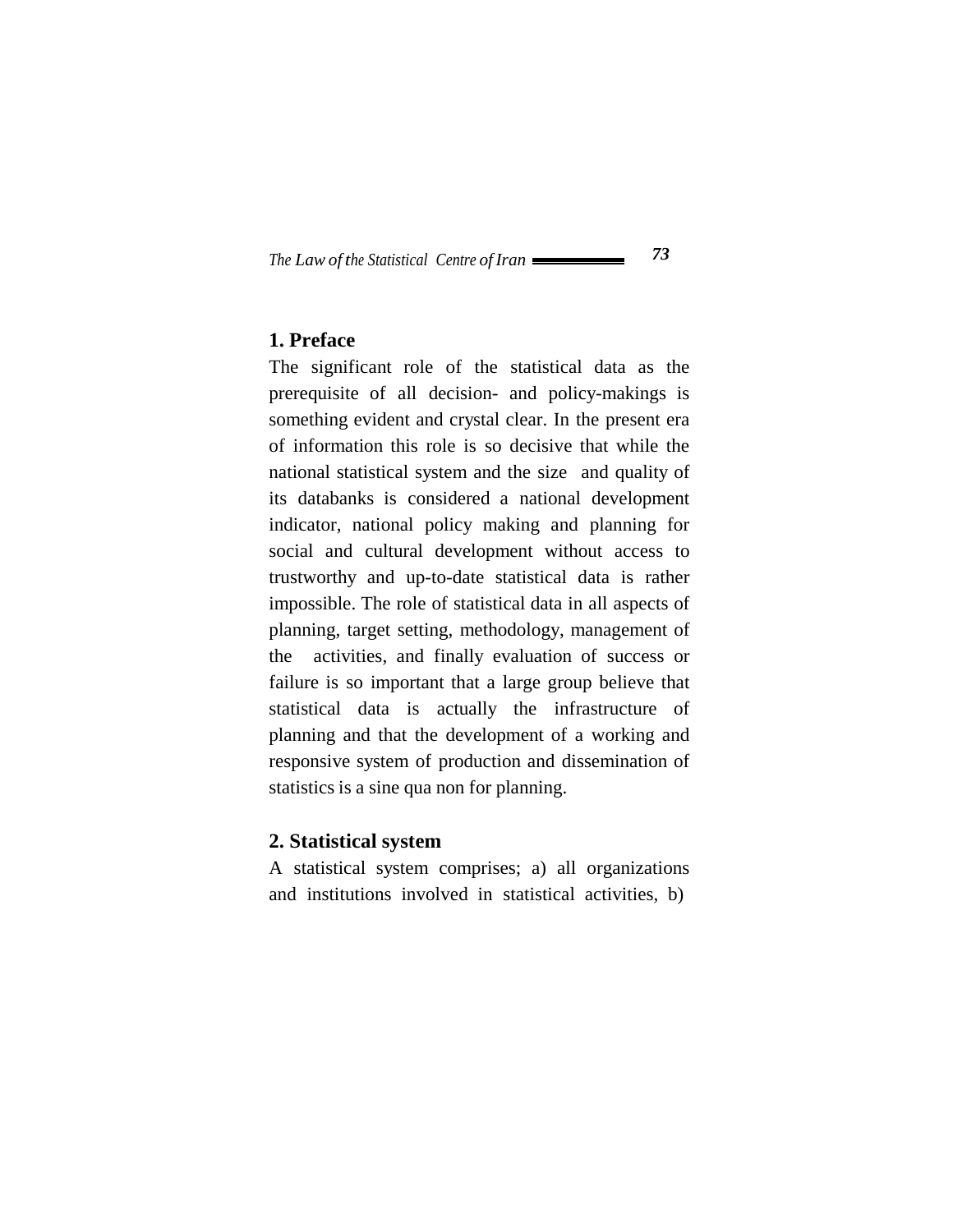their duties and responsibilities, c) their inner and outer relations, d) their characteristics and principles, and e) the laws and regulations governing them.

#### **3. Objectives of the statistical system**

The major objectives of a national statistical system are as follows:

i. Recognition of the problems and obstacles in the way of statistical data production in the country,

ii. Recognition of national statistical needs,

iii. Comprehensive planning for production of the statistical data needed,

iv. Developing the statistical system's management structure and specifying the responsibilities of each of the components of the structure,

v. Determining the method of interaction between the components of the system's management structure,

vi. Technical, operational and financial supervision on and evaluation of statistical activities across the nation,

vii. Developing and maintenance of a national statistical database for providing data services to the users,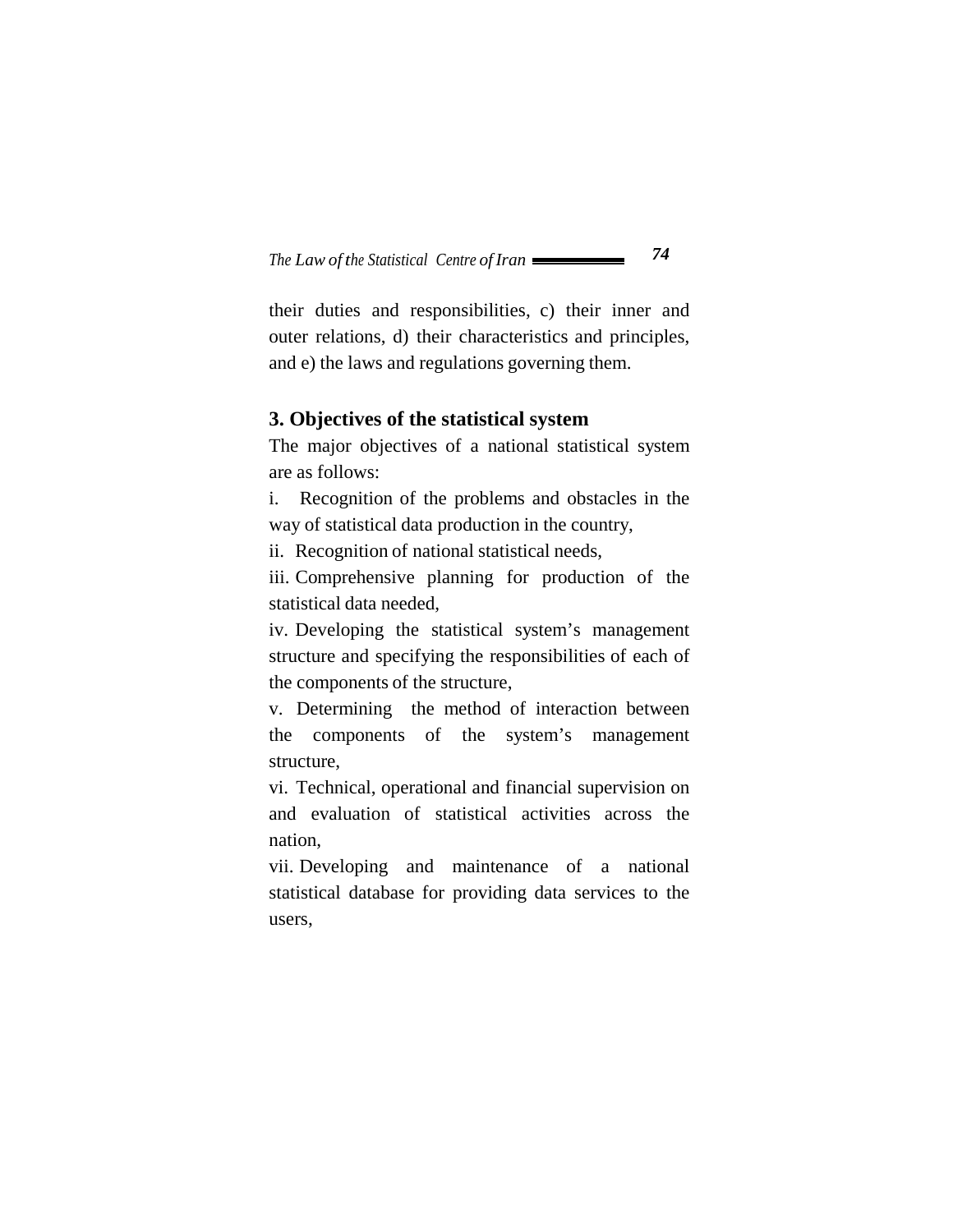viii. Information services about statistical products.

#### **4. Components of the Iranian statistical system**

The management structure of the national statistical system consists of the following components:

- 1. Islamic Consultative Assembly (Parliament)
- 2. Council of Ministers
- 3. High Council of Statistics
- 4. Statistical Centre of Iran
- 5. Expert Commission of the High Council of statistics
- 6. Sectoral Statistics Committees

# **5. Members of the components of the national statistical system and their responsibilities**

**5.1** Parliament and Council of Ministers

The reason for inclusion of the Parliament and the Council of Ministers in the national statistical system is that the system may benefit from their cooperation in special and extraordinary cases. They could make decisions beyond the statistical system and make new laws and regulations for statistical activities. Whenever there is no agreement between the components of the system on some general policies,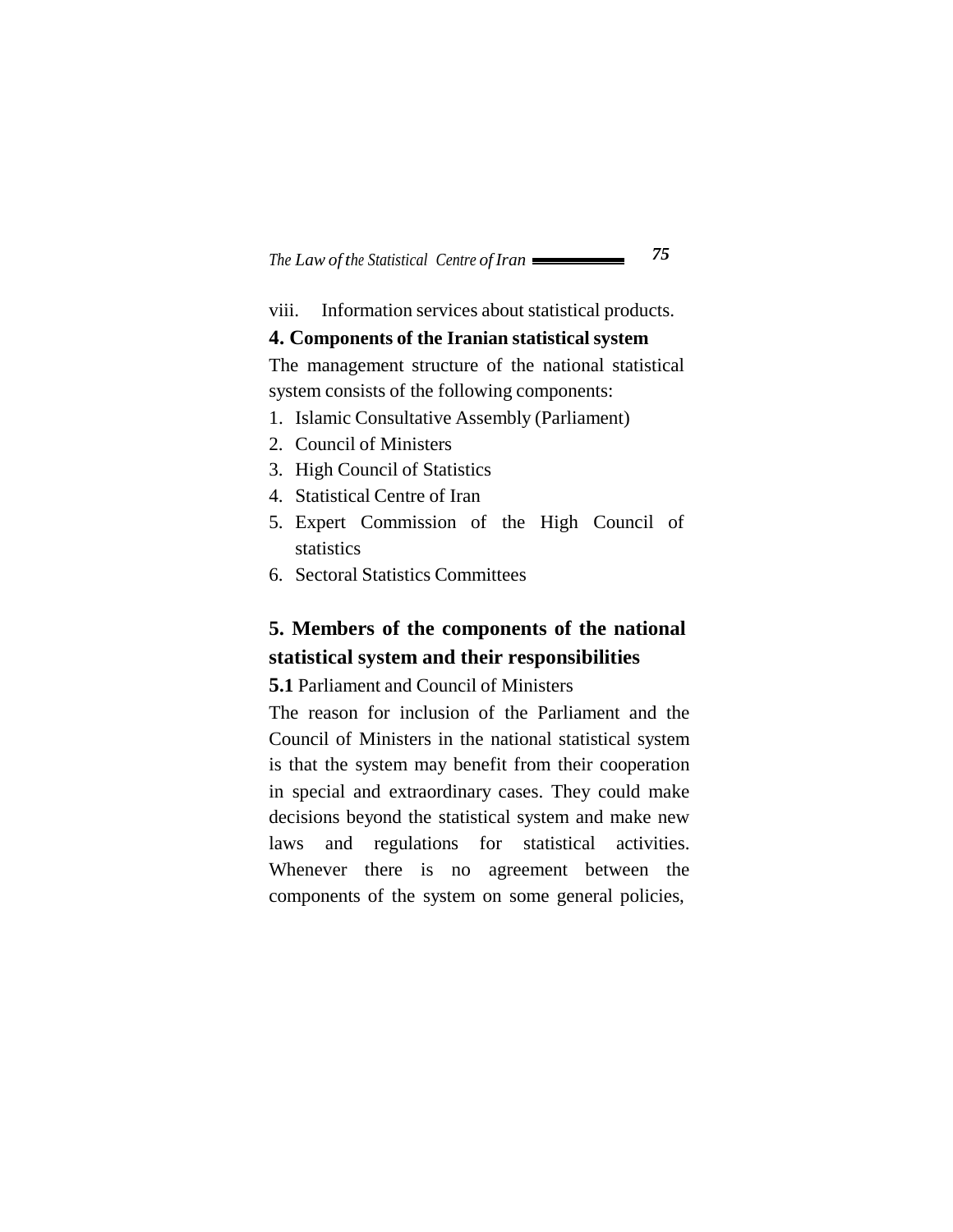the cooperation of these two bodies paves the way to reach an agreement.

# **5.2 High Council of Statistics and Statistical Centre of Iran**

Composition, structure and duties of the High Council of Statistics and Statistical Centre of Iran are clearly explained in the law of the Statistical Centre of Iran sanctioned in 1975.

# **5.3. Expert Commission of the High Council of Statistics**

The Expert Commission, is the expert and consulting branch of the Council. Plans, surveys and recommendations ratified by the sectoral statistics committees are evaluated in the Commission before the Council makes decision about them

# **5.3.1. Members of the Expert Commission of the High Council of Statistics**

1. Director Generals of statistics and information offices of all government agencies which are members of the Council,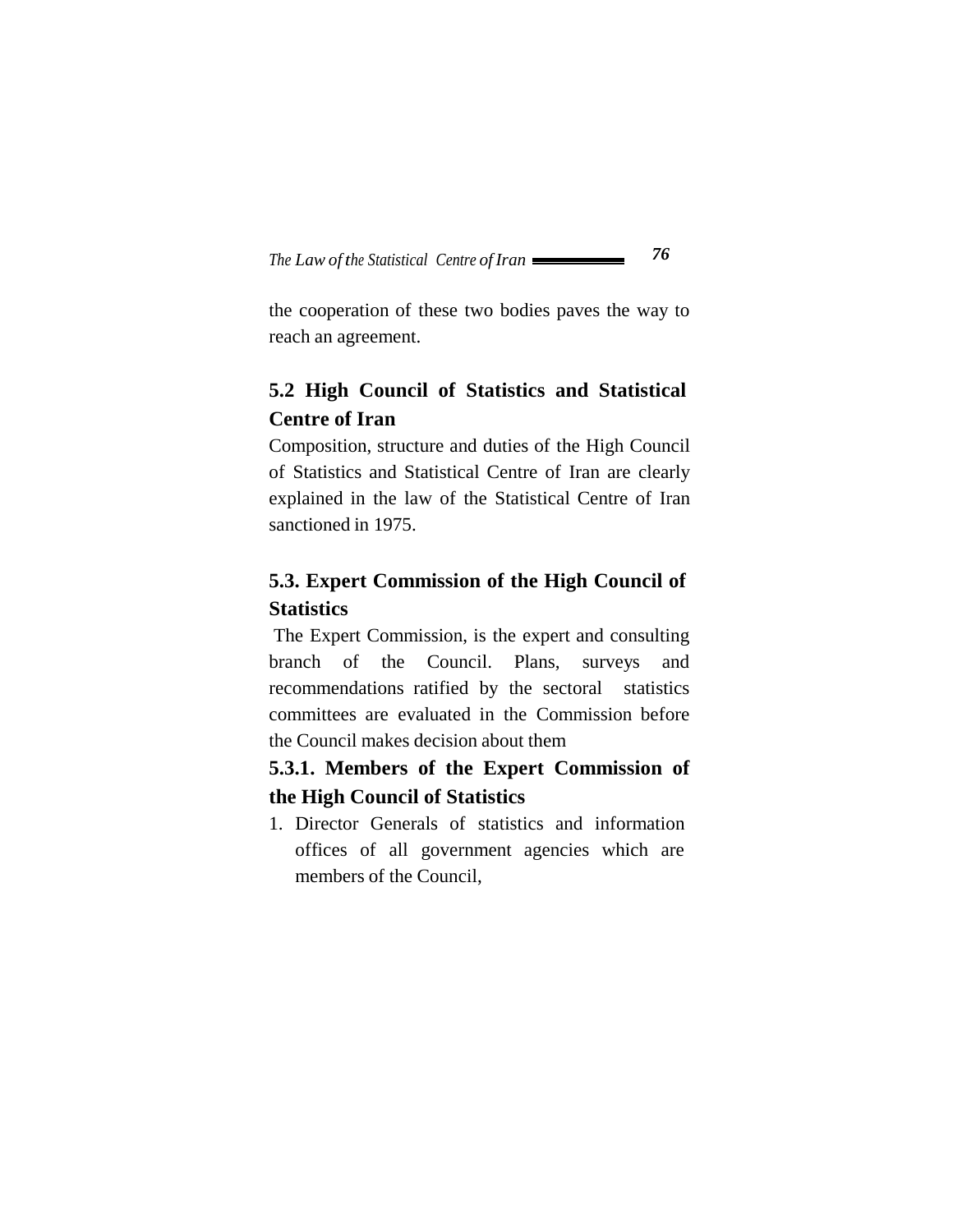2. Two experts from NGOs as selected by trade unions and/or professional societies, and/or research and training societies.

#### **5.3.2. Duties of the Expert Commission**

1. Providing activity instructions for sectoral statistics committees,

2. Prioritizing statistical data production in the national statistical system and recommending the results to the Council,

3. Evaluating the plans, surveys and ideas approved by the sectoral statistics committees and the SCI and presenting the results to the Council,

4. Evaluating the plans, surveys and ideas referred to the Commission by the Council for recognizing and removing shortcomings and inefficiencies,

5. Drawing up operation regulations for establishing coordination between statistical activities across the country and handing them in to the Council for ratification.

6. Making recommendations to the Council on removing operational problems in statistical activities of the government agencies.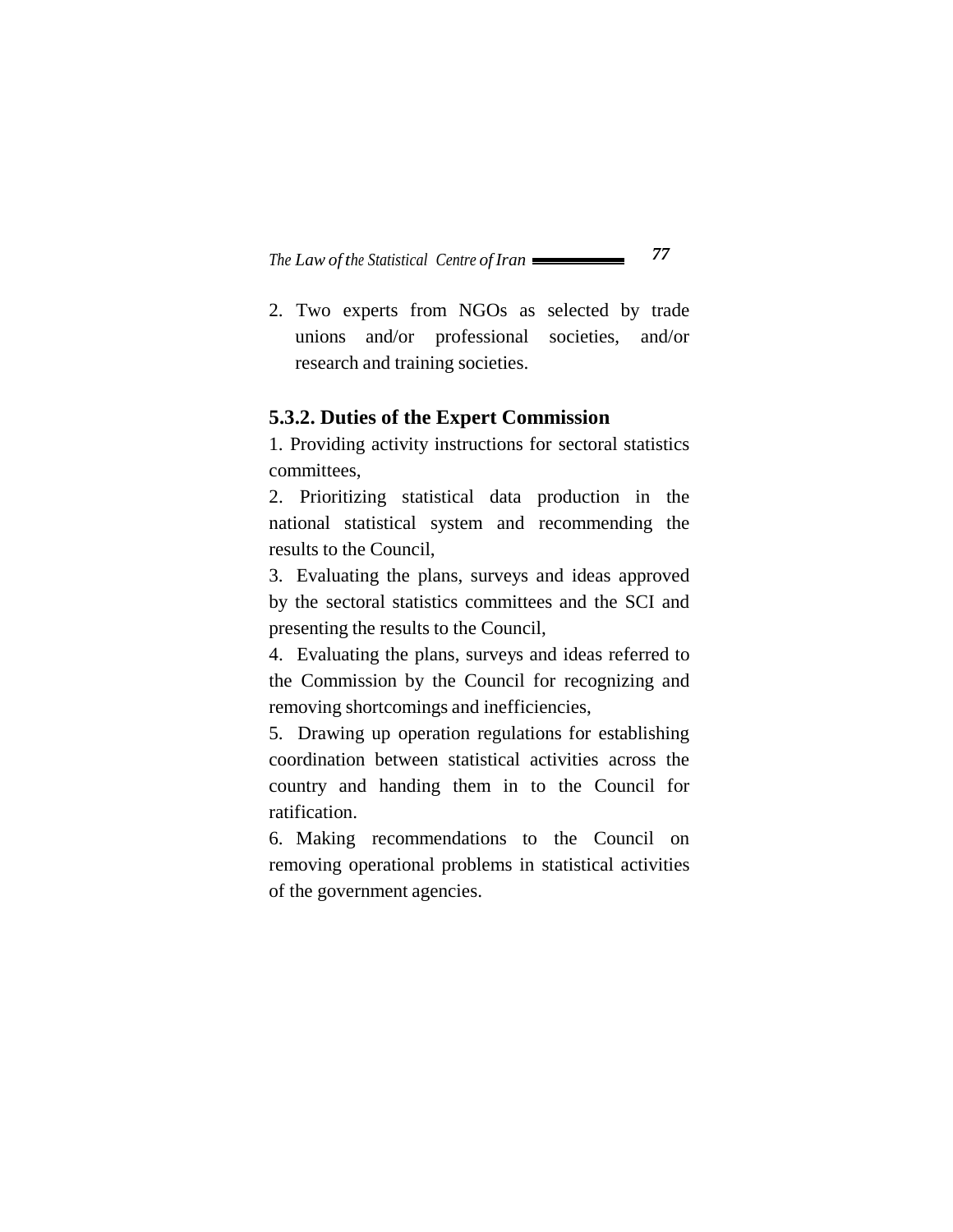**Note:** The secretary of the Council is charged with running of the Expert Commission.

#### **5.4. Sectoral statistics Committees**

These Committees are established to organize the statistical activities and reflect the existing obstacles as well as the statistical needs in government agencies.

### **5.4.1. Titles and locations of the Sectoral Statistics Committees**

- 1. Population statistics committee, located in the SCI
- 2. Manpower statistics committee, located in the Ministry of Labor and Social Affairs
- 3. Oil and gas statistics committee, located in the Ministry of Petroleum
- 4. Water and power statistics committee, located in the Ministry of Energy
- 5. Environment statistics committee, located in the Environment Protection Organization
- 6. Housing and town planning statistics committee, located in the Ministry of Housing and Urban Development
- 7. Urban and rural development statistics committee, located in the Ministry of Interior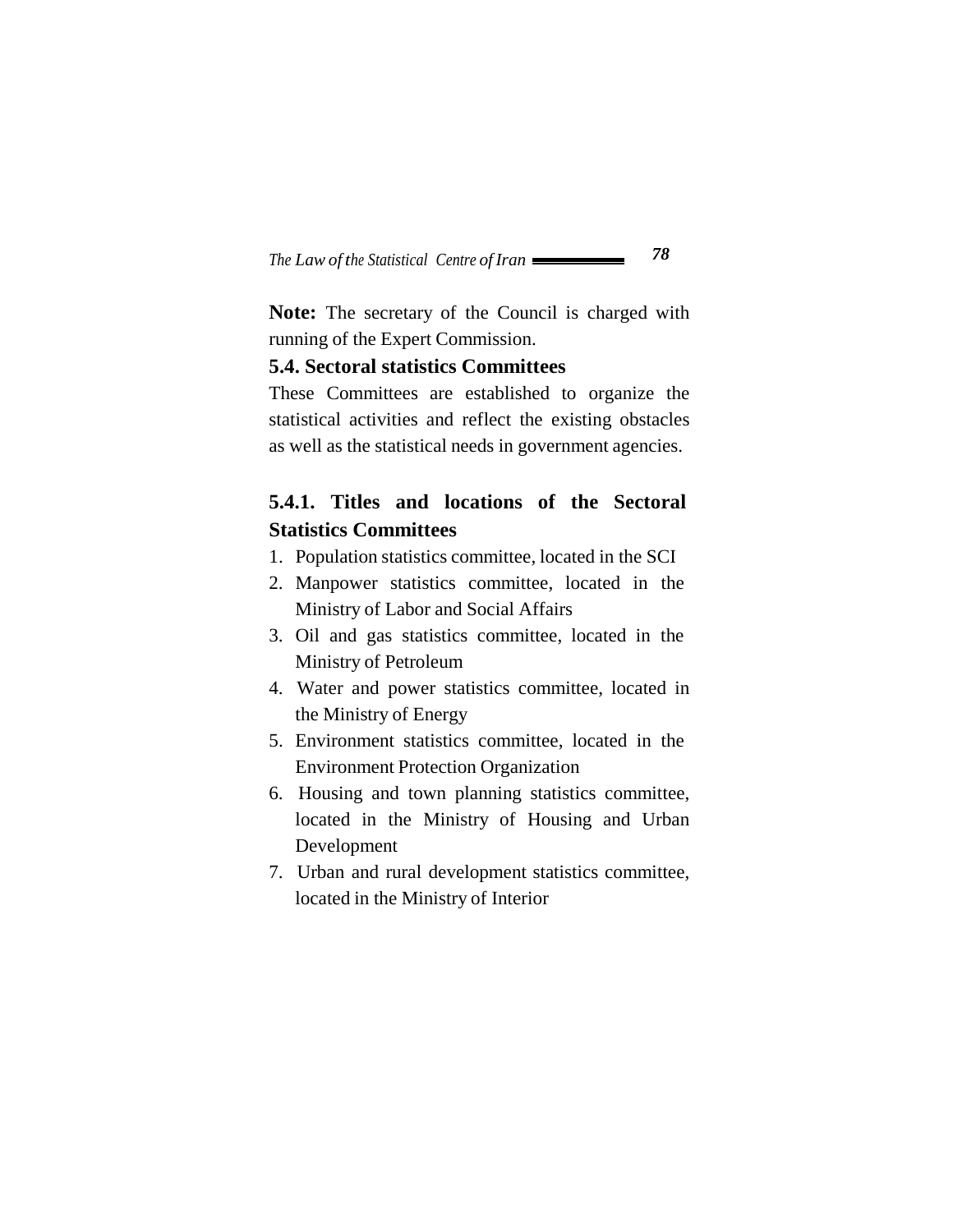- 8. Agriculture statistics committee, located in the Ministry of Jihad-e- Agriculture
- 9. Industries and mines statistics committee, located in the Ministry of Industries and Mines
- 10. Trade statistics committee, located in the Ministry of Commerce
- 11. Transportation statistics committee, located in the Ministry of Roads and Transportation
- 12. Communications statistics committee, located in the Ministry of Post and Communications
- 13. Education statistics committee, located in the Ministry of Education
- 14. Higher education and research statistics committee, located in the Ministry of Science, Research and Technology
- 15. Culture and arts statistics committee, located in the Ministry of Culture and Islamic Guidance
- 16. Health and treatment statistics committee, located in the Ministry of Health and Treatment and Medical Education
- 17. Defense statistics committee, located in the Ministry of Defense
- 18. Finance statistics committee, located in the Ministry of Economic and Financial Affairs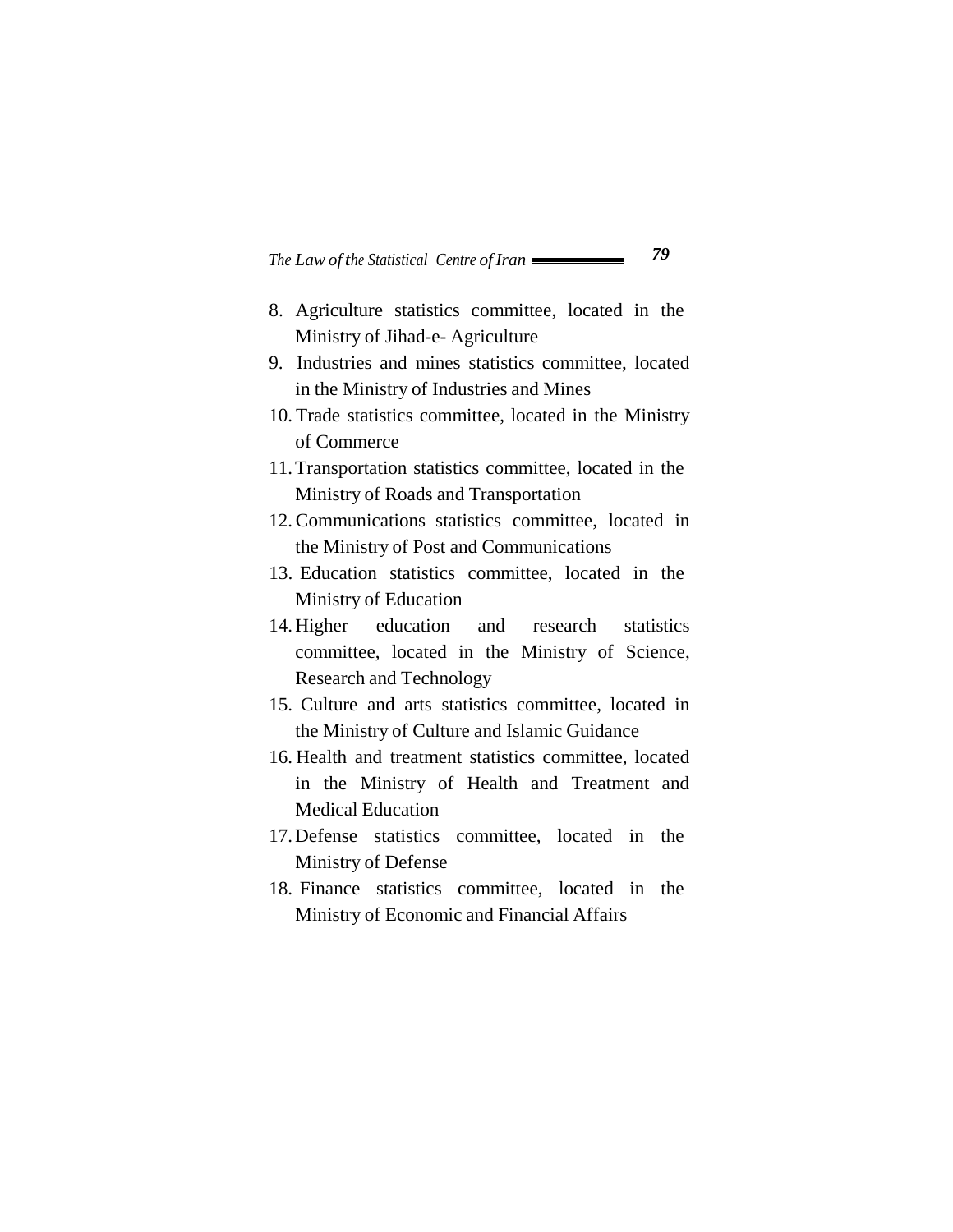- 19. Cooperatives statistics committee, located in the Ministry of Cooperatives
- 20. Budget and administrative statistics committee, located in the Management and Planning Organization ( Plan and Budget Organization)
- 21. Monetary and banking statistics committee, located in the Ministry of Central Bank of Iran
- 22. Physical education statistics committee, located in the Physical Education Organization
- 23. Islamic Republic of Iran Broadcasting (IRIB) statistics committee, located in the IRIB
- 24. Judiciary statistics committee, located in the **Judiciary**
- 25. Foreign affairs statistics committee, located in the Ministry of Foreign Affairs
- 26. Atomic energy statistics committee, located in the Atomic Energy Organization
- 27. Islamic Revolution Martyr Foundation (IRMF) statistics committee, located in the IRMF
- 28. Imam Khomeini Relief Committee (IKRC) statistics committee, located in the IKRC.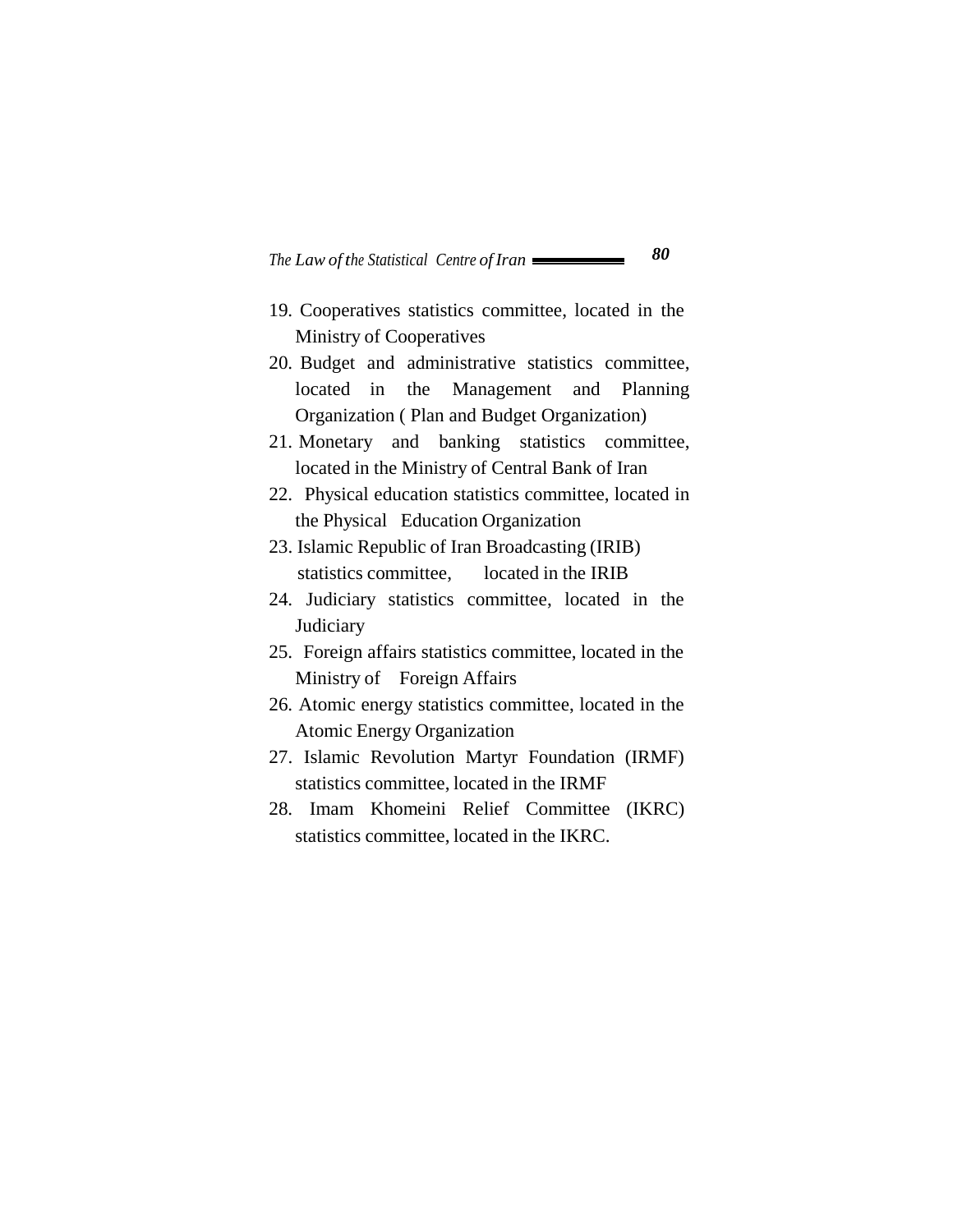# **5.4.2. Members of the sectoral statistics committees**

Each sectoral statistics committee has the following members:

- 1. A deputy head, or a similar official from the concerned executive department (Chairman of the committee)
- 2. The statistics and information DG of the executive department ( secretary of the committee)
- 3. The related DG from the Management and Planning Organization ( Plan and Budget Organization)
- 4. The related DG for the SCI
- 5. The related directors from organizations affiliated to the executive department
- 6. A university lecturer in statistics as selected by the chairman of the committee.

**Note 1.** The members of the Population Statistics Committee are as follows:

- 1. Deputy for statistical surveys, SCI (chairman)
- 2. DG, Household Socio-Economic Statistics Office, SCI (secretary)
- 3. DG, Macroeconomics Office, MPO(PBO) (member)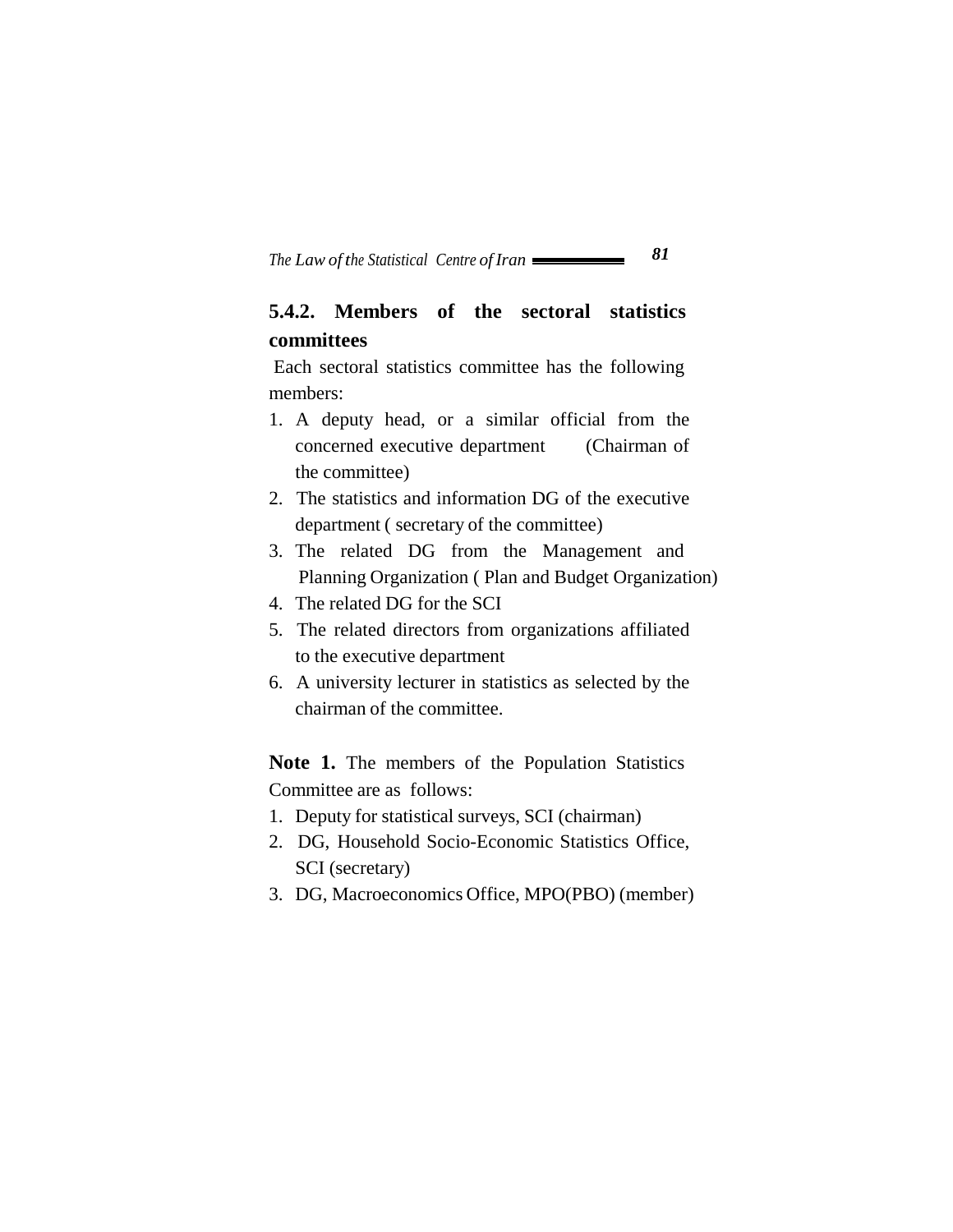- 4. DG for statistics, Ministry of Health (member)
- 5. DG for statistics, State Registration Office (member)
- 6. Representative of the Central Bank of Iran (member)

Note 2. In the sectoral committees of labor force, oil and gas, water and power, housing and town planning, agriculture, industries and mines, trade, transportation and communications, there is also a representative from the Central Bank of Iran.

Note 3. The chairman of each sectoral statistics committee is the deputy for planning or a similar official and the secretary is the DG for statistics or a similar official from the related department. The secretariat of each sectoral statistics committee will locate in the concerned executive department.

### **5.4.3. Duties of the sectoral statistics committees**

1.To form expert work groups,

2.To recognize statistical problems in the sector,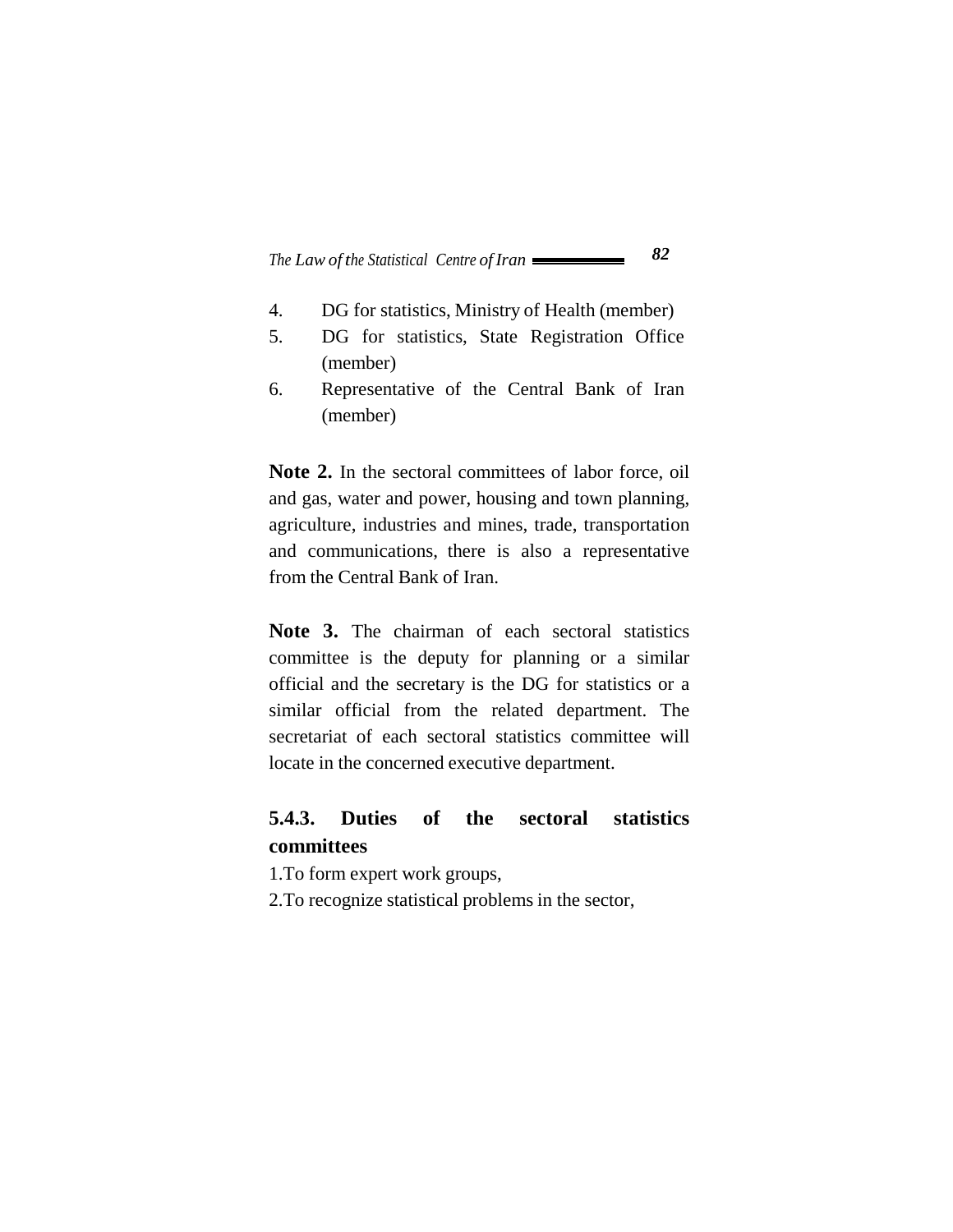3. To recognize statistical potentials of the sector,

4. To recognize statistical data needed for planning in the sector and developing the sector,

5. To provide and recommend practical definitions and concepts for the statistical activities in the sector,

6. To monitor application of statistical definitions and concepts standardized by the SCI,

7. To recognize the existing and required statistical items,

8. To compile analytic reports on current conditions of the sector's statistical activities,

9. To recommend short-term and long-term programs for the sector's statistical activities,

10. To supervise development of registers production system through coordination and cooperation with the SCI,

11. To provide policies for computerization of statistical data and development of the sector's statistical database,

12. To make co-ordinations for connecting the sector's statistical database to the state statistical information net,

13. To provide policies for facilitating availability of the statistical data produced in the sector to data users,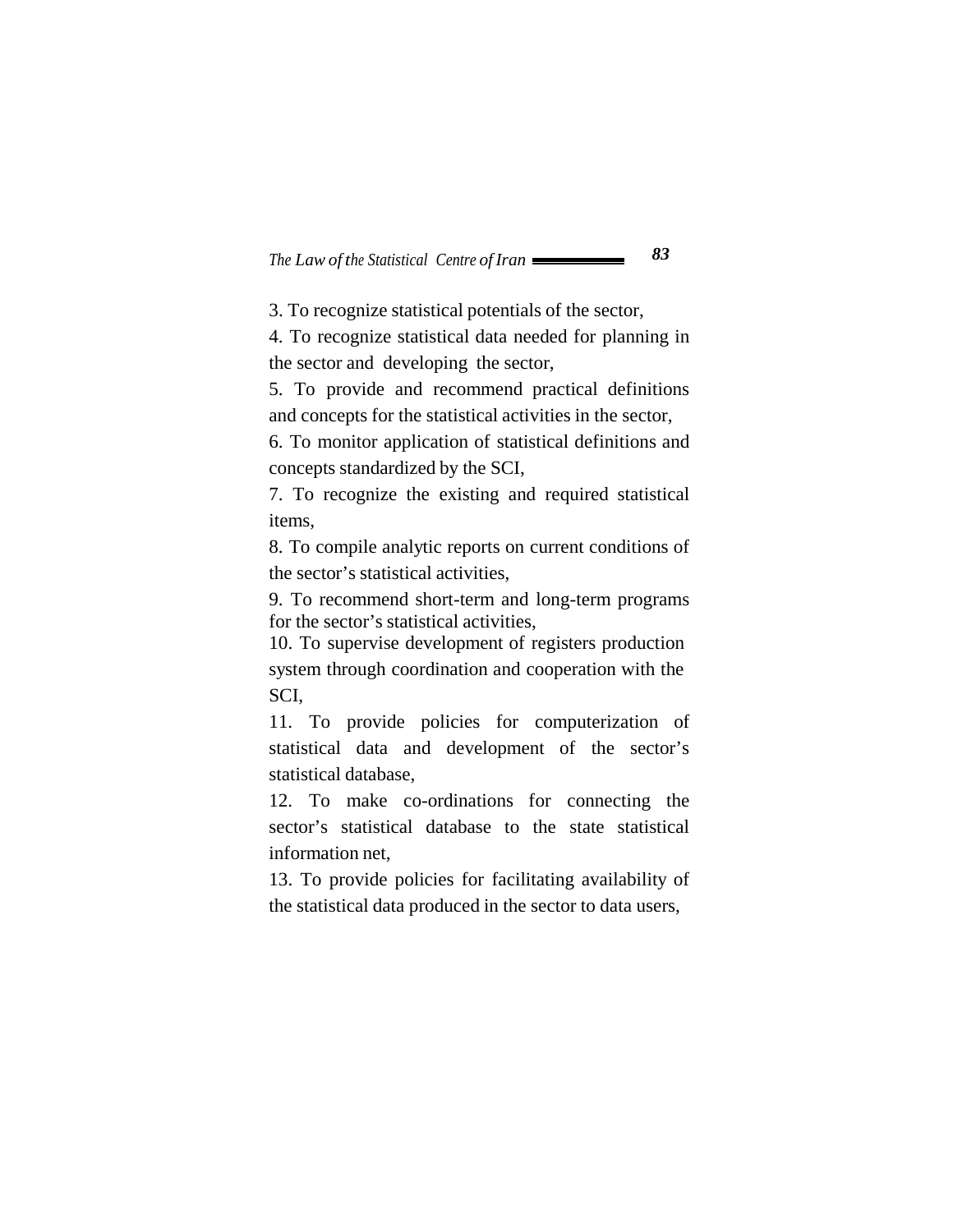14. To process and analyze the statistical information,

15. To offer required statistical surveys,

16. To provide program for implementation of the necessary statistical surveys along with all required documents according to the regulations for implementation of statistical surveys approved by the Council,

17. To recommend suitable staff for leading statistical surveys conduction, according to the priorities predicated,

18. To prepare the sector's statistical activities programs and provide the Council's secretariat with a copy of them to be estimated from technical, executive and financial aspects,

19. To seek materialization of the Council's approvals on the sector's activities,

20. To estimate the primary results of the sector's statistical activities before handing them on to the Council's secretariat.

# **6. Sequence of activities in the national statistical system**

a. The sectoral statistics committees located in the ministries and government agencies prepare a report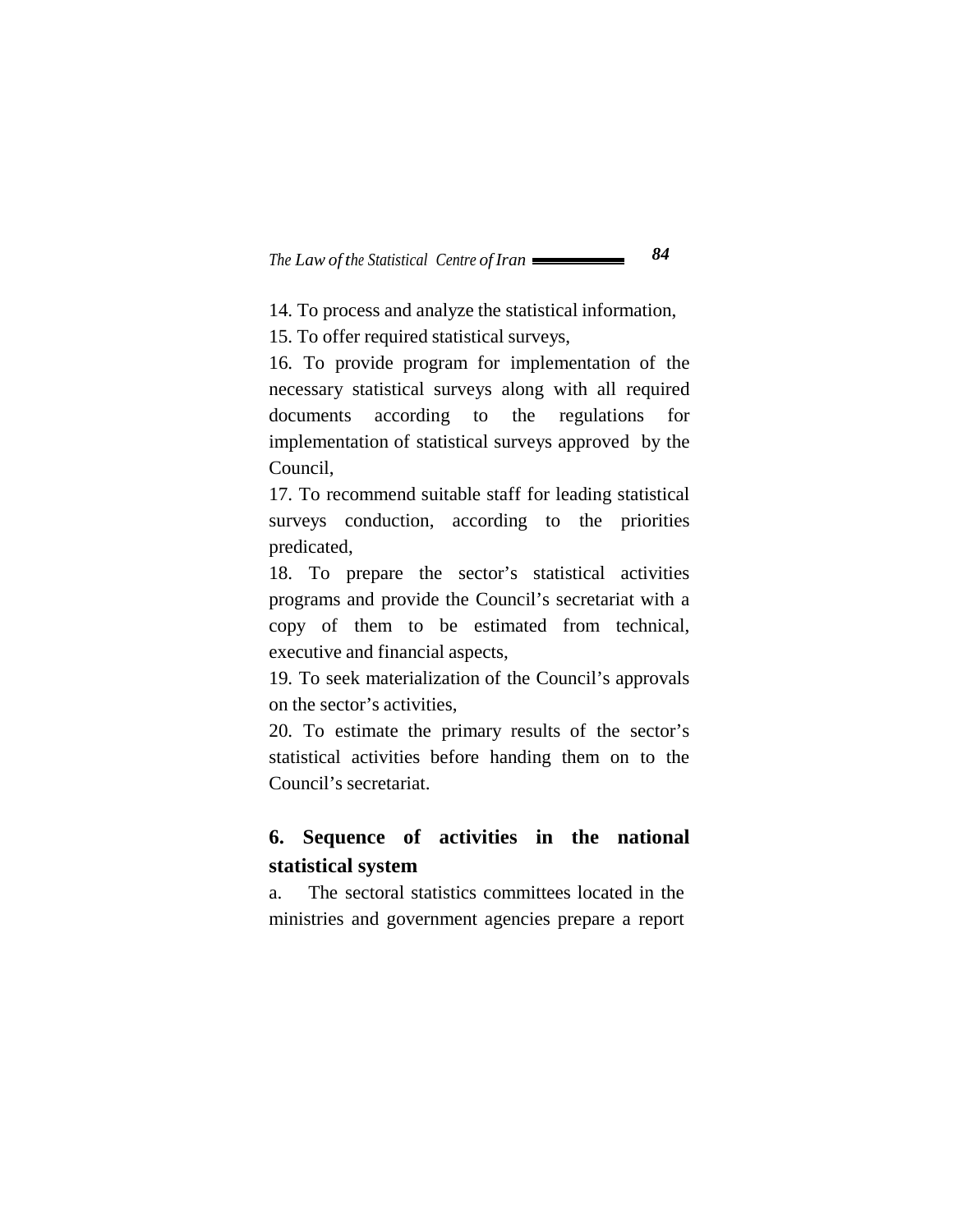which includes an explanation of the existing situation, the current problems and the statistical needs, and some recommendations in their own sphere of activity.

b. The sectoral statistics subcommittees active in organizations and administrations affiliated to the ministries, similarly and simultaneously provide reports on their own areas of activity to be delivered to the concerned committee.

c. The sectoral statistics committees add up the results of the reports they receive from their subcommittees to compile the final report on their own sector in accordance with the Commission's instructions and offer the outcome to the Council.

d. The Council's secretariat sends the received reports mentioned in item C to the related subjectmatter offices in the SCI for evaluation.

e. After a comprehensive evaluation of the received report, the SCI's subject-matter office manages to provide a provisional program for the related sector's statistical activities to be sent to the Commission by the Council's secretariat. When a report received from a sectoral statistics committee contains major pitfalls,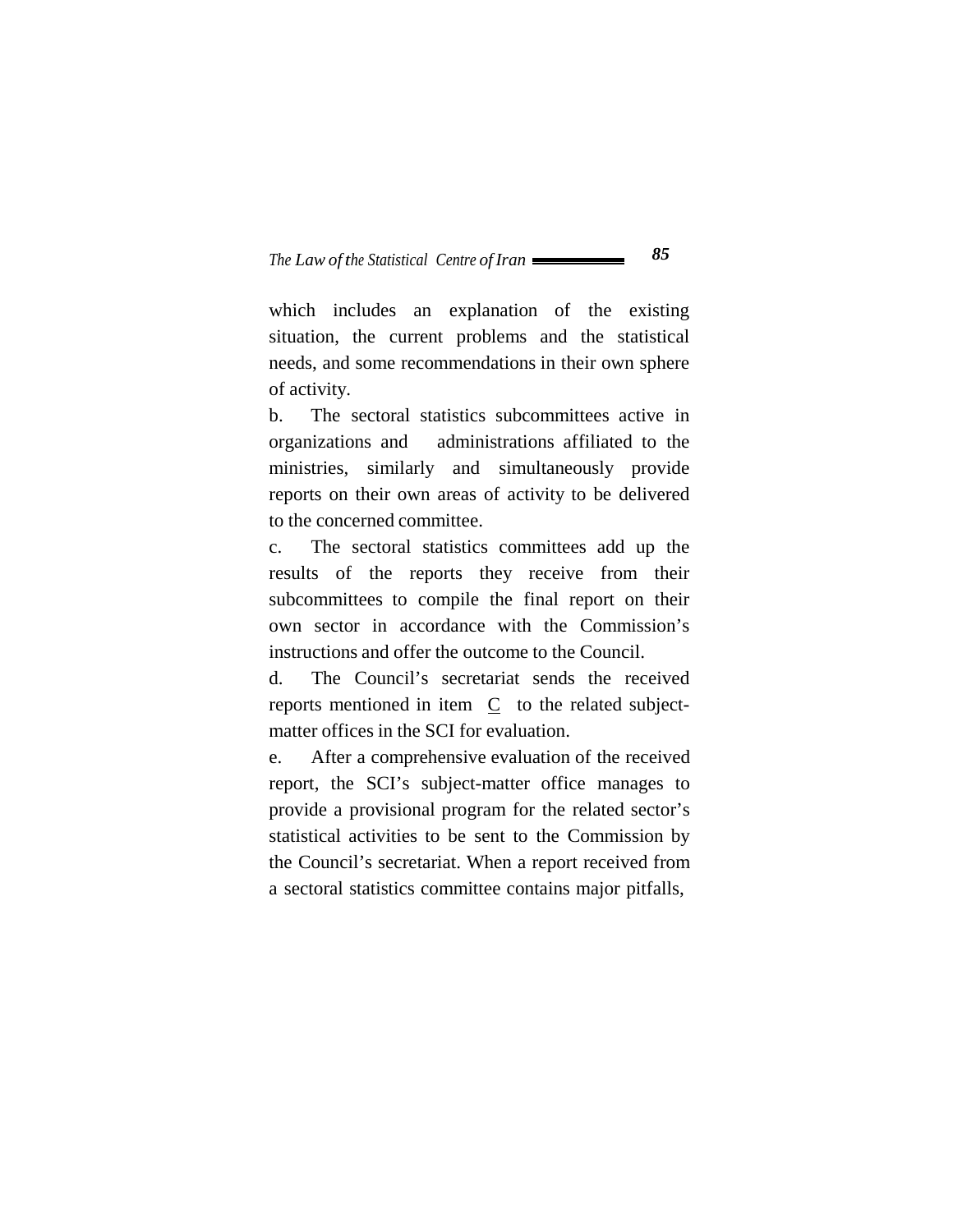the SCI may send it back through the Council for review and correction.

f. Having added up the provisional programs prepared by the SCI's subject-matter offices, the Council's secretariat manages to compile a draft program for the state statistical activities to be handed in to the Commission.

g. After evaluation of the draft program and making required adjustments, the draft is sent for the Council through the Council's secretariat to be discussed.

h. Through its regular supervision on national statistical activities, the SCI reports anything in contrast with the program to the Council to be discussed.

# **7. Documents for implementation of a statistical survey**

When an executive department is going to implement a statistical survey, it has to provide the Council with the following documents for overall evaluation:

- 1. Introduction of and reasoning for the survey
- 2. Major objective
- 3. Minor objectives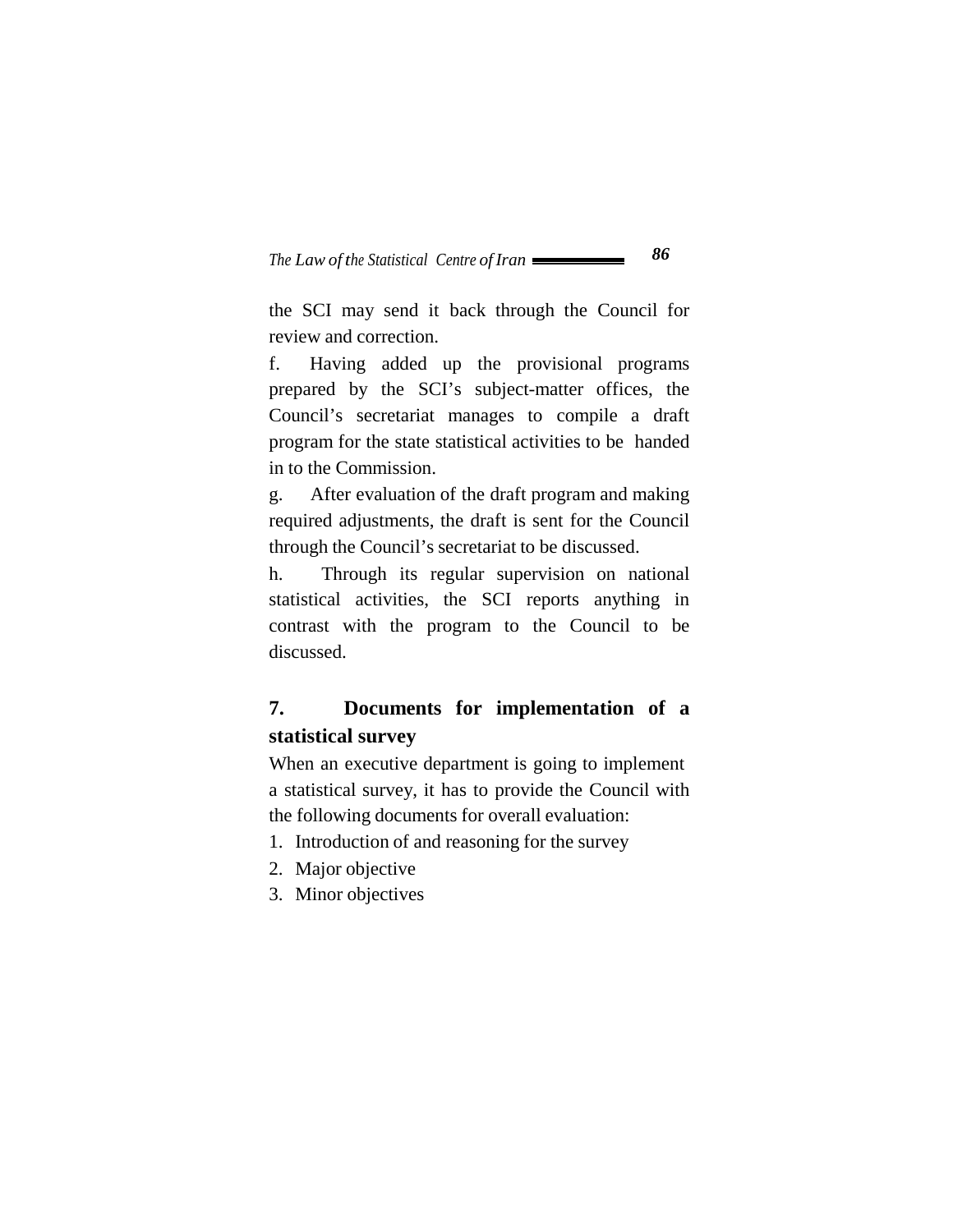- 4. Subject-matter coverage
- 5. Statistical population
- 6. Statistical frame
- 7. Statistical unit
- 8. Geographical coverage
- 9. Statistical period
- 10. Survey time
- 11. Survey frequency
- 12. Survey method
- 13. Classification and coding method
- 14. Technical design including the approach to determine the number of samples, estimation formulas, the survey error rate, etc.
- 15. Complete characteristics of the survey's operation organization
- 16. Statistical items, questionnaire, final tables and the methods of data entry and data processing
- 17. Major definitions and concepts used in the survey
- 18. Evaluated budget for the survey's conduction along with details on different activities.

Having received the survey's documents from the Council's secretariat and evaluated them in the related subject-matter office, the SCI will make its final comment on implementation of the survey and verify it in writing if it agrees with it and notify the Council.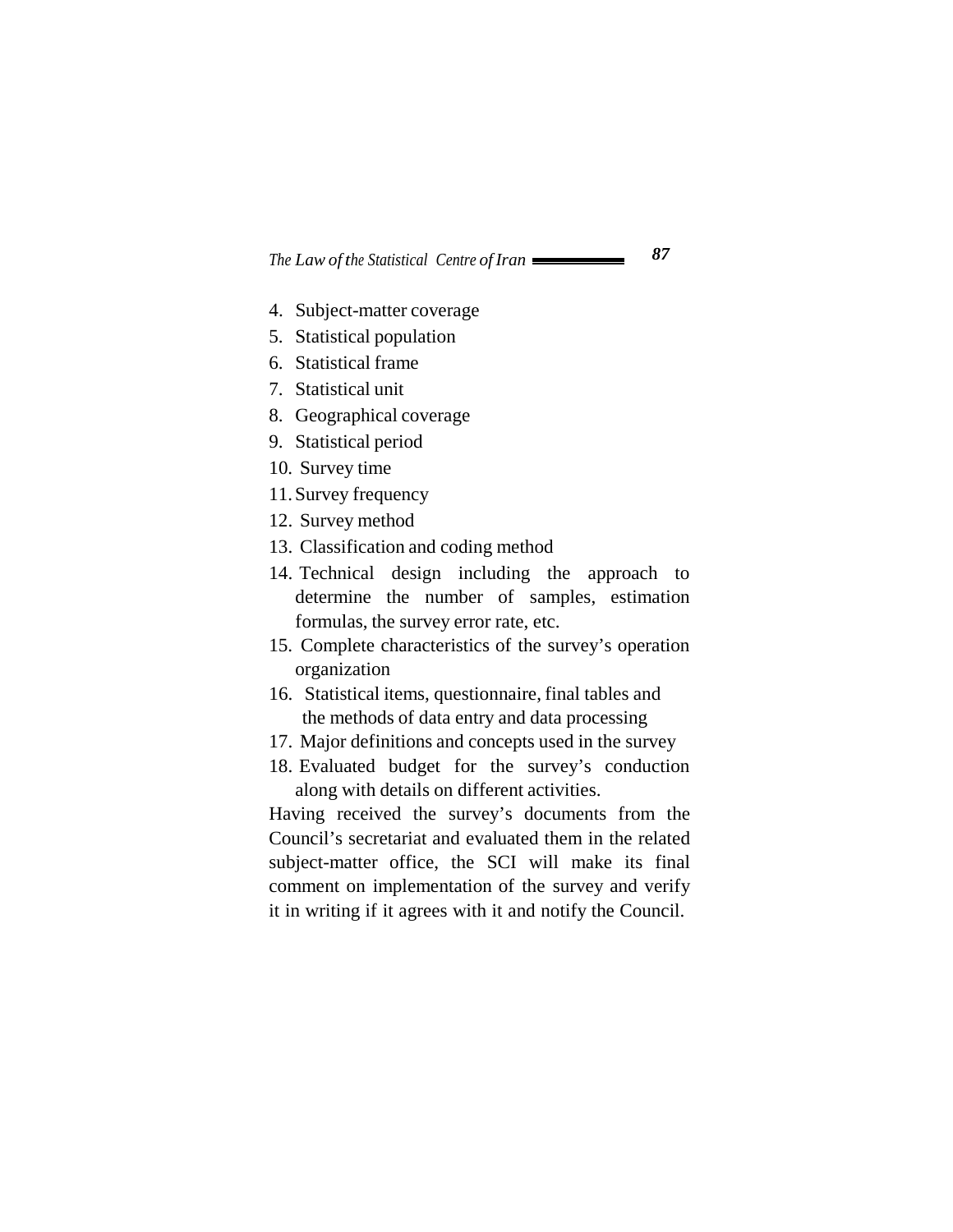If the survey is to be conducted by an executive department, the SCI will have the supervisor role and the survey results should carry the approval of the SCI authorities. After termination of the survey's data processing and verification of the results by the SCI, they should be made available free of charge to the SCI to be added to the statistical database.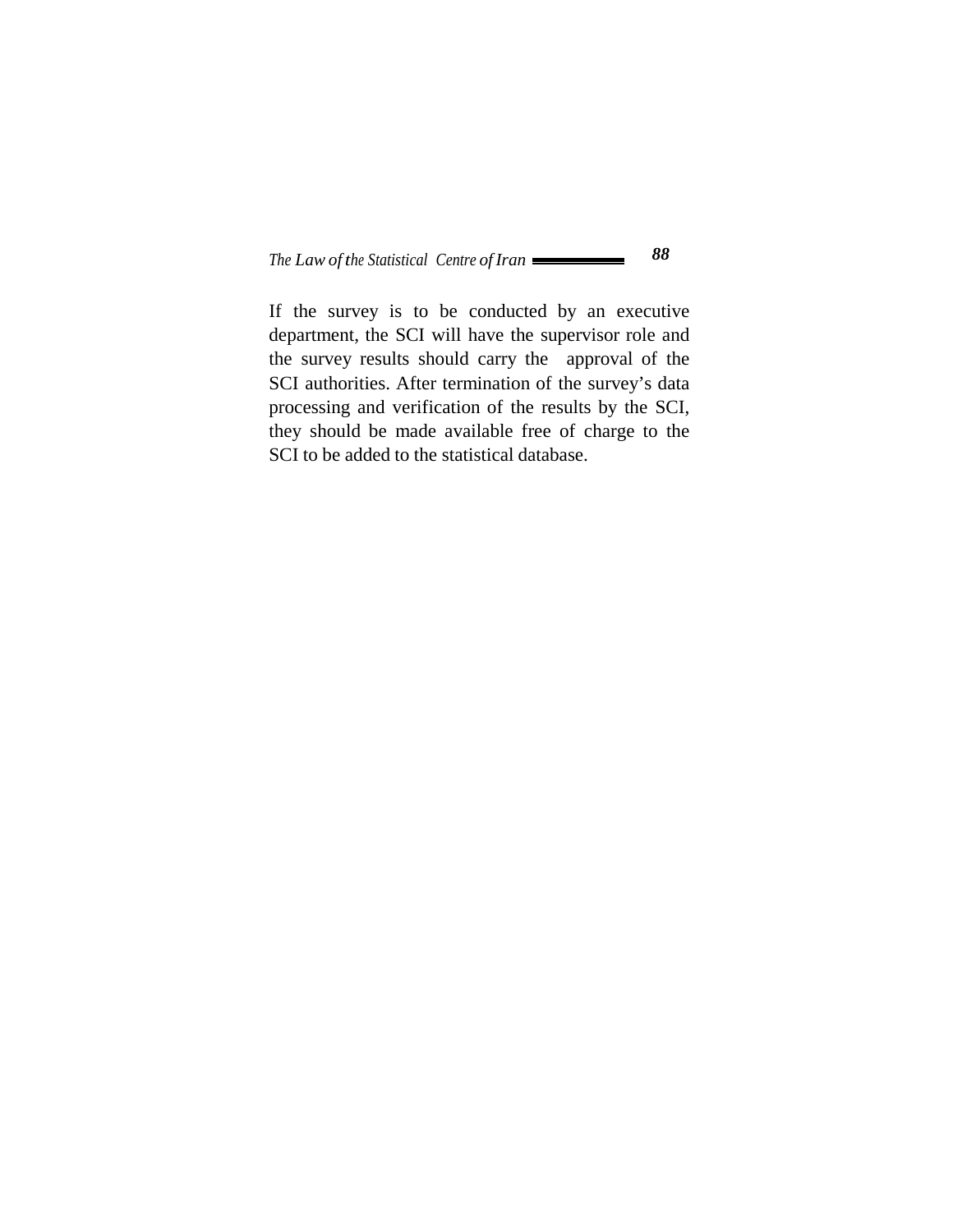

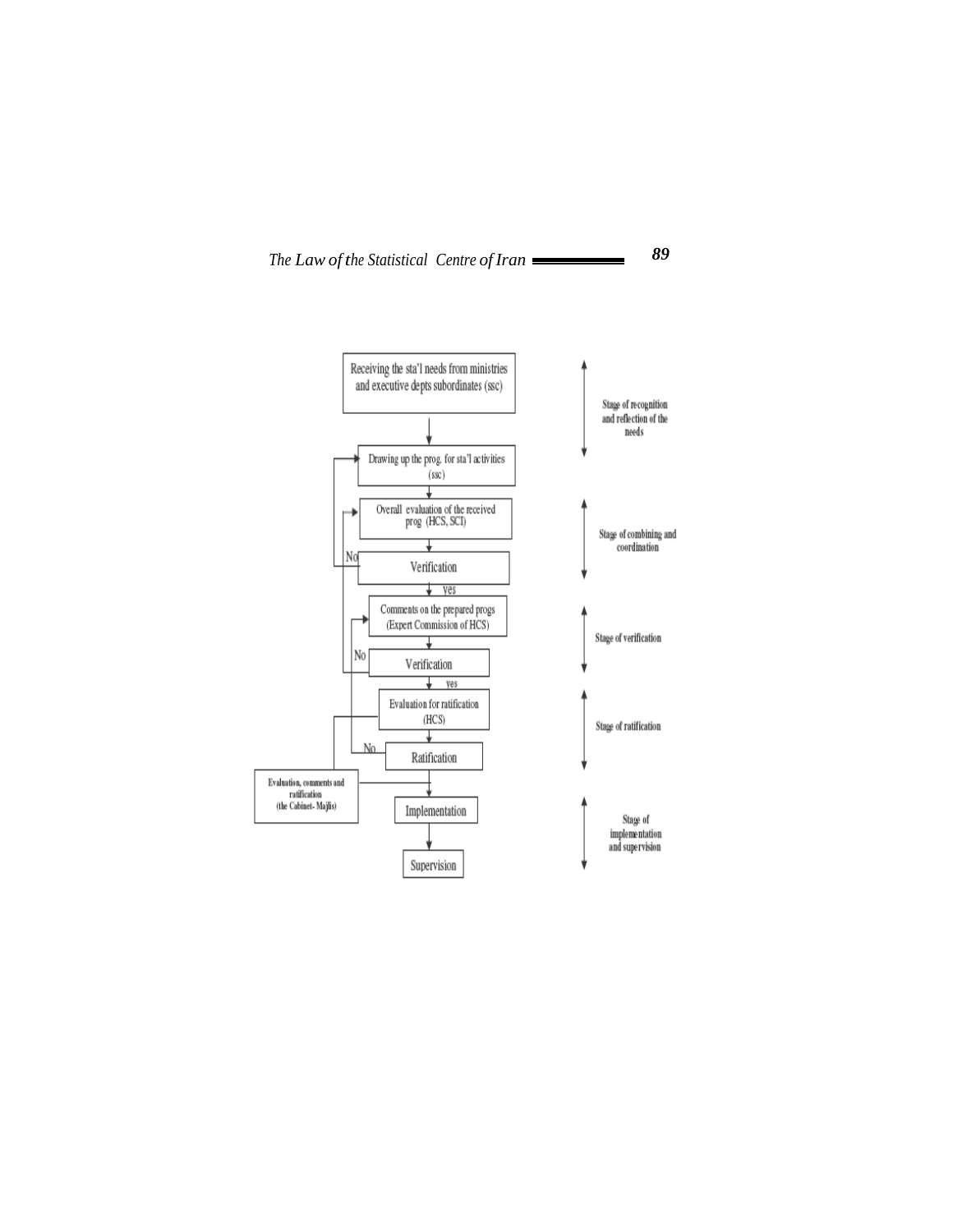



#### **Abbreviations**

SCI: Statistical Centre of Iran **HCS:** High Council of Statistics ssc: sectoral statistics committee Com: Committee depts: departments sts: Statistics sta'l: statistical Prog. Program IRIB: Iran Republic of Iran Broadcasting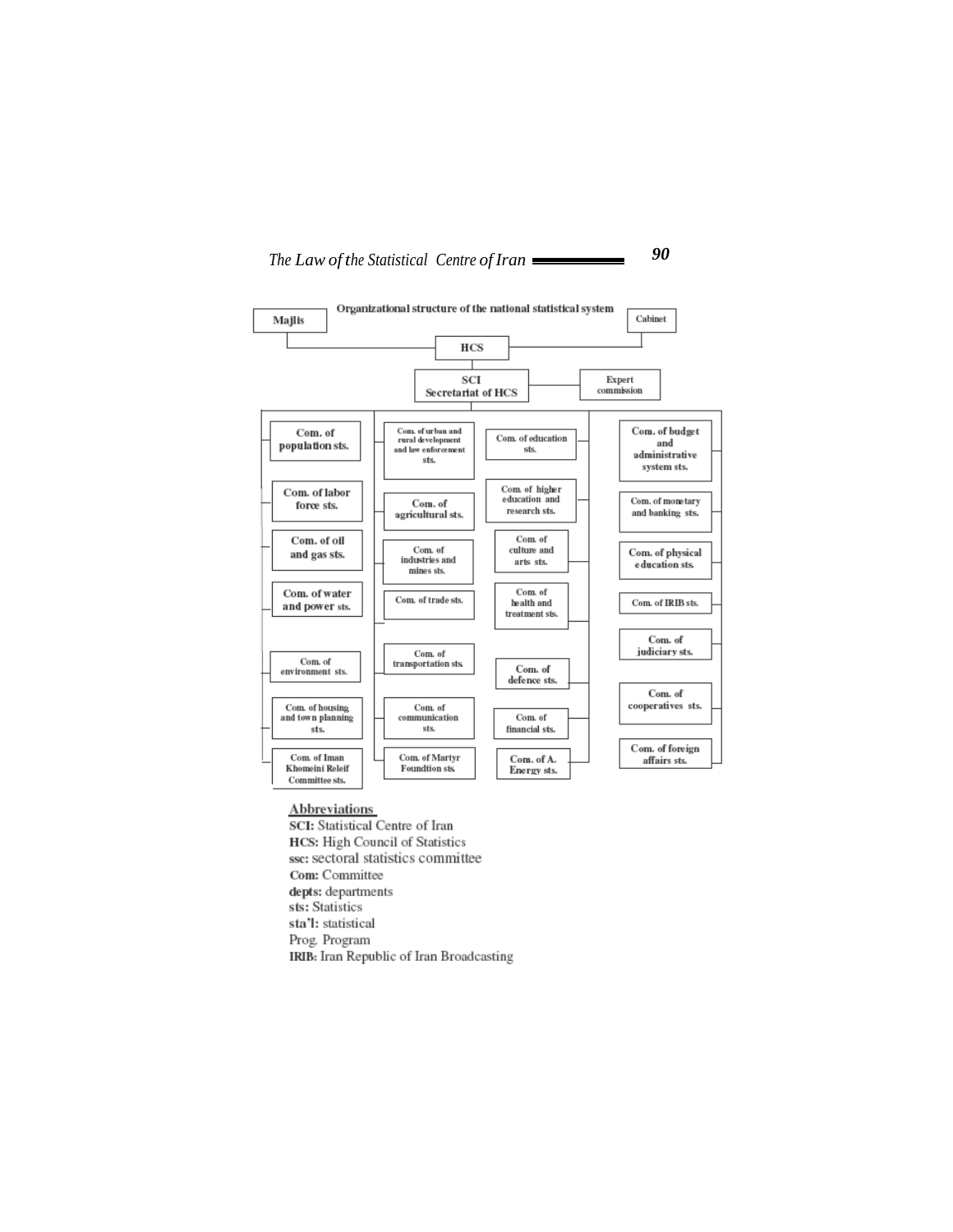## **Regulations for holding meetings by the sectoral statistics committees and their duties approved by the High Council of Statistics on 26/10/2002.**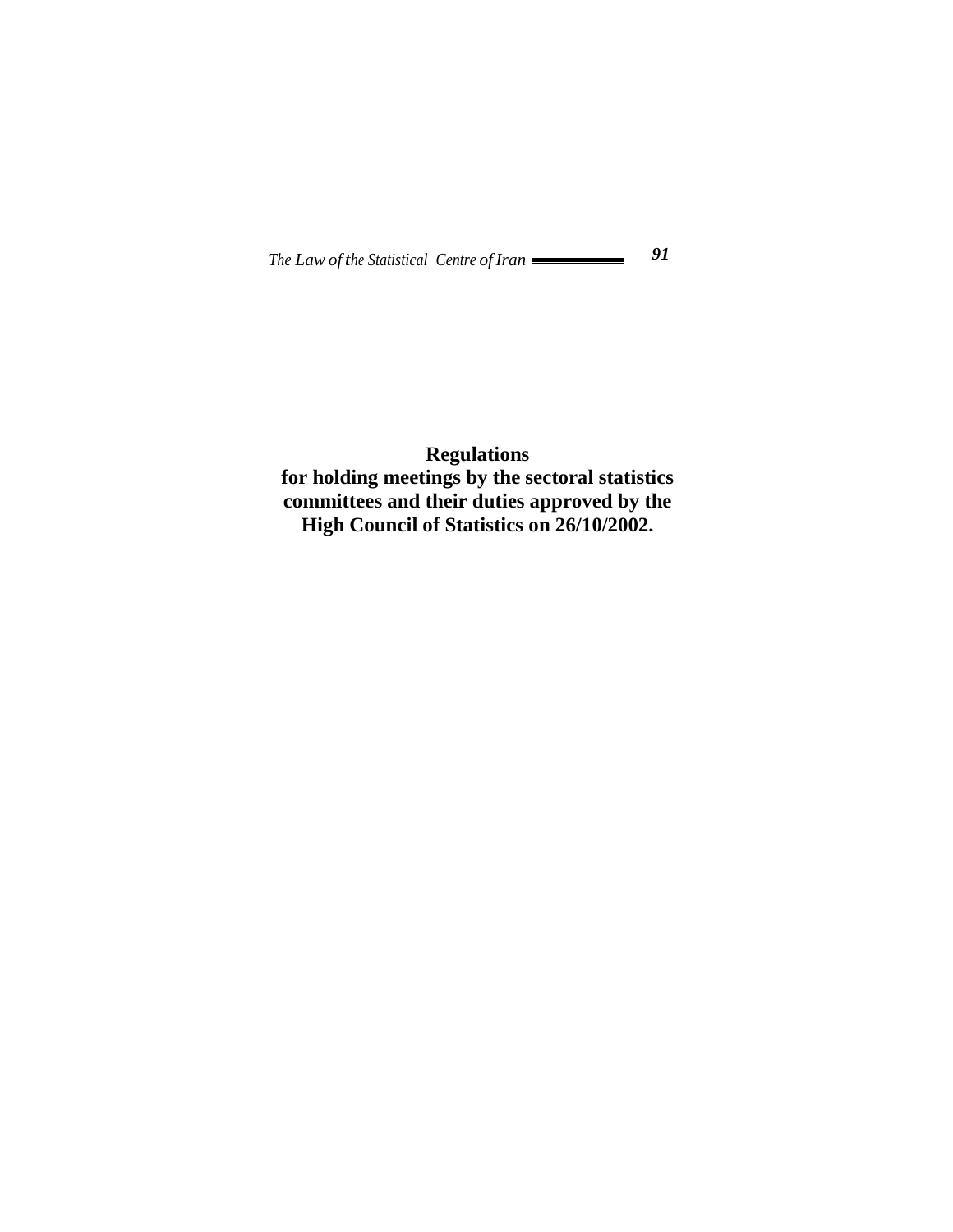### **Preface:**

The present regulations were developed to specify the responsibilities of the sectoral statistics committees. All members of the sectoral statistics committees are jointly and equally responsible against the duties entrusted to the committees.

The chairmen and members of committees are charged with the following responsibilities in addition to the duties stipulated in the national statistical system:

# **A. Duties of a sectoral statistics committee chairman**

1. To make the committee operative and keep it running,

2. To develop the committee's work program and make decisions about the venue of the committee's meetings,

3. To draw up the committees activities time-table,

4. To establish and make operational the subcommittees and expert groups deemed necessary,

5. To issue orders for the members of subcommittees and expert groups,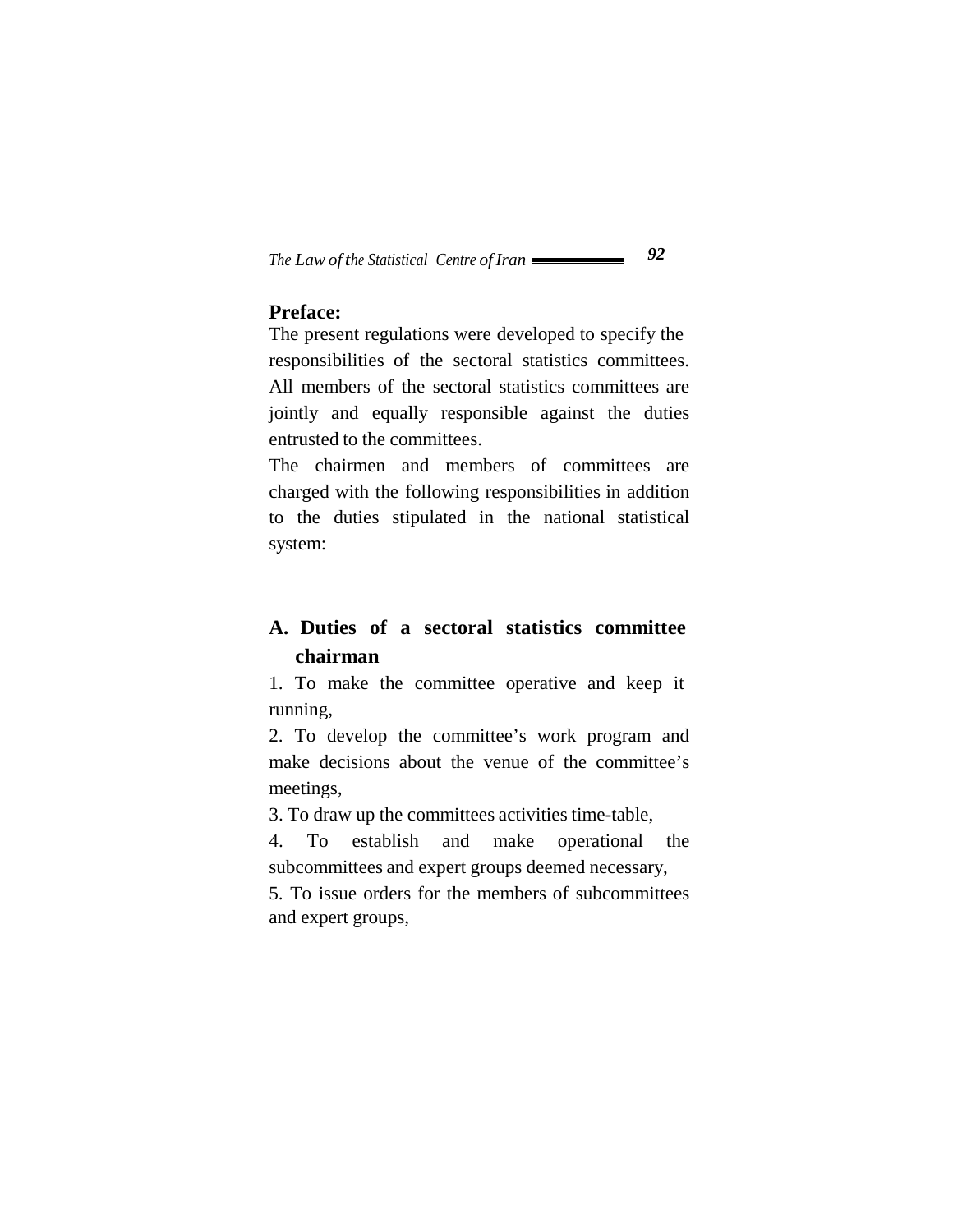6. To allocate jobs to subcommittees' members and following up the work progress,

7. To compile reports on committee's activities to deliver to the Council,

8. To follow up other duties entrusted to the committee by the Council's secretariat,

9. To supervise full implementation of the Council's sanctions by the committee, subcommittees and expert groups.

# **B. Duties and responsibilities of a sectoral statistics committee's secretary (DG for information and statistics in government agencies)**

1. Preparing the draft orders for the members of the committee, subcommittees and expert groups,

2. Drawing up the session's agendas and inviting the members to take part in the sessions,

3. Preparing reports on the committee's activities in accordance with the pattern provided by the Commission,

4. Following up the activities according to the time schedule,

5. Providing the committee with reports on the progress of activities with regard to the time schedule,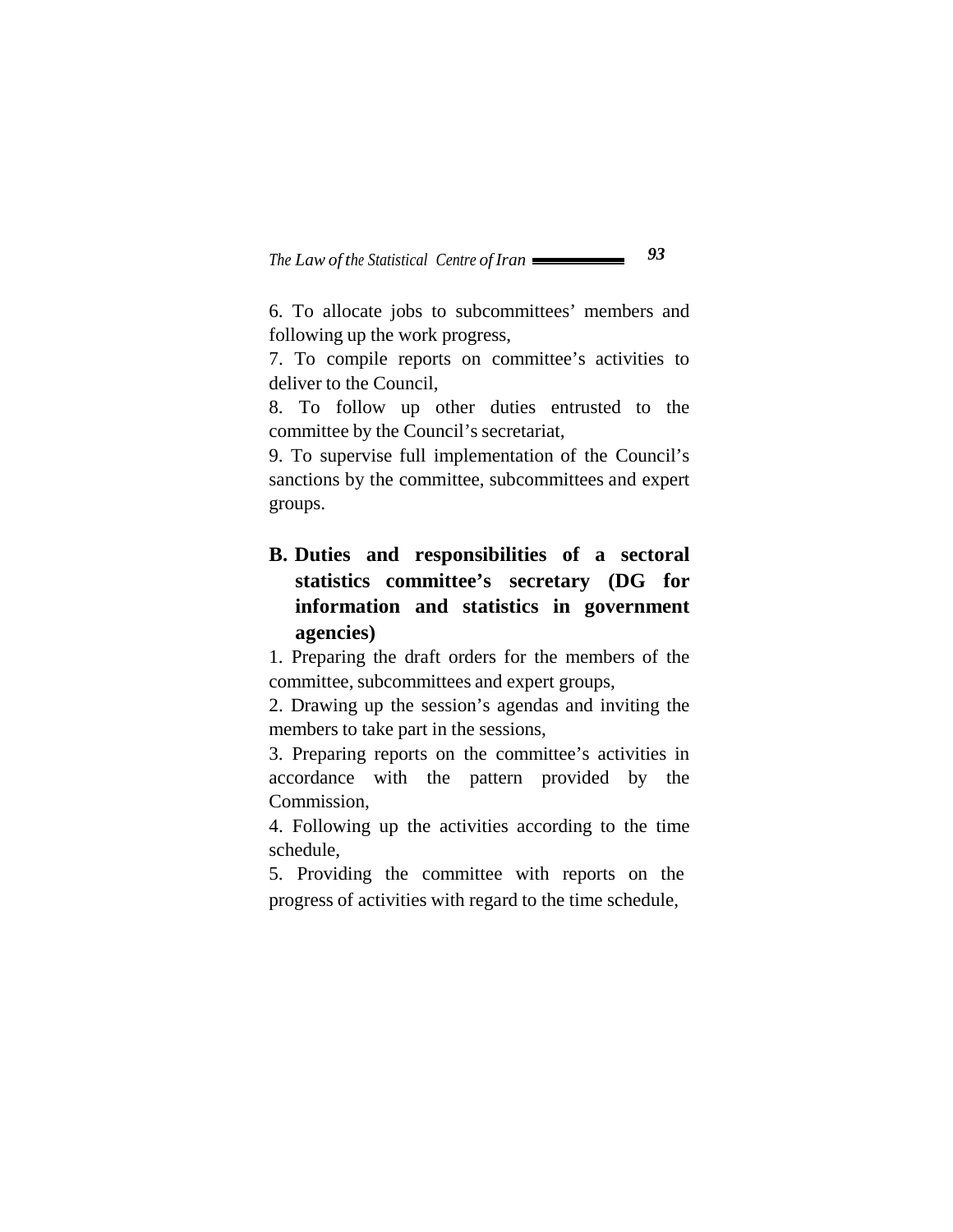6. Collecting the reports compiled by the members and drawing them up to be presented in the sessions,

7. Drawing up the proceedings of the sessions and sending them for the Council in due time,

8. Getting the subcommittees and expert groups informed of the instructions and approvals made by the Council, as well as decisions made by the committee,

9. Delivering reports on meetings of subcommittees and expert groups to the committee,

10. Fulfilling ad hoc jobs asked by the committee's chairman.

In addition, the committee's secretary is responsible for following measures:

a. Establishing the secretariat of the sectoral statistics committee in the statistics and information office of the related executive department,

b. Holding meetings of the committee not later than once a month,

c. Holding extraordinary sessions in coordination with the committee's chairman for discussing the issues raised by any member of the committee who has asked for an extraordinary meeting. The meeting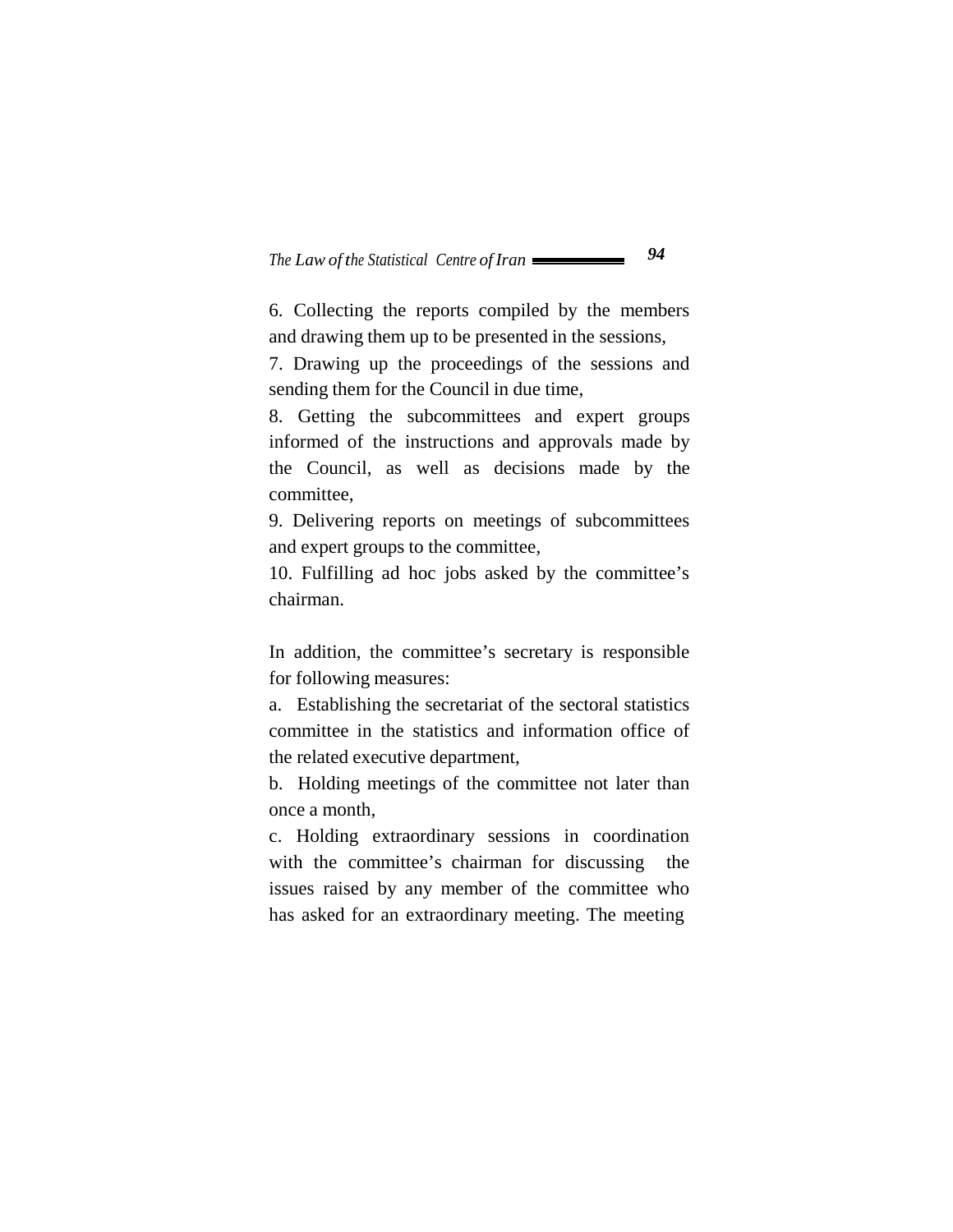should be held within one week after filing the request.

#### **C. Sectoral management functions**

### **(Management and Planning Organization (Plan and Budget Organization))**

1. Setting forth the targets, strategies and policies of development programs from macro and sectoral points of view in the sessions of the committee, based on the general and major policies of the sectors and the national macro-economic program (in coordination with the committee's secretary),

2. Informing the concerned office in the SCI about the statistical needs of sectoral planning,

3. Establishing intersectoral coordination to set forth the planning statistical needs of other sectors concerned with the related sectoral committee,

4. Solving the problems, particularly concerning improvement or establishment of statistical units, securing manpower for the new positions and jobs, and securing enough credit for the committee.

### **D. Duties of the subject-matter departments (SCI)**

1. Cooperation in drawing up the agendas,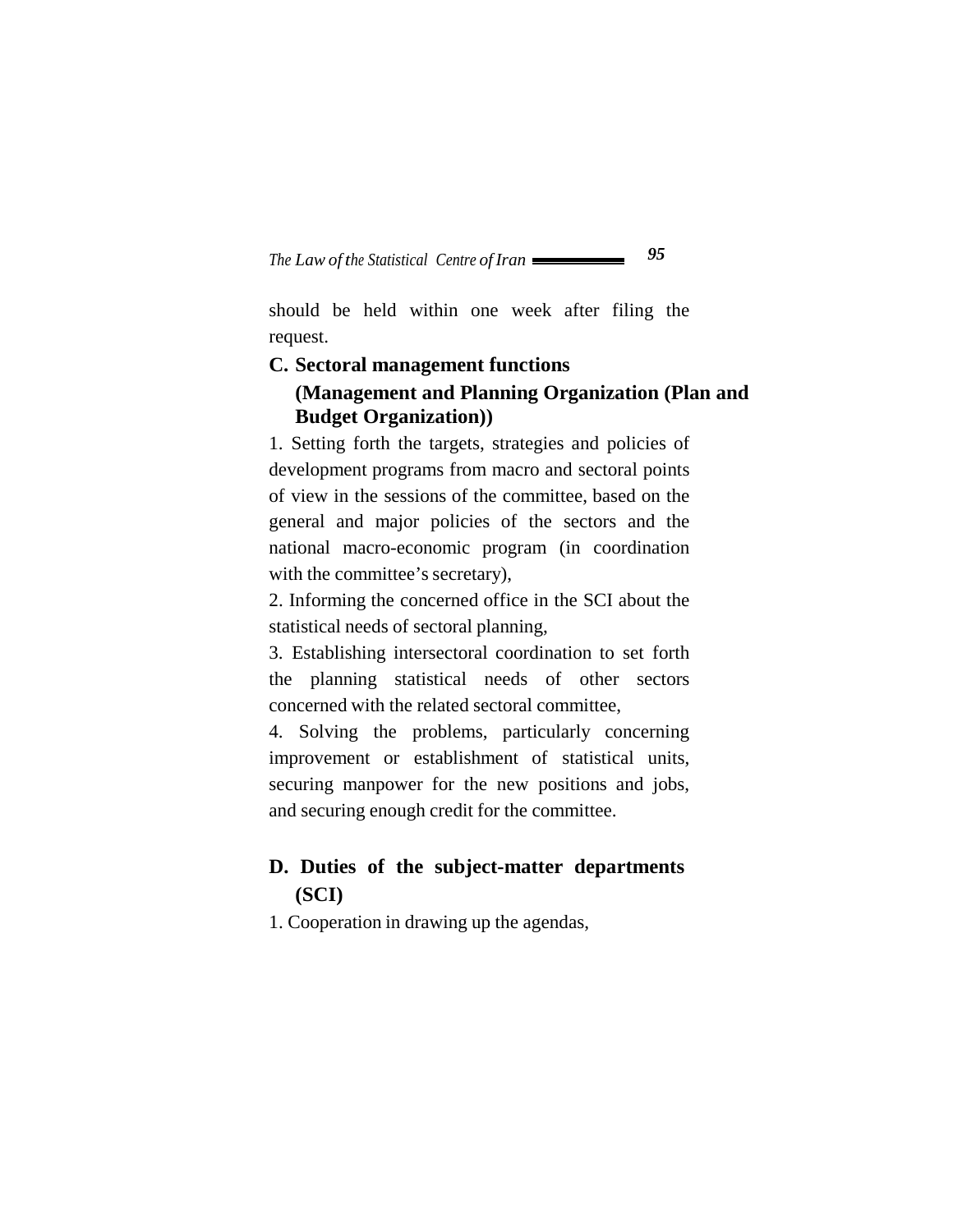2. Explaining the committee's duties and responsibilities according to the national statistical system for the committee members,

3. Following up the conduction of the Council's sanctions and committee's decisions,

4. Making co-ordinations between statistical data items produced and registers provided, and the statistical needs of the MPO(PBO)'s sectoral offices,

5. Leading and supervising the activities of the sectoral statistics committees with regard to the concerning duties and responsibilities of the SCI and the sanction of the Council of Ministries, as well as compiling reports on the committee's activities to be handed to the Council,

6. Making co-ordinations with other departments of the SCI and inviting the related directors to take part in the committee's sessions.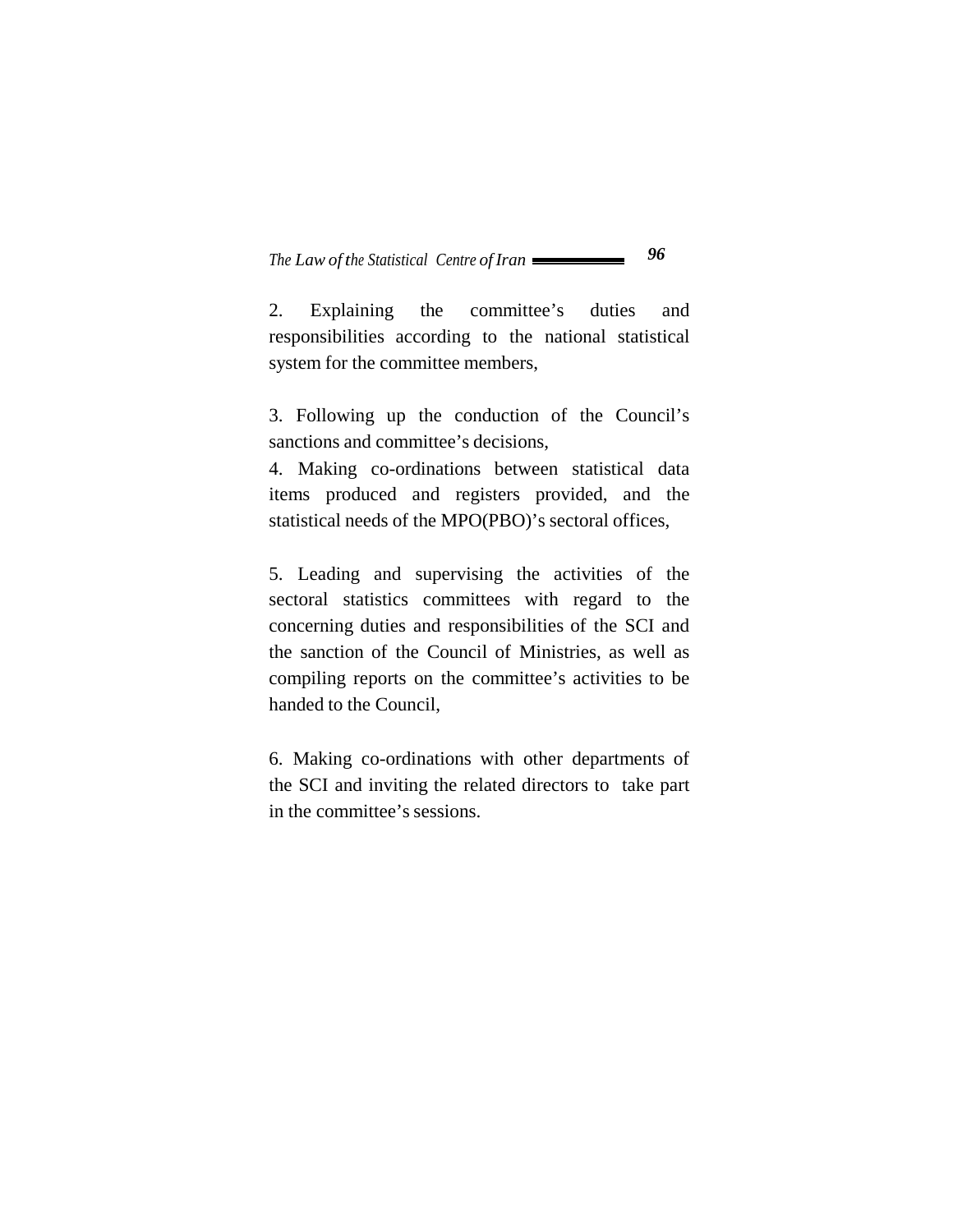# **E. Duties of the High Council of statistics (the Council) concerning the sectoral statistics committees**

1. To announce the general policies, macro policies as well as the sanctions of the Council to the sectoral statistics committees,

2. To monitor the activities of the sectoral statistics committees and take care of the convention of the sessions,

3. To evaluate the sectoral statistics committees results of activities and meetings and the extent of correspondence between them and their duties mentioned in the statistical system, and to discuss the results in the Council - The secretariat is charged to evaluate the committee's activities every three months and discuss the results in the meetings of the Council,

4.To extract the gist of the sectoral statistics committees' reports and discuss them in the meetings of the Council after they have been evaluated by the Commission.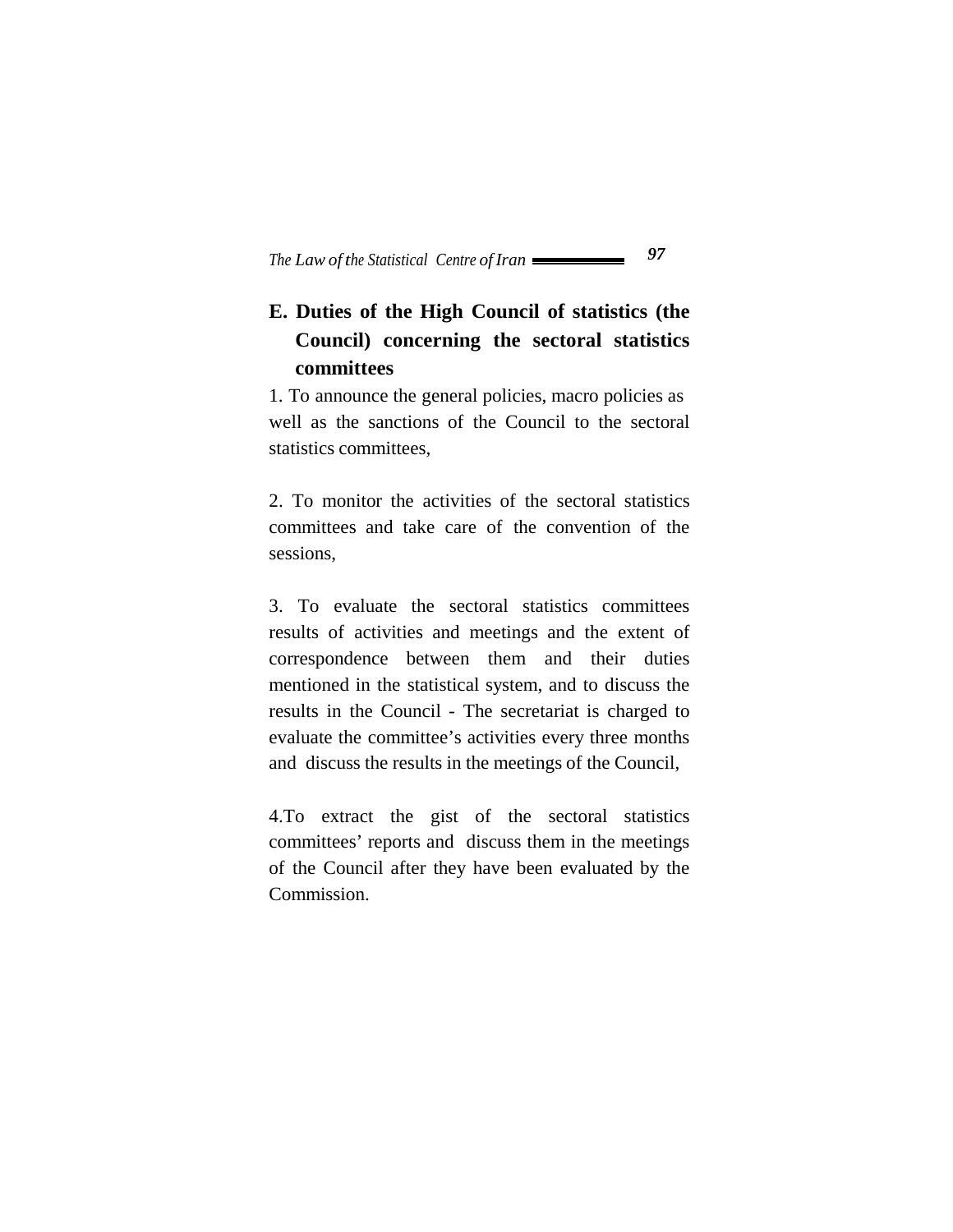*Appendices*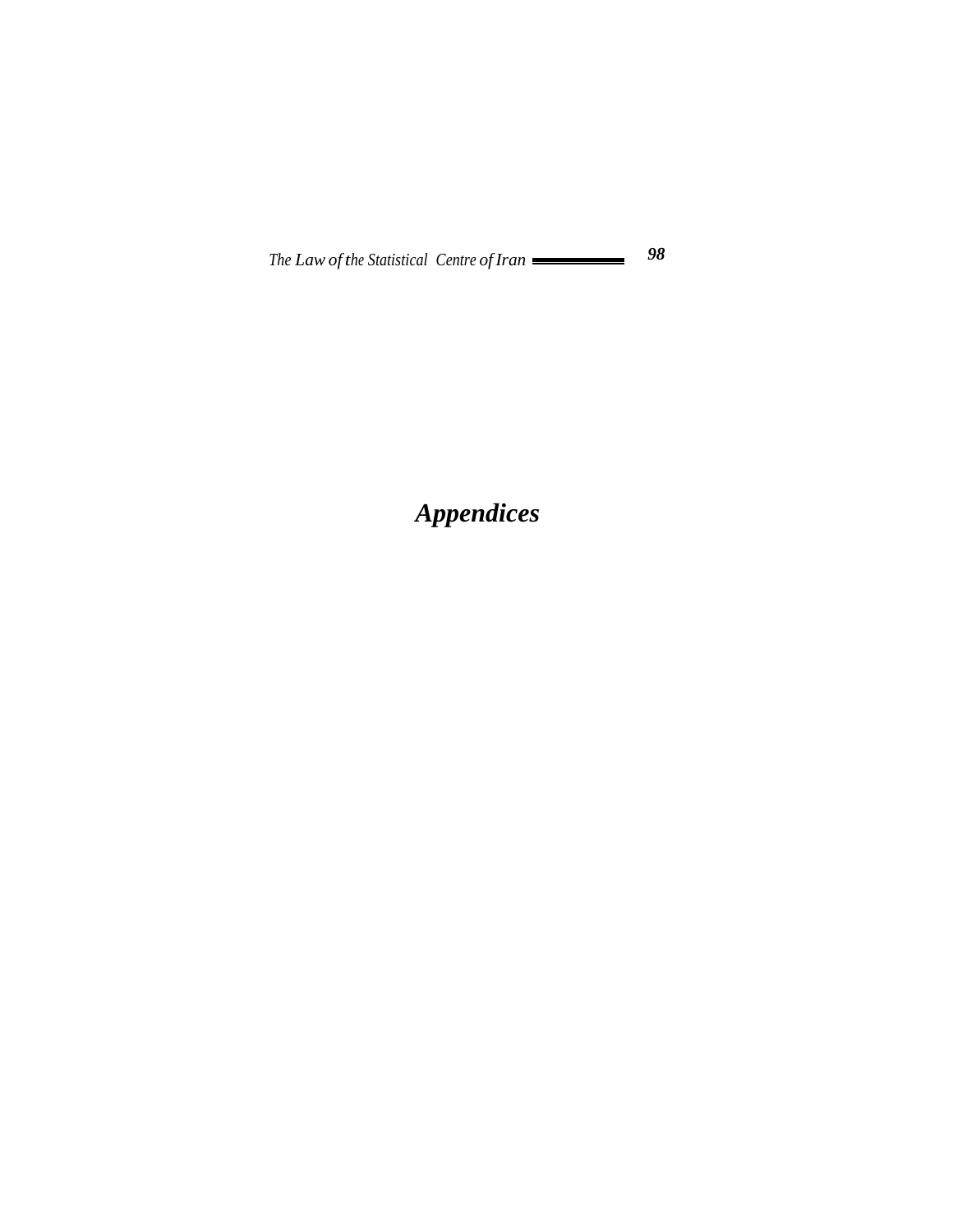# **In the Name of the Most High The President's Directive, 27/4/1990**

With regard to the fact that the SCI is legally charged to collect statistical data in all important spheres to be used for statistical analyses and compile and release various statistical publications, including the Statistical Yearbook of Iran and New Statistical Acquisitions, and regarding the article 9 of the Law of the Statistical Centre of Iran, all ministries and public and government-affiliated organizations are bound to provide the SCI with any data it requests with a good quality, free of charge, and on time. Therefore, with regard to the decisive role of timely and accurate statistical data in planning and decision making, all ministers and directors of Islamic Revolution foundations and public and government-affiliated organizations are expected to issue orders for provision of the statistical data requested by the SCI and manage the procedure so that there would be no delay.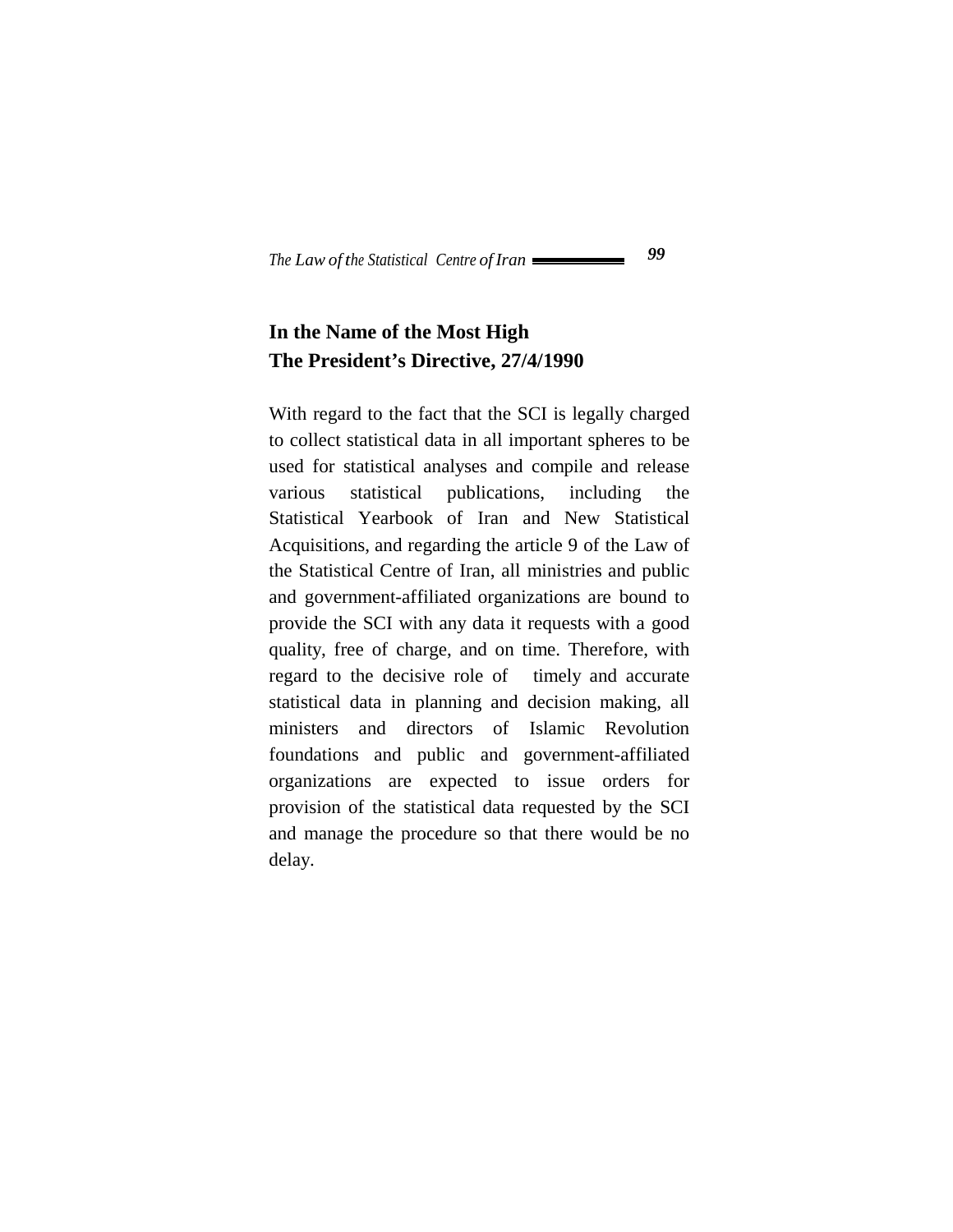# **In the Name of the Most High The Vice-President's Directive, 23/01/2000**

With regard to significance of statistical data in the process of decision making and in order to promote the content and quality of statistical surveys, avoid parallel measures in production of needed data, observe articles 3, 8, 9, and 11 of the Law of the SCI as well as note 1 of article 1 and notes 1 and 2 of the decree number H19208T/79956 dated 11/4/11999 of the Council of Ministers, all government agencies are bound to cooperate with the SCI in collecting and providing the required data and to co-ordinate with the SCI – with the committee in charge of evaluating the statistical surveys of other departments - before launching any statistical survey.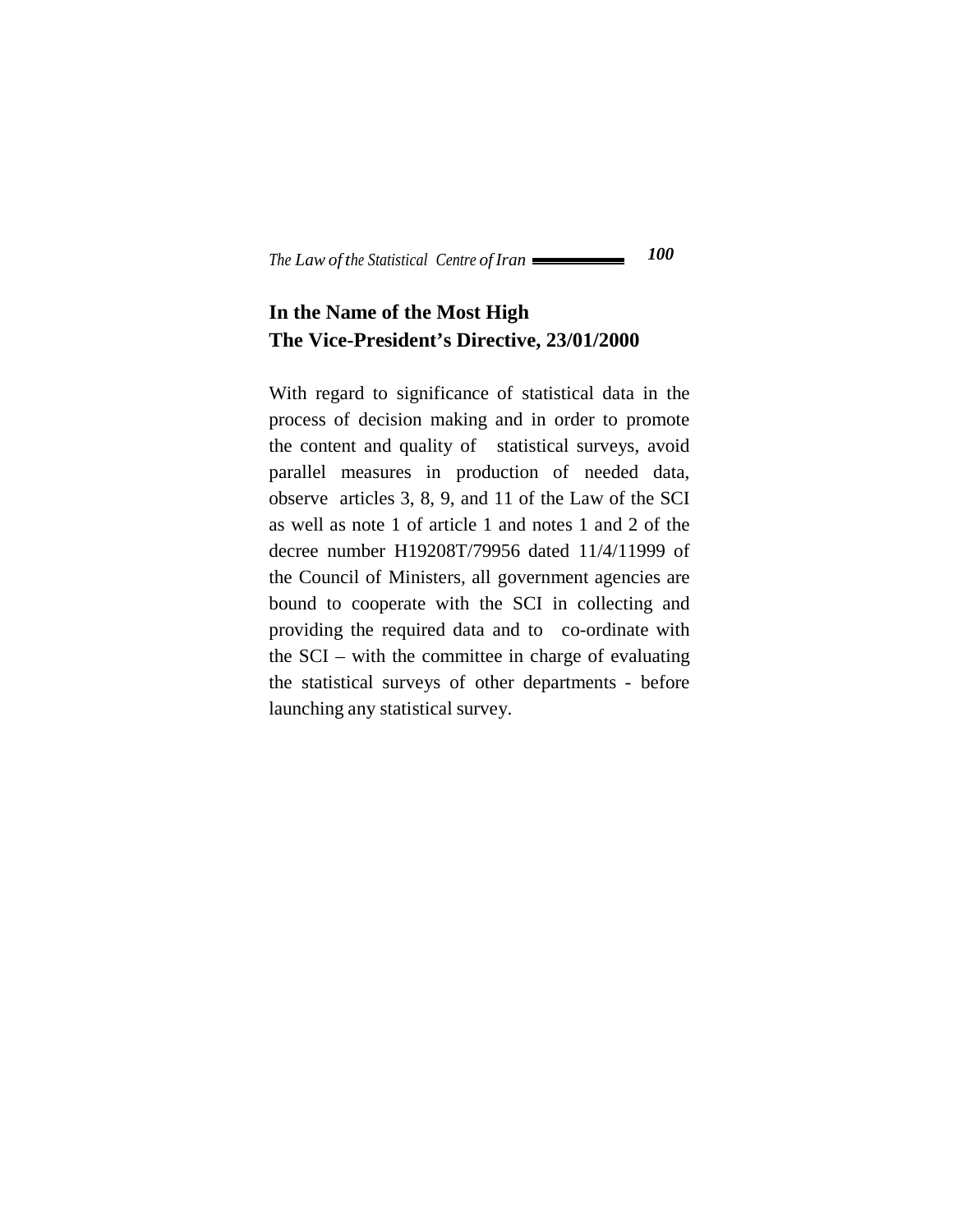# **Directive of the Head of the Management and Planning Organization ( Plan and Budget Organization) addressing the departments and offices of the organization, and the Statistical Centre of Iran, 13**/**10**/**2002**

To organize the joint activities of the MPO(PBO) and the SCI, make optimal use of the SCI's capacities in production of data needed for the national development programs, and expedite removal of problems facing the SCI on the way of organizing the statistical activities across the nation, the following orders are issued to be enforced:

1. All departments and sectoral offices of the organization are bound to support the sectoral statistics committees in fulfilling their responsibilities and pave the way for realization of the sanctions made by the Council in cooperation with the subject-matter departments of the SCI.

2. When the statistical items needed for the MPO(PBO)'s departments and sectoral offices are specified, the SCI is bound to take measures for production of the items which are not presently produced through the sectoral statistics committees of the statistical system.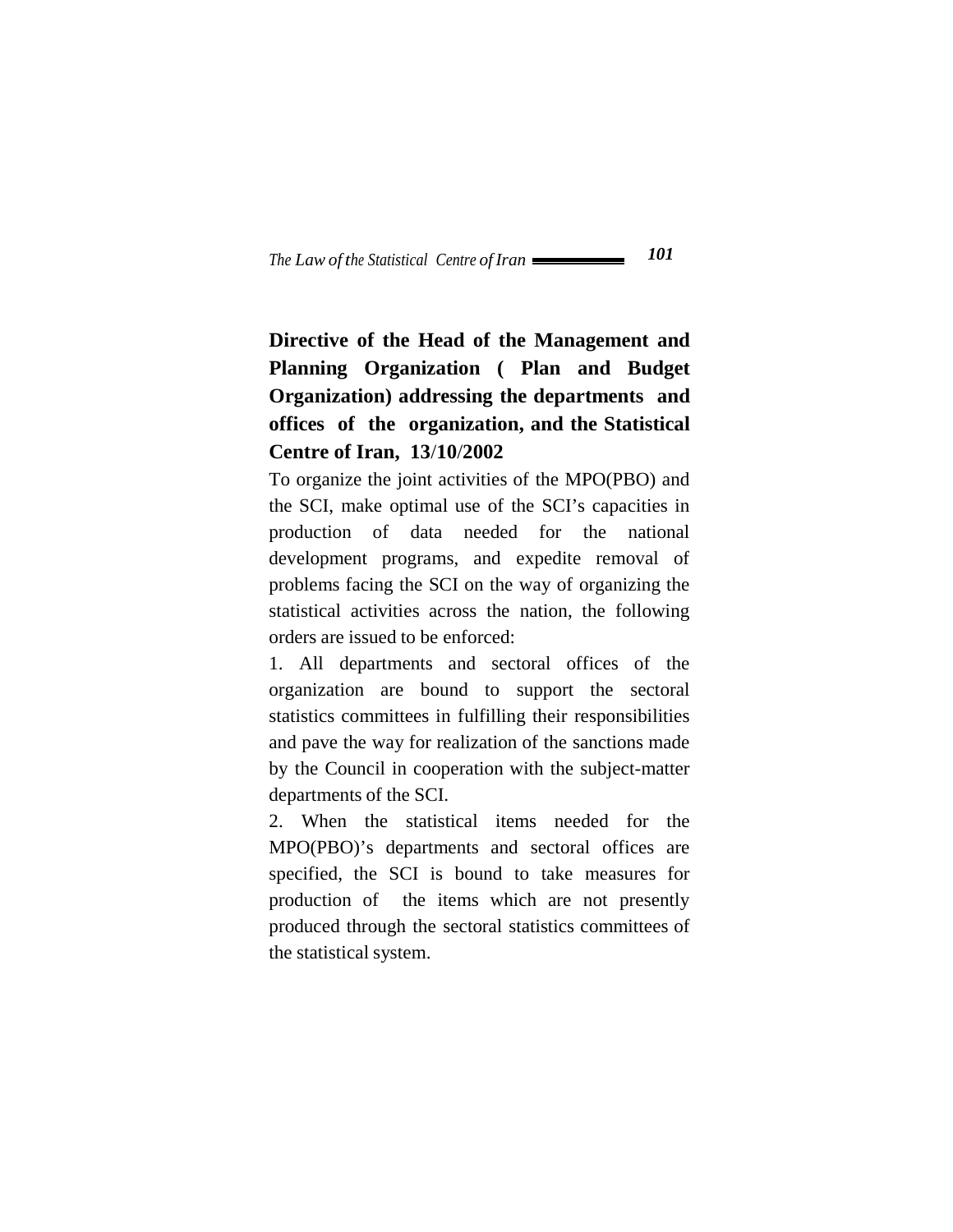3. The SCI is bound to estimate the credit required for production of the statistical data which are needed for the development programs but are not being produced at present, and to communicate the result to the concerned deportment in the MPO(PBO) for securing the credit after verification of the Council.

4. The SCI is charged to recognize the problems and shortcomings of facilities and manpower in statistical units of the government agencies in charge of production of data needed for development programs and reflecting them to the related departments in the MPO(PBO) which are in turn bound to take measures to deal with the problems and shortcomings.

5. The SCI and the MPO(PBO)'s sectoral departments are bound to make sectoral statistics committees operational and reflect the results to the Coucil's secretariat to be discussed in the Council.

6. The MPO(PBO)'s departments and sectoral offices are bound to allocate the required credit for implementation of statistical surveys by the government agencies when they have obtained the SCI's agreement.

7. The committee selected by the MPO(PBO)'s board of directors, with the organization's Deputy for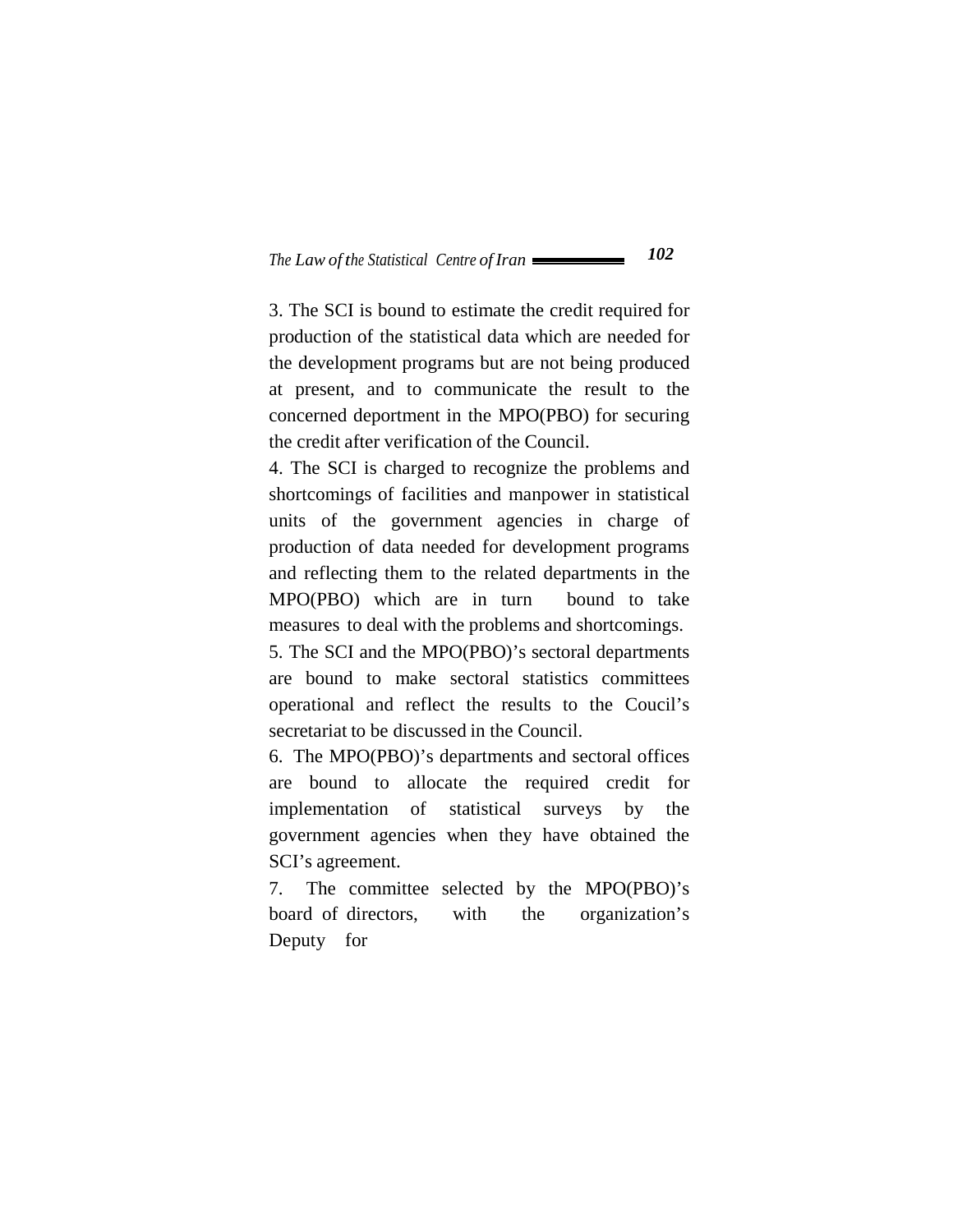Economic Affairs and Coordination of the Plan and Budget as the person in charge, and the Head of the Higher Institute of Education and Research for Management and Planning (Plan and Budget Organization)as the member, is responsible for taking care of coming into force of the present directive as well as resolving the problems and considering other recommendations made by the SCI.